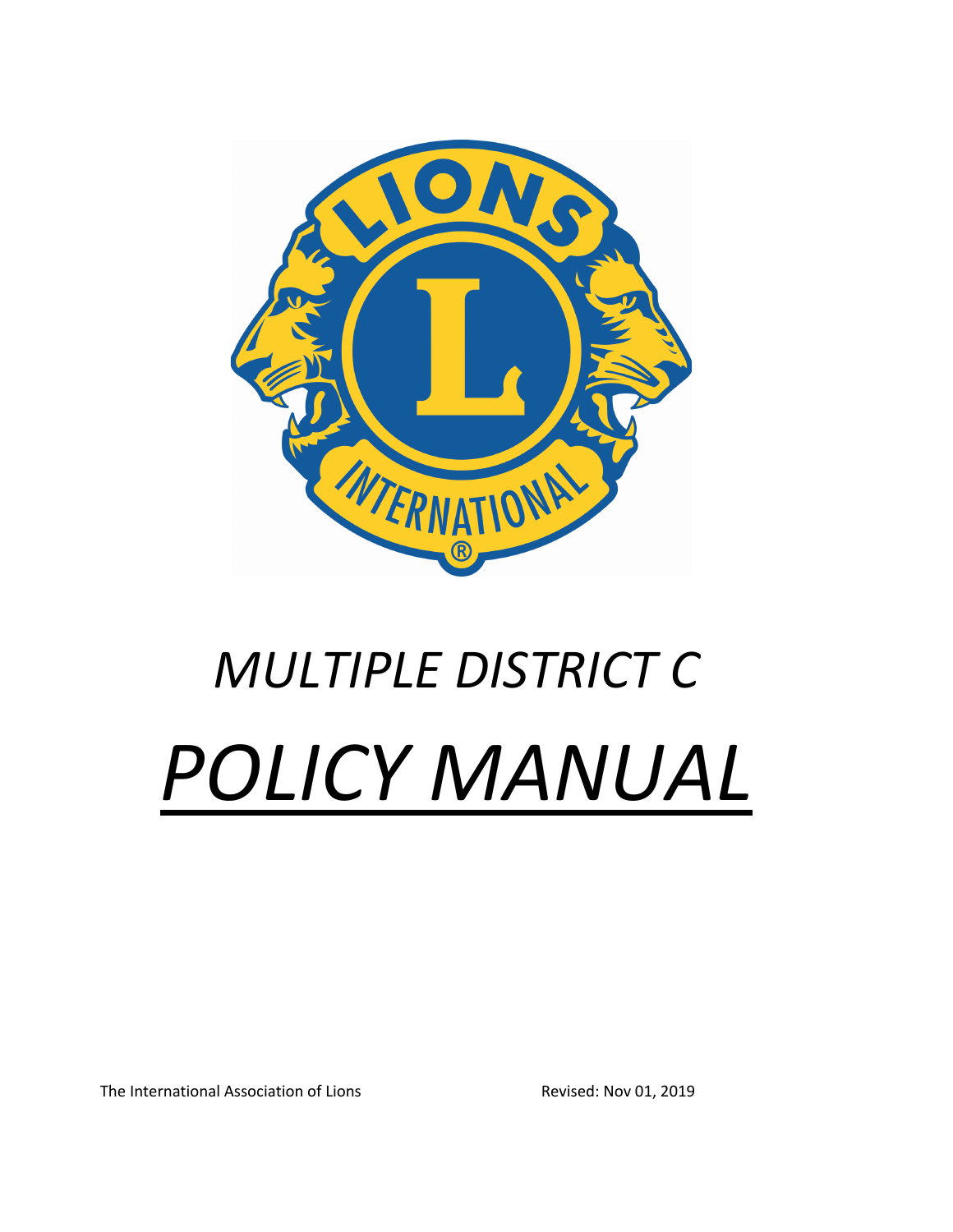# **Table of Contents**

| 1.             |     |                                                   |       |
|----------------|-----|---------------------------------------------------|-------|
|                | 1.1 |                                                   |       |
|                | 1.2 |                                                   |       |
| 1.3            |     |                                                   |       |
|                | 1.4 |                                                   |       |
| $\overline{2}$ |     |                                                   |       |
| 2.1            |     |                                                   |       |
|                | 2.2 |                                                   |       |
|                | 2.2 |                                                   |       |
| 2.3            |     |                                                   |       |
| 3              |     |                                                   |       |
| 3.1            |     |                                                   |       |
|                | 3.2 |                                                   |       |
| 3.3            |     |                                                   |       |
| 3.4            |     |                                                   |       |
| $\overline{4}$ |     |                                                   |       |
| 4.1            |     |                                                   |       |
| 4.2            |     |                                                   |       |
| 4.3            |     |                                                   |       |
| 4.4            |     |                                                   |       |
| 5              |     |                                                   |       |
| 6              |     |                                                   |       |
| 6.1            |     |                                                   |       |
| 6.2            |     |                                                   |       |
| 6.3            |     |                                                   |       |
| $\overline{7}$ |     |                                                   |       |
| 7.1            |     |                                                   |       |
| 7.2            |     |                                                   |       |
| 7.3            |     |                                                   |       |
| 8              |     |                                                   |       |
| 8.1            |     |                                                   |       |
| 8.2            |     |                                                   |       |
| 8.3            |     |                                                   |       |
| 8.4            |     |                                                   |       |
|                |     | Revised: Nov 01, 2019<br><b>MDC Policy Manual</b> | pg. 2 |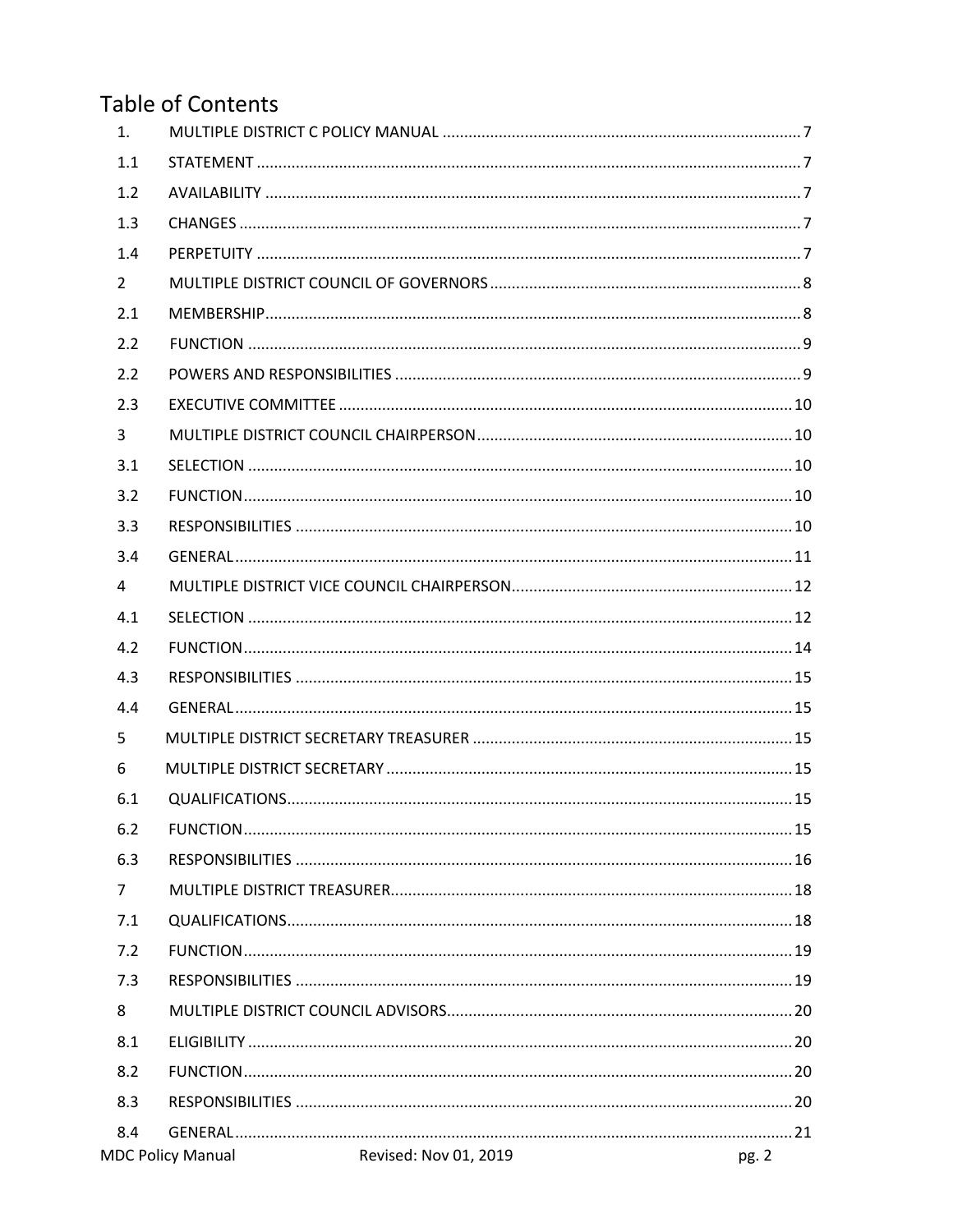| 9    |                                                                  |       |
|------|------------------------------------------------------------------|-------|
| 9.1  |                                                                  |       |
| 9.2  |                                                                  |       |
| 9.3  |                                                                  |       |
| 9.4  |                                                                  |       |
| 9.5  |                                                                  |       |
| 9.6  |                                                                  |       |
| 9.7  |                                                                  |       |
| 9.8  |                                                                  |       |
| 9.9  |                                                                  |       |
| 9.10 |                                                                  |       |
| 9.11 |                                                                  |       |
| 9.12 |                                                                  |       |
| 10   |                                                                  |       |
| 10.1 |                                                                  |       |
| 10.2 |                                                                  |       |
| 11   |                                                                  |       |
| 11.1 |                                                                  |       |
| 11.2 |                                                                  |       |
| 11.3 |                                                                  |       |
| 12   |                                                                  |       |
| 12.1 |                                                                  |       |
| 13   |                                                                  |       |
| 13.1 |                                                                  |       |
| 13.2 |                                                                  |       |
| 13.3 |                                                                  |       |
| 13.4 |                                                                  |       |
| 13.5 |                                                                  |       |
| 14   |                                                                  |       |
| 14.1 |                                                                  |       |
| 14.2 |                                                                  |       |
| 14.3 |                                                                  |       |
| 14.4 |                                                                  |       |
| 14.5 |                                                                  |       |
| 14.6 | RECOGNITION OF DONATION OF WEBSITE or ANOTHER ELECTRONIC SITE 27 |       |
|      | <b>MDC Policy Manual</b><br>Revised: Nov 01, 2019                | pg. 3 |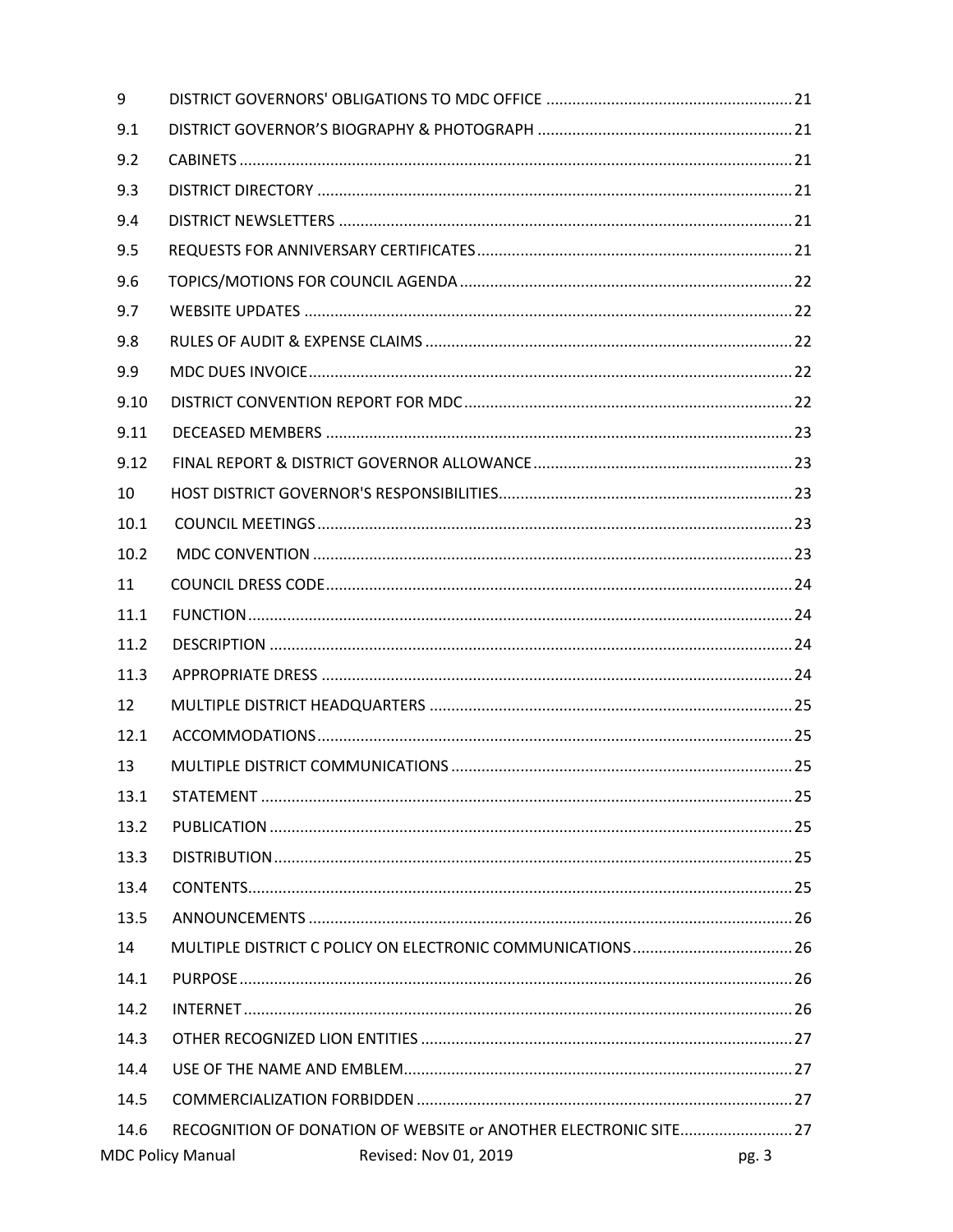| 14.7 |                                                                                      |       |
|------|--------------------------------------------------------------------------------------|-------|
| 14.8 |                                                                                      |       |
| 15   |                                                                                      |       |
| 15.1 |                                                                                      |       |
| 15.2 |                                                                                      |       |
| 15.3 |                                                                                      |       |
| 15.4 |                                                                                      |       |
| 15.5 |                                                                                      |       |
| 15.6 |                                                                                      |       |
| 15.7 |                                                                                      |       |
| 16   |                                                                                      |       |
| 16.1 |                                                                                      |       |
| 16.2 |                                                                                      |       |
| 16.3 |                                                                                      |       |
| 16.4 | SPOUSAL AIRFARE REIMBURSEMENT FOR OFF SHORE LCI CONVENTIONS 31                       |       |
| 16.5 |                                                                                      |       |
| 16.6 |                                                                                      |       |
| 17   |                                                                                      |       |
| 17.1 | DISTRICT GOVERNOR ELECT and 1 <sup>st</sup> VICE DISTRICT GOVERNOR ELECT TRAINING 32 |       |
| 18   |                                                                                      |       |
| 18.1 |                                                                                      |       |
| 18.2 |                                                                                      |       |
| 18.3 |                                                                                      |       |
| 18.4 |                                                                                      |       |
| 18.5 |                                                                                      |       |
| 18.6 |                                                                                      |       |
| 18.7 |                                                                                      |       |
| 18.8 |                                                                                      |       |
| 19   |                                                                                      |       |
| 19.1 | GUIDELINES FOR ESTABLISHING AN MDC FOUNDATION OR SOCIETY  47                         |       |
| 19.2 |                                                                                      |       |
| 19.3 |                                                                                      |       |
| 20   |                                                                                      |       |
| 20.1 |                                                                                      |       |
| 20.2 |                                                                                      |       |
|      | <b>MDC Policy Manual</b><br>Revised: Nov 01, 2019                                    | pg. 4 |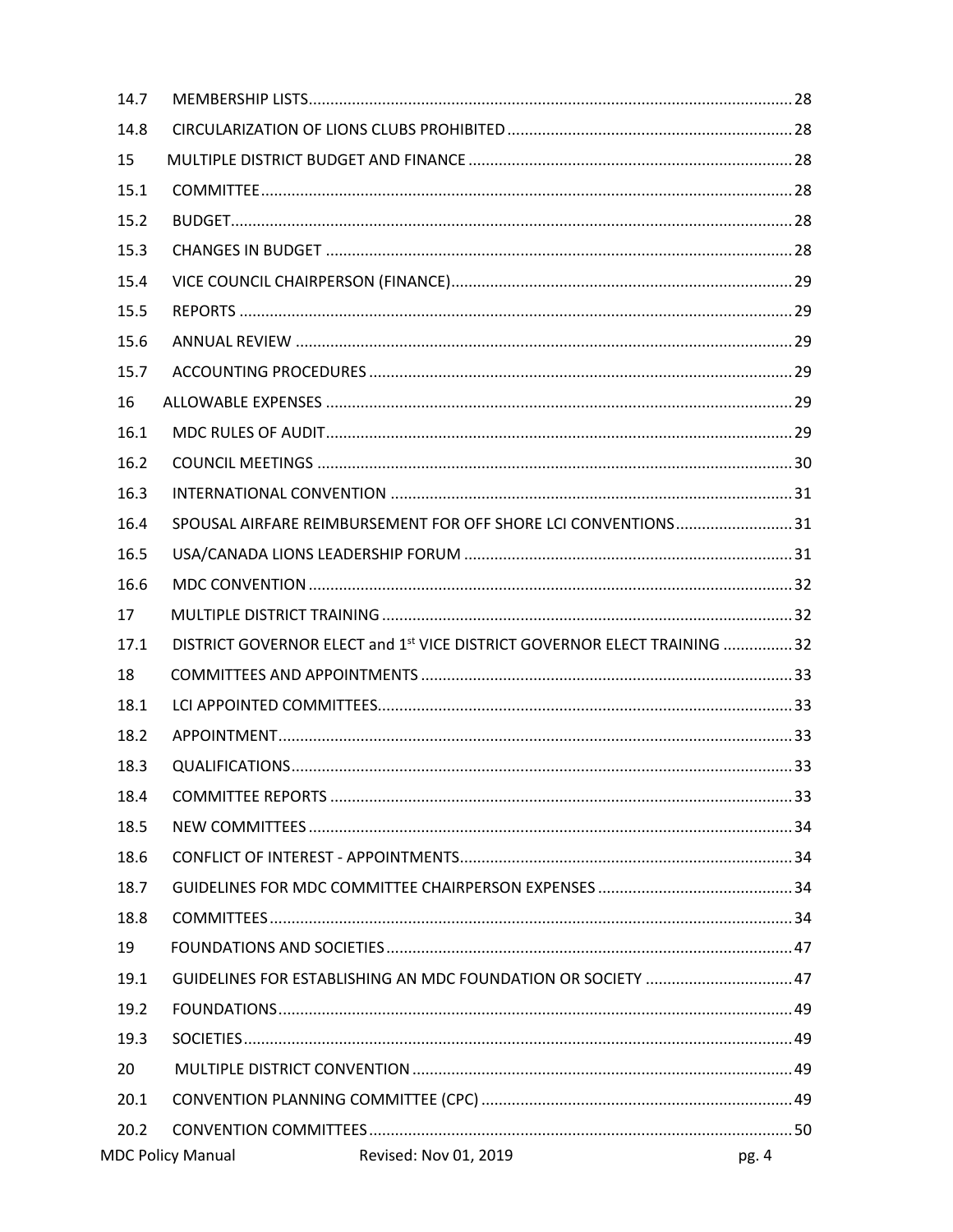| 20.3  |                                                                    |       |
|-------|--------------------------------------------------------------------|-------|
| 20.4  |                                                                    |       |
| 20.5  |                                                                    |       |
| 20.6  |                                                                    |       |
| 21    |                                                                    |       |
| 21.1  |                                                                    |       |
| 21.2  |                                                                    |       |
| 21.3  |                                                                    |       |
| 21.4  |                                                                    |       |
| 21.5  |                                                                    |       |
| 21.6  |                                                                    |       |
| 21.7  |                                                                    |       |
| 21.8  |                                                                    |       |
| 21.9  |                                                                    |       |
| 21.10 |                                                                    |       |
| 21.11 |                                                                    |       |
| 21.12 |                                                                    |       |
| 22    |                                                                    |       |
| 22.1  |                                                                    |       |
| 22.2  |                                                                    |       |
| 23    |                                                                    |       |
| 23.1  |                                                                    |       |
| 24    |                                                                    |       |
| 24.1  |                                                                    |       |
| 25    |                                                                    |       |
| 25.1  | NO NEW FELLOWSHIP PRORAM MAY BE ESTABLISHED IN MDC WITHOUT COUNCIL |       |
|       |                                                                    |       |
| 25.2  |                                                                    |       |
| 26    |                                                                    |       |
| 26.1  |                                                                    |       |
| 26.2  |                                                                    |       |
| 26.3  |                                                                    |       |
| 26.4  |                                                                    |       |
| 27    |                                                                    |       |
| 27.1  |                                                                    |       |
|       | Revised: Nov 01, 2019<br><b>MDC Policy Manual</b>                  | pg. 5 |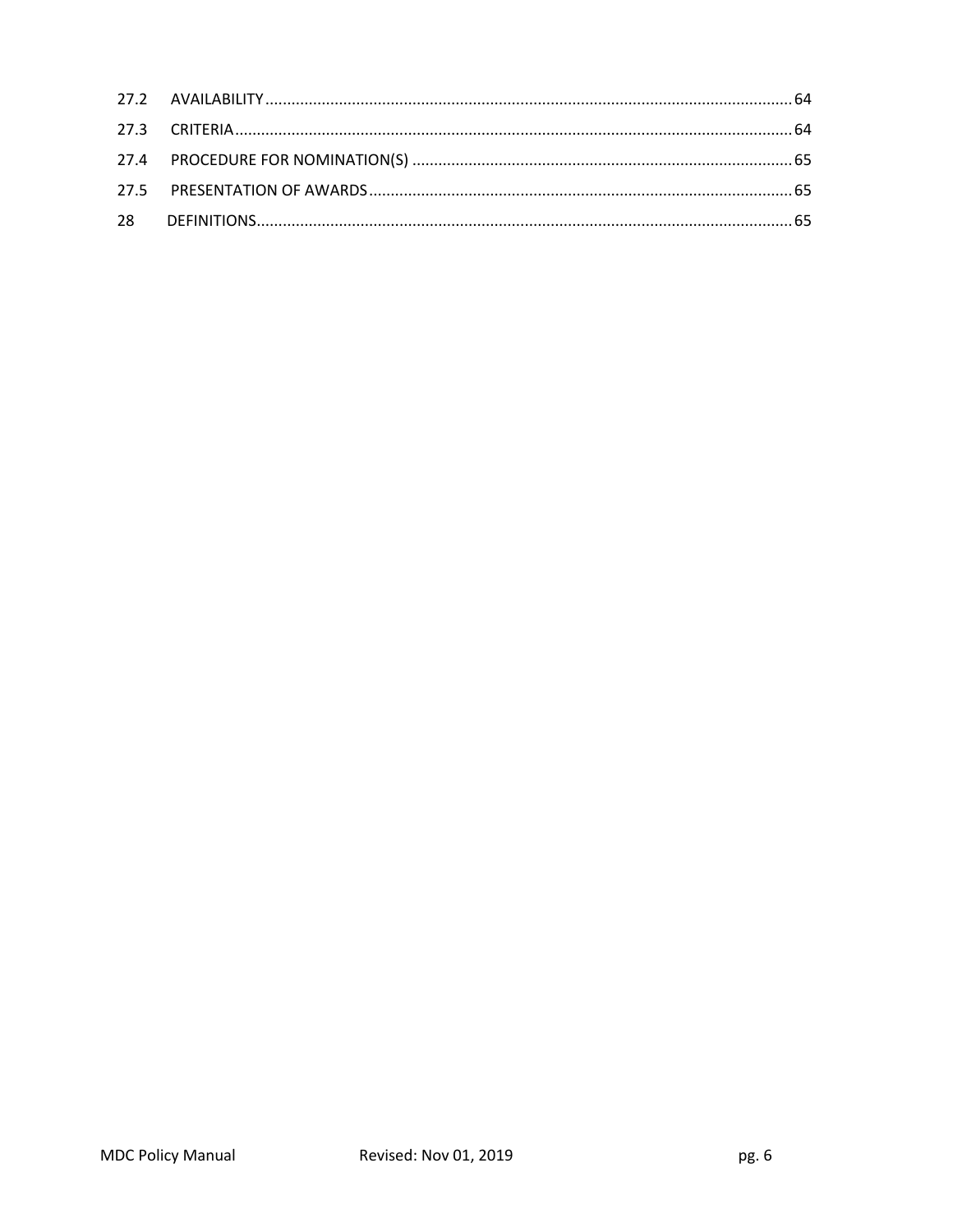# **1. MULTIPLE DISTRICT C POLICY MANUAL**

# 1.1 STATEMENT

A general statement regarding the Multiple District C Policy Manual, International Association of Lions Clubs:

Multiple District C (hereafter referred to as "MDC") of Alberta, part of British Columbia and part of the Northwest Territories, Canada is governed by the Constitution and By-Laws of the International Association of Lions Clubs, the Constitution and By-Laws of MDC, and the policies recorded in the International Board Policy Manual.

To enhance, improve and clarify the organization and administration of MDC, the Council of Governors (hereafter referred to as the "Council") shall adopt and maintain a current and accurately revised MDC Policy Manual. This manual shall contain all policies established by the Council and shall not take precedence over the authority of those listed in the above first paragraph.

Parliamentary Law which is not contained in the International Association of Lions Clubs Constitution and By-Laws, MDC Constitution and By-Laws, the International Board Policy Manual, or in the MDC Policy Manual, shall follow "Roberts Rules of Order, Revised Edition": Part I (Rules of Order) and Part II (Organization and Conduct of Business) unless otherwise specified.

# 1.2 AVAILABILITY

This Policy Manual shall be made available free of charge to the following Lions of MDC: members of the Council, Vice District Governors and/or District Governors Elect, MDC Committee Chairpersons, current and/or past International Officers, and members of the Policy Manual Committee.

The current version of the Policy Manual will also be available for downloading from the Multiple District Website at no cost. Any individual Lions, or Lions Clubs, requesting additional copies shall be charged an amount sufficient to cover the cost of printing and postage. Zone and Club copies should be passed on to successors, with additional copies being supplied only on request as above. All pages of the Policy Manual will be dated as to their acceptance date. Any changes made during the Lionistic year will be communicated to those with Policy Manuals by way of addendum and at the end of each year the pages affected by any change will be amended, dated as at that date and sent to those who require a Policy Manual.

## 1.3 CHANGES

Lions Clubs in good standing, District committees, MDC committees, members of the Council, or individual delegates from the floor at the MDC Convention may recommend Policy Manual changes to the Council stating chapter, page, item number, etc. in their recommendation.

# 1.4 PERPETUITY

This MDC Policy Manual shall be perpetual, but may be amended by the Council within the following guidelines:

## 1.4.1 Routine Change Procedure: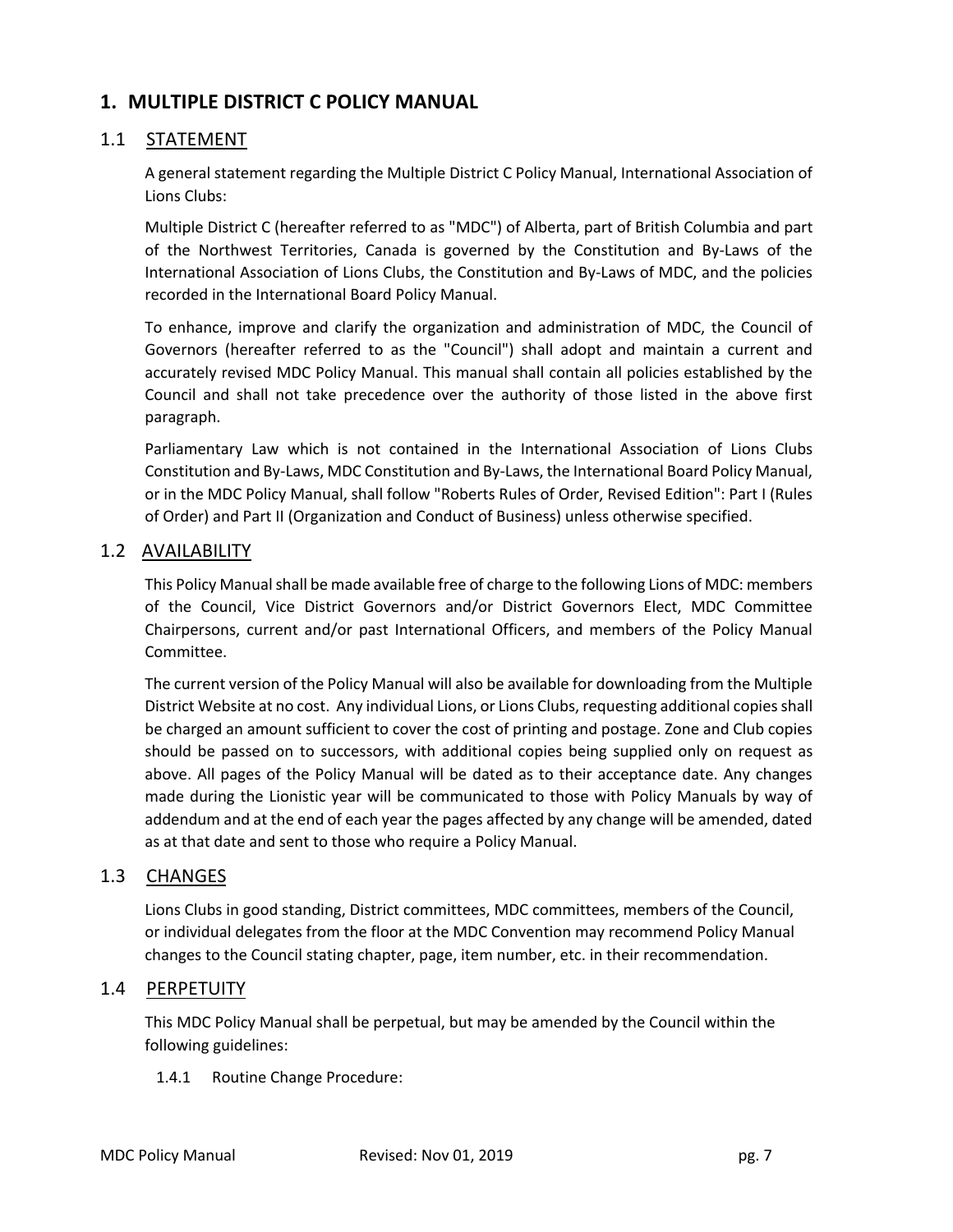- i. any proposed Policy Manual changes shall be presented to the Policy Manual Committee immediately following the adjournment of the Council meeting at which said changes were proposed.
- ii. the Policy Manual Committee shall submit the requested changes to the Council for discussion and action (by majority vote) at their next regularly scheduled meeting.
- iii. any proposed changes to the Policy Manual scheduled to come before the Council at their next regular meeting shall be so noted immediately in the next issue of the MDC bulletin, and
- iv. when approved the revised policy manual will be published on the MDC Website, noting the date the policy manual was amended.

# 1.4.2 Urgent Change Procedure:

[NOTE: An urgent change is any item which, due to the severity of its impact, must be amended and decided prior to the next Council meeting.]

- i. urgent changes to the Policy Manual proposed and accepted by a two-thirds (2/3) affirmative vote of the Council at a regularly scheduled Council Meeting or at a special Council Meeting called by the Council Chairperson shall become effective immediately upon passage of vote at said meeting. The affected changes shall be presented to the Policy Manual Committee immediately upon adjournment of same meeting; and
- ii. the Policy Manual Committee shall implement the necessary changes as addenda to the Policy Manual and submit these changes to all the appropriate parties through electronic means and/or the next MDC bulletin.
- 1.4.3 All changes of policy shall be identified on the Council Meeting agenda as "Action Items" and noted in the minutes with maker and the second as passed, defeated, tabled or postponed.
- 1.4.4 Any policy revisions adopted will be provided as "addenda" to the appropriate chapter until full text revision is completed by staff at the close of the fiscal year. All such revisions (addenda) shall be dated and sent to: members of the Council, Vice District Governors and/or District Governors Elect, MDC Committee Chairpersons, current and/or past International Officers, and members of the Policy Manual Committee, and published in the next issue of the MDC bulletin.
- 1.4.5 The printed Policy Manual shall be of a loose-leaf format and shall be prefaced by the MDC Constitution and By-Laws.
- 1.4.6 This MDC Policy Manual was adopted by a majority vote of the MDC Council at a regularly scheduled meeting on May  $5<sup>th</sup>$ , 2017. It upon said date became the governing policy for MDC, its Districts, Zones, Clubs, Lions, Leos and Lioness where applicable and not in conflict with over-riding authority.

# **2 MULTIPLE DISTRICT COUNCIL OF GOVERNORS**

# 2.1 MEMBERSHIP

The Council members shall be the current District Governors, MDC Council Chairperson and the MDC Vice Council Chairperson. The First and Second Vice District Governors are actively involved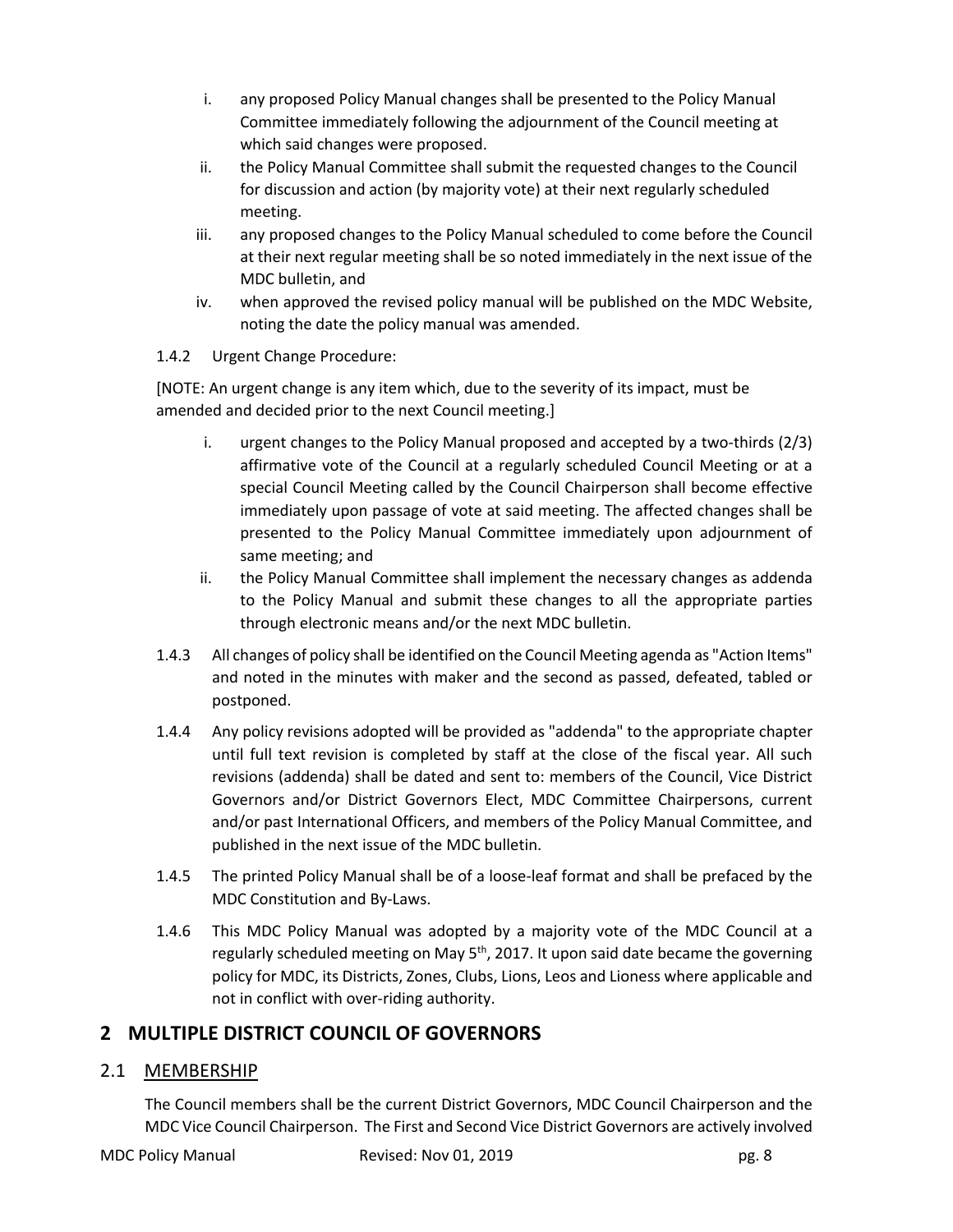with Council and are allowed to make motions and second motions but are not allowed to vote. The Council may employ a Multiple District Secretary Treasurer or Multiple District Secretary and Multiple District Treasurer, they shall be an ex-officio member of the Council.

# 2.2 FUNCTION

The Council shall deliberate and formulate administrative plans and policies affecting MDC.

# 2.2 POWERS AND RESPONSIBILITIES

Except where inconsistent with, and contrary to, the provisions of the Articles of Incorporation and Constitution and By-Laws of the International Association of Lions Clubs, the powers granted therein to the Board of Directors of said Association, and the policies and acts of said Board of Directors, the Council shall:

- 2.2.1 be the governing authority for the Lions of the MDC.
- 2.2.2 subject to the provisions of the Constitution and By-Laws of Lions Clubs International and the powers granted thereto, and the Policies of the International Board of Directors, the Council shall supervise the administration of all MDC affairs, choose such officers, hold such meetings, administer such funds, authorize such expenditures and exercise such other administrative powers as are provided for in the Constitution and By-Laws of MDC;
- 2.2.3 the Council shall meet no less than four times each year in accordance with the Constitution and By-Laws of MDC. This will comprise of three face to face meetings and one on-line meeting per Council year.
	- i. the location of the first meeting shall be held at the discretion of the Council Chairperson. With the required minimum of one face to face meeting to be held in each District at.
	- ii. the minutes of each meeting of the Council shall be sent, by the MDC Secretary, to all members of the Council within thirty (30) days from the conclusion of the meeting; and
	- iii. no recording devices may be used, by anyone, except the Secretary during the Council meetings.
- 2.2.4 the majority of the Council shall constitute a quorum; and
- 2.2.5 the Council Chairperson, the District Governors, First Vice District Governors, Second Vice District Governors, the Vice Council Chairperson, MDC Advisors in attendance, Council Secretary and Council Treasurer shall be reimbursed for attending Council meetings, as per availability of funds in the current year budget. They shall be reimbursed from the appropriate funds designated for such purposes within the Budget of the Council where and when such reimbursement is not covered by Lions Clubs International. As outgoing Governors and Vice Council Chairperson, attending the International Convention, the USA/Canada Lions Leadership Forum or for other reimbursable expenses relating to their year, they shall be reimbursed for expenses (meals, hotel and transportation) on the basis as outlined, from year to year, in the MDC Rules of Audit to a maximum allowed in the approved budget. The Council Chairperson shall be reimbursed for expenses to a maximum allowed in the approved budget. All such reimbursements shall be in accordance with the MDC Rules of Audit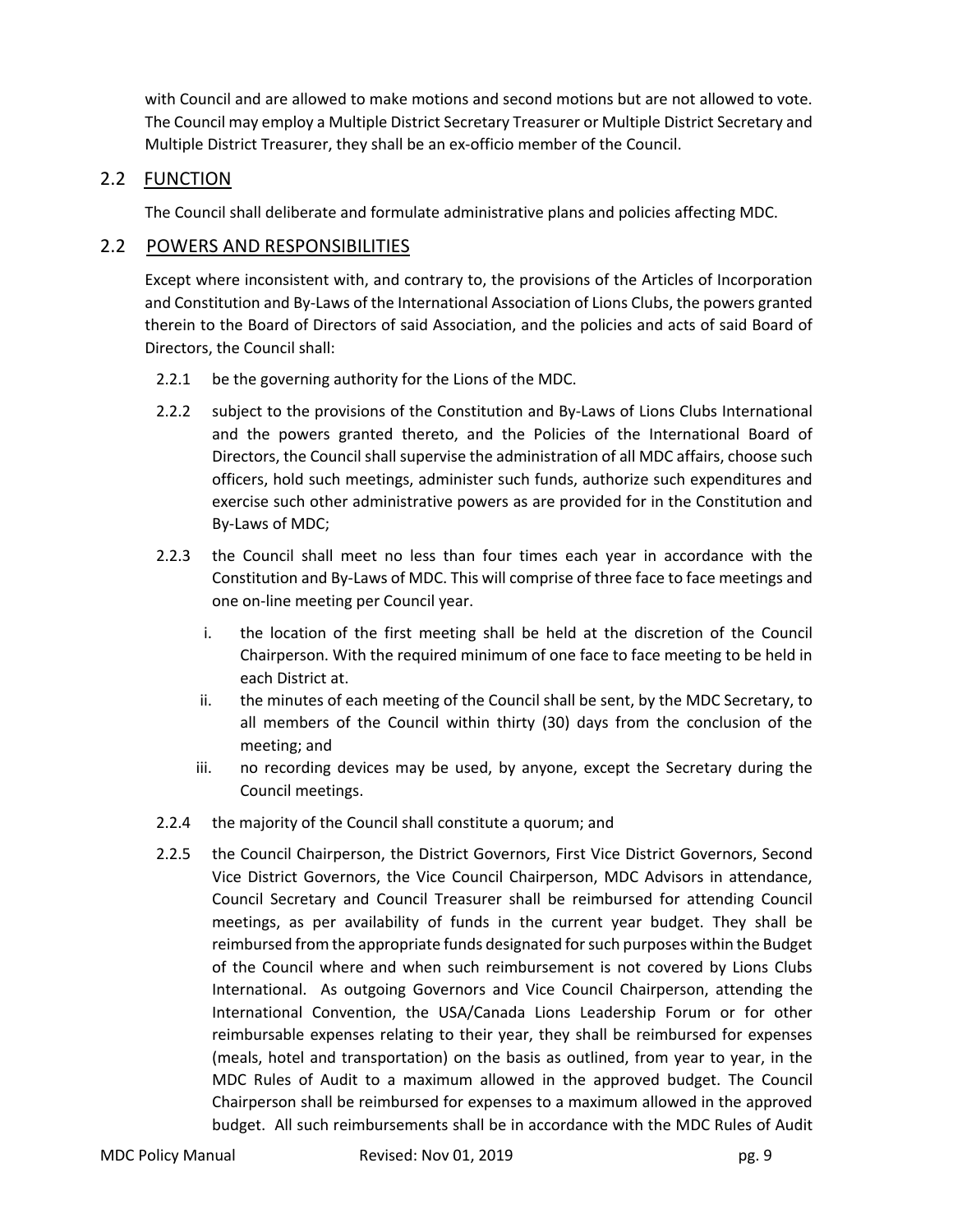and Policies pertaining thereto. No expense reimbursement will be allowed if the expense is reimbursed from any other source(s).

# 2.3 EXECUTIVE COMMITTEE

The Executive Committee of the Council shall be the Council Chairperson, the Vice Council Chairperson, the MDC Secretary and the MDC Treasurer (both non-voting). The Executive Committee shall handle emergency business arising between Council meetings, subject to approval of the Council at its next meeting.

All of the Executive Committee members shall have current police check as shall be approved by the Multiple District C Council of Governors and the cost of the police check shall be an administrative expense of the Multiple District C.

# **3 MULTIPLE DISTRICT COUNCIL CHAIRPERSON**

# 3.1 SELECTION

At a Multiple District C Convention, the delegates will elect a Vice Council Chairperson who will automatically assume the role of Council Chairperson one year later. Each District may have one candidate for consideration by the delegates at the convention. These candidates shall have been elected at their respective District conventions. Candidates seeking the role of Vice Council Chairperson/Council Chairperson must file their intentions 45 days prior to the commencement of their District convention. Immediately after the District Convention the current District Governor must report to the MDC Office the name of the successful candidate, the voting shall be by secret ballot, unless otherwise provided. The candidate or bid receiving a majority of votes cast shall be declared elected. In the event of a tie vote, or failure of one candidate to receive the required majority, on any ballot, balloting shall continue with respect to the two (2) candidates only, who received the largest number of votes on the previous ballot, until one receives the required majority of votes cast.

The results of this election, at the Multiple District C Convention, shall not be disclosed to anyone until these results are announced by the Master of Ceremonies (Council Chairperson) usually at the Governors Banquet on Saturday evening.

# 3.2 FUNCTION

The Council Chairperson shall preside at all meetings of the Multiple District Council of Governors and follow through on business approved by the Council.

# 3.3 RESPONSIBILITIES

The Council Chairperson shall:

- 3.3.1 issue the call for MDC Council meetings through the office of the MDC Secretary.
- 3.3.2 consult with the MDC Secretary, who prepares the agendas, regarding the preparation of an agenda for each Council meeting. A copy of same shall be in the hands of all members of the Council at least 10 days prior to the meeting.
- 3.3.3 preside over all Council meetings.
- 3.3.4 provide the initiative for MDC programs, goals, and long-range planning.
- 3.3.5 create and foster harmony and unity among Districts.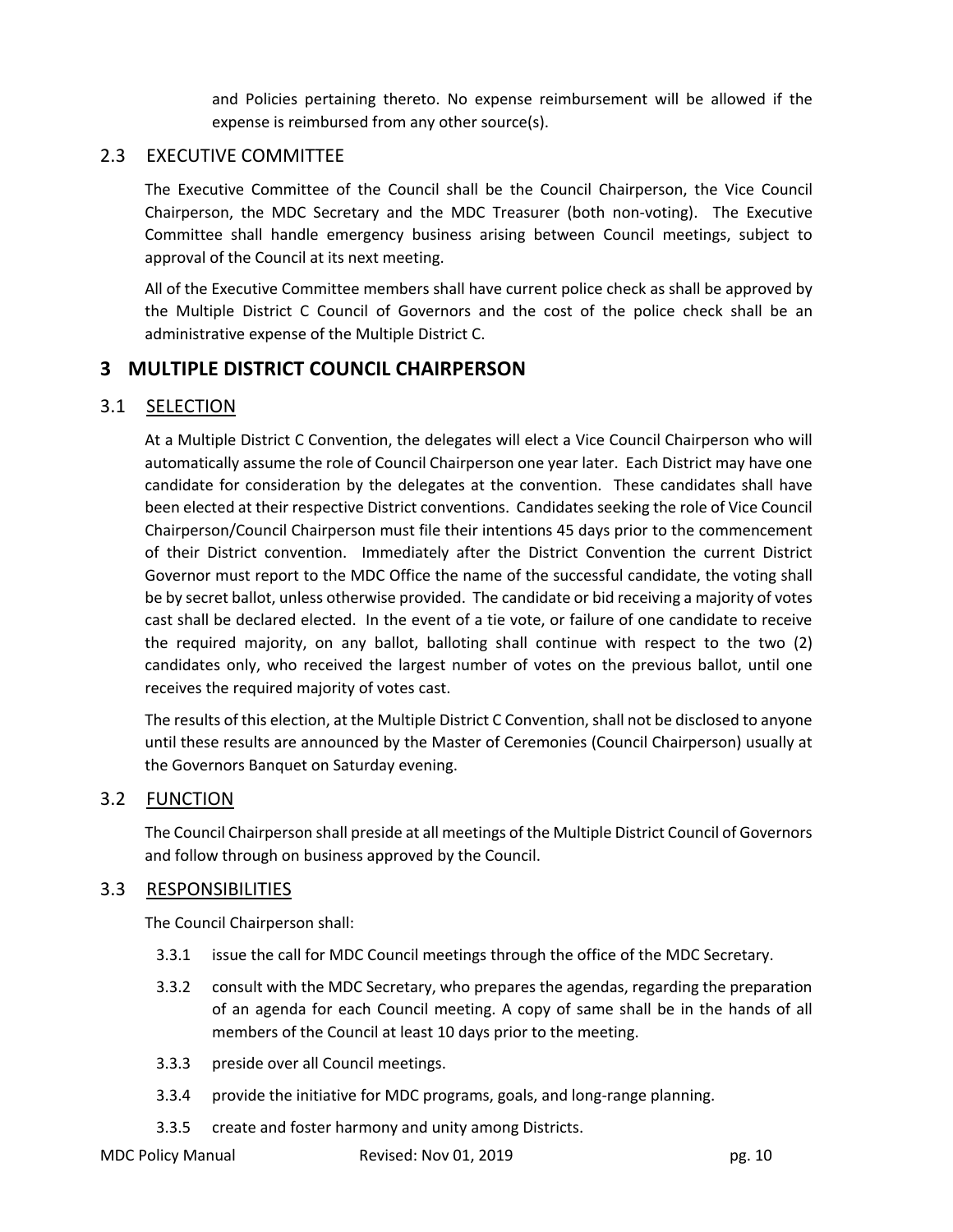- 3.3.6 submit reports and perform such duties as may be required by the MDC Constitution and By-Laws, and the International Board of Directors.
- 3.3.7 assist when asked with the planning of MDC Conventions.
- 3.3.8 be the presiding officer at the MDC Convention. The Council Chairperson may delegate the duties of presiding officer, in the several sessions scheduled at each of the above meetings. However, because of status as presiding officer, the Council Chairperson must preside at the opening session of the Convention. The Council Chairperson may then delegate duties for the first business session and subsequent sessions. Again, as presiding officer of the Council, the Council Chairperson must preside at the closing meeting which is usually the District Governors' Banquet.
- 3.3.9 serves as the leader of the MDC delegation at the International Convention, representing MDC at meetings, caucuses and other events where MDC shall have representation. The Council Chairperson shall be the presiding officer at the MDC Caucus Breakfast if one is held, and any other meeting to which all MDC delegates are called, to discuss matters of interest to the delegates.
- 3.3.10 work closely with the Friendship Committee during the International Convention and shall be the host at any receptions given in honor of International Officers from MDC; and
- 3.3.11 when there is no MDC office at the International Convention, to facilitate communications among MDC delegates, incoming District Governors, and Council Advisors by ensuring that a contact list for MDC Lions in attendance is available to all; and
- 3.3.12 promote International participation by:
	- i. coordinating Caucus Breakfast arrangements with other Multiple Districts; and
	- ii. ensuring that all parade paraphernalia is transported to and from the International Convention site
- 3.3.13 delivery, forthwith, at the termination of term of office, all MDC records to the successor in office.

# 3.4 GENERAL

The Council Chairperson shall:

- 3.4.1 as a primary function, coordinate the promotion of leadership and harmony among the members of the Council, and conduct the affairs of the Council in accordance with the Constitution and By-Laws of MDC and Lions Clubs International.
- 3.4.2 as a member of the Executive Committee of the Council, together with the Vice Council Chairperson, the MDC Secretary, and the MDC Treasurer handle emergency business arising between Council meetings, subject to approval of the Council at its next meeting.
- 3.4.3 as much as is feasibly possible, act as a coordinator of all Council appointed committees and coordinators.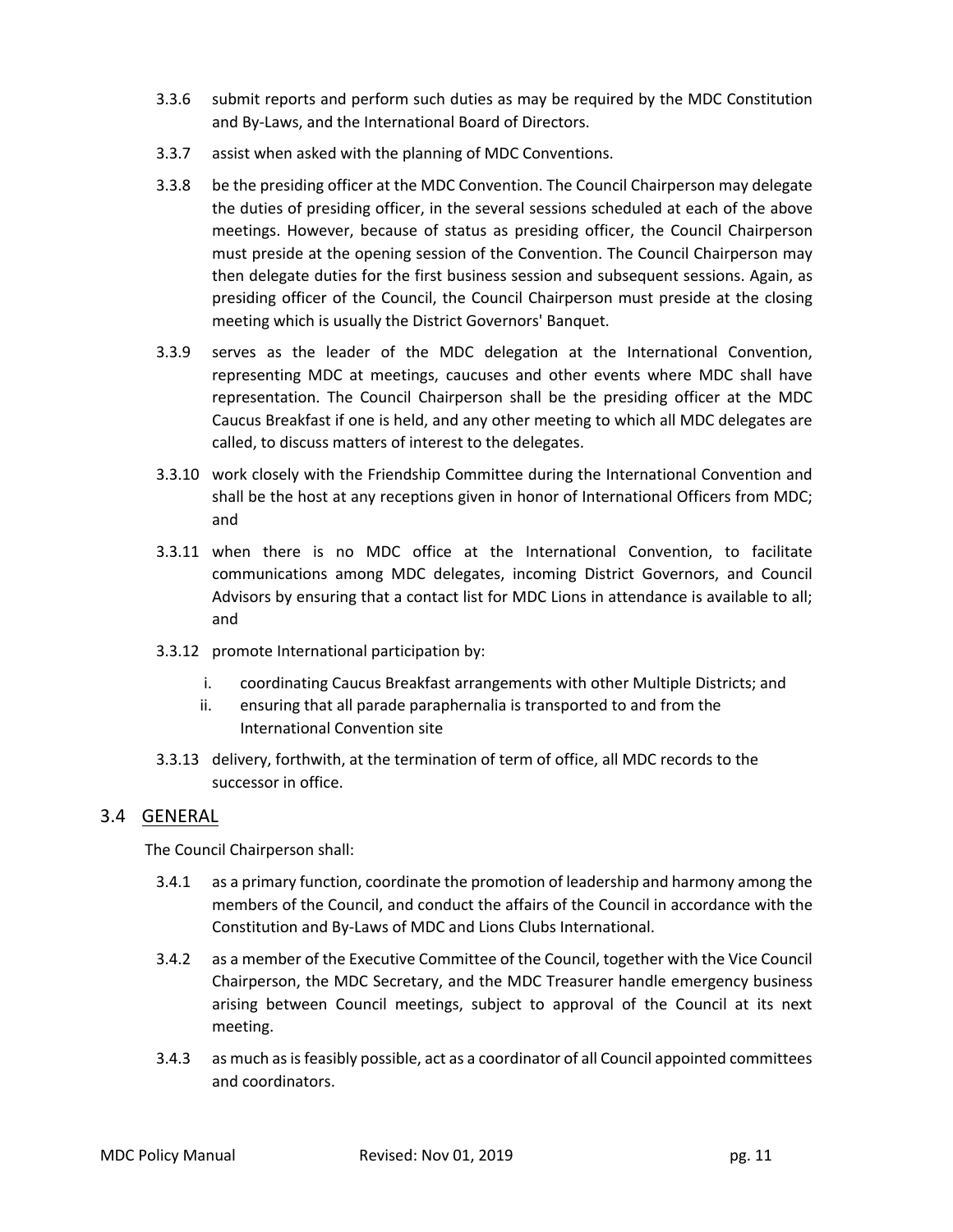- 3.4.4 maintain a close relationship with the Vice Council Chairperson to ensure a thorough awareness of council business within MDC.
- 3.4.5 be required, from time to time, to report to Lions Clubs International with regard to the affairs of MDC.
- 3.4.6 make every effort to accept invitations to attend District Conventions.
- 3.4.7 be reimbursed as follows:
	- i. Regularly Scheduled Meetings: including the MDC Convention on the same basis as the Council - expenses (hotel and meals) and mileage as per MDC Rules of Audit not to exceed three (3) days and three (3) nights for each meeting except when the council meeting is in conjunction with a convention, then four (4) days (hotel and meals);
	- ii. Convention Planning: for one meeting pertaining to Convention planning, not to exceed three (3) days and three (3) nights expenses (hotel and meals) and mileage as per MDC Rules of Audit
	- iii. International Convention: consistent with that of the Council and on the basis as outlined, from year to year, in the MDC Rules of Audit, for a maximum of five (5) days; and
	- iv. Emergency Meeting: it is recommended that emergency meetings be avoided unless there is not another way of solving the problem(s). The use of on-line communication is recommended for such emergency meeting. Use of the Executive Committee is recommended. If such emergency meeting must be held, the Council Chairperson shall be reimbursed on the same basis as the members of Council.

# **4 MULTIPLE DISTRICT VICE COUNCIL CHAIRPERSON**

# 4.1 SELECTION

- 4.1.1 Delegates at a Multiple District C Convention will be presented candidates duly elected at their respective District convention, for consideration as Vice Council Chairperson. Voting will be by secret ballot and the results will be announced by the Council Chairperson usually at the Saturday evening banquet. If there is more than one candidate, there shall be an election by secret ballot. The candidate receiving a majority of votes cast shall be declared elected. In the event of a tie vote, or failure of one candidate to receive the required majority, on any ballot, balloting shall continue with respect to the two (2) candidates only, who received the largest number of votes on the previous ballot, until one receives the required majority of votes cast.
- 4.1.2 When No Candidates Come Forward from the Sub-Districts

In the event, no candidates come forward from the District Conventions for the position of Vice Council Chairperson, it shall be the duty of the Council Chairperson, or designate, to convene a meeting of the Council Chairperson, Immediate Past Council Chairperson, the Council Secretary, as recording secretary, International Officers, all available Past International Officers and Past Council Chairperson's, who are members in good standing of a chartered Lions Club, in good standing, in the District, for the purpose of finding a suitable candidate to run from their sub-District. This meeting will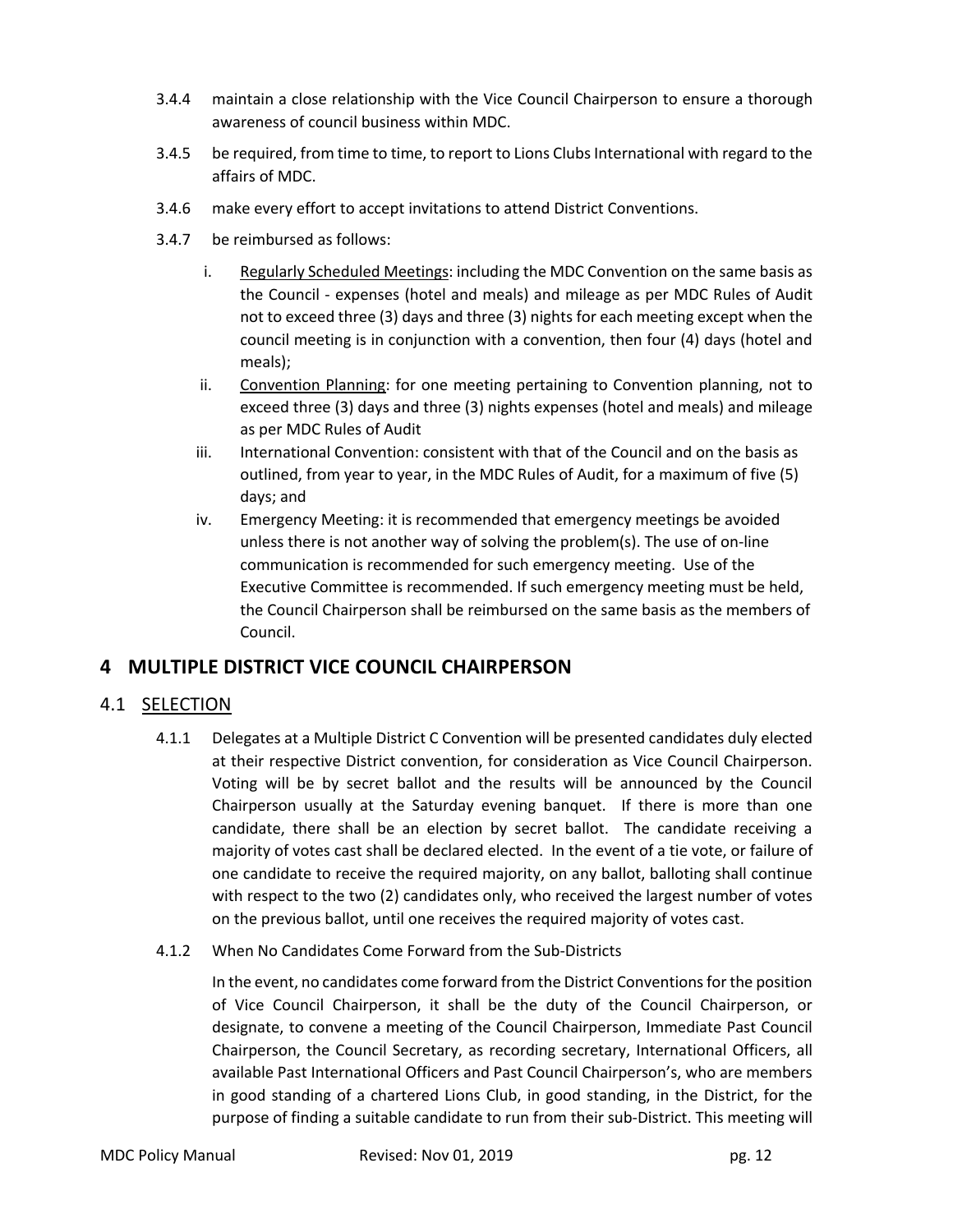be held within 15 days of the last sub-District convention. The committee shall assemble within 15 days of the first meeting to present their nominated candidates.

- 4.1.3 Each qualified candidate, who has accepted the committee's invitation to run for the position of Vice Council Chairperson / Council Chairperson for the upcoming Lions Year shall provide a written letter of acceptance of their nomination to the MDC Office, on or before the second meeting date. The committee may nominate only one candidate from each sub-District.
- 4.1.4 Voting for the committee nominated candidates, will be by secret ballot at the MDC convention and the results will be announced by the Council Chairperson usually at the Saturday evening banquet of the MDC Convention. If there is more than one candidate, there shall be an election. The voting shall be by secret ballot, unless otherwise provided. The candidate or bid receiving a majority of votes cast shall be declared elected. In the event of a tie vote, or failure of one candidate to receive the required majority, on any ballot, balloting shall continue with respect to the two (2) candidates only, who received the largest number of votes on the previous ballot, until one receives the required majority of votes cast.
- 4.1.5 When the Position of Vice Council Chairperson Becomes Vacant.

In the event a vacancy arises in the office of Vice Council Chairperson, it shall be the duty of the Council Chairperson to convene an extraordinary meeting of the Council of Governors to decide if, under the circumstances, a replacement Vice Council Chairperson is needed. If the Council of Governors determines a replacement Vice Council Chairperson is needed, the Council Chairperson, or designate, shall convene a meeting of the Council Chairperson, Immediate Past Council Chairperson, the Council Secretary, as recording secretary, International Officers, all available Past International Officers and Past Council Chairperson's, who are members in good standing of a chartered Lions Club, in good standing, in the District, for the purpose of finding suitable candidates to fill the vacancy from the District. This meeting will be held within 15 days of creation of the vacancy.

- 4.1.6 The committee shall develop a short list of maximum one candidate from each Sub-District, focusing first on the candidates who were not successful at the last MDC Convention, in order of their finish. Failing to find a candidate who will accept the position, from that group, the committee will look at for other nominees from the Past District Governors in the Multiple District.
- 4.1.7 The committee shall assemble within 15 days of the first meeting to present their nominated candidates. Once the committee has decided on their short list, a meeting of the Council shall be called to select the replacement Vice Council Chairperson. The selected short list candidates will file, within 7 days, with the MDC Office their Bio's and Lionistic resume to assist the Council in their deliberations.
- 4.1.8 The Council Selection meeting may be face to face, if convenient, to allow each DG and 1st VDG to ask one question of the candidates. Use of an online meeting will require the candidate to be on camera during the question period.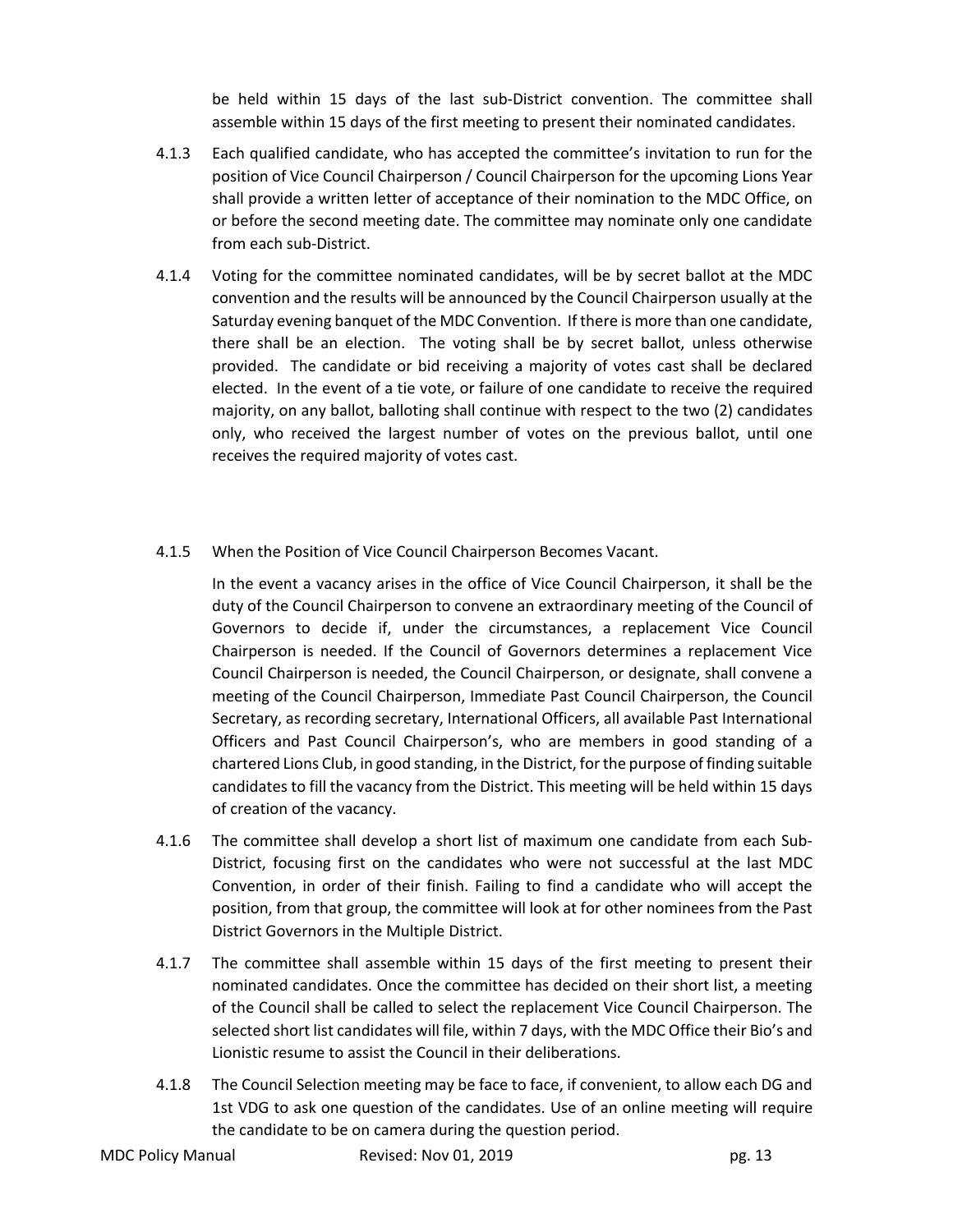- 4.1.9 Upon completion of the question period, the Council of Governors will select the Vice Council Chairperson replacement. The Council Chairperson shall call the successful candidate and unsuccessful candidates and congratulate them for their service. The Council Chairperson and Council Secretary will be responsible to bring the new Vice Council Chairperson up to date.
- 4.1.10 The new Vice Council Chairperson shall assume the office of Council Chairperson at the beginning of the next Lionistic Year.
- 4.1.11 When the Position of Council Chairperson Becomes Vacant.

In the event a vacancy arises in the office of Council Chairperson, the Vice Council Chairperson shall assume the role of Council Chairperson and convene an extraordinary meeting of the Council of Governors to decide if, under the circumstances, a replacement Vice Council Chairperson is needed. If the Council of Governors determines a replacement Vice Council Chairperson is needed, then the procedure's starting with section 4.1.5 shall be followed.

# 4.2 FUNCTION

The Vice-Chairperson shall be an Officer of the Council, and if the Chairperson is unable to perform the duties of the office for any reason, the Vice-Chairperson shall occupy this position and perform such duties.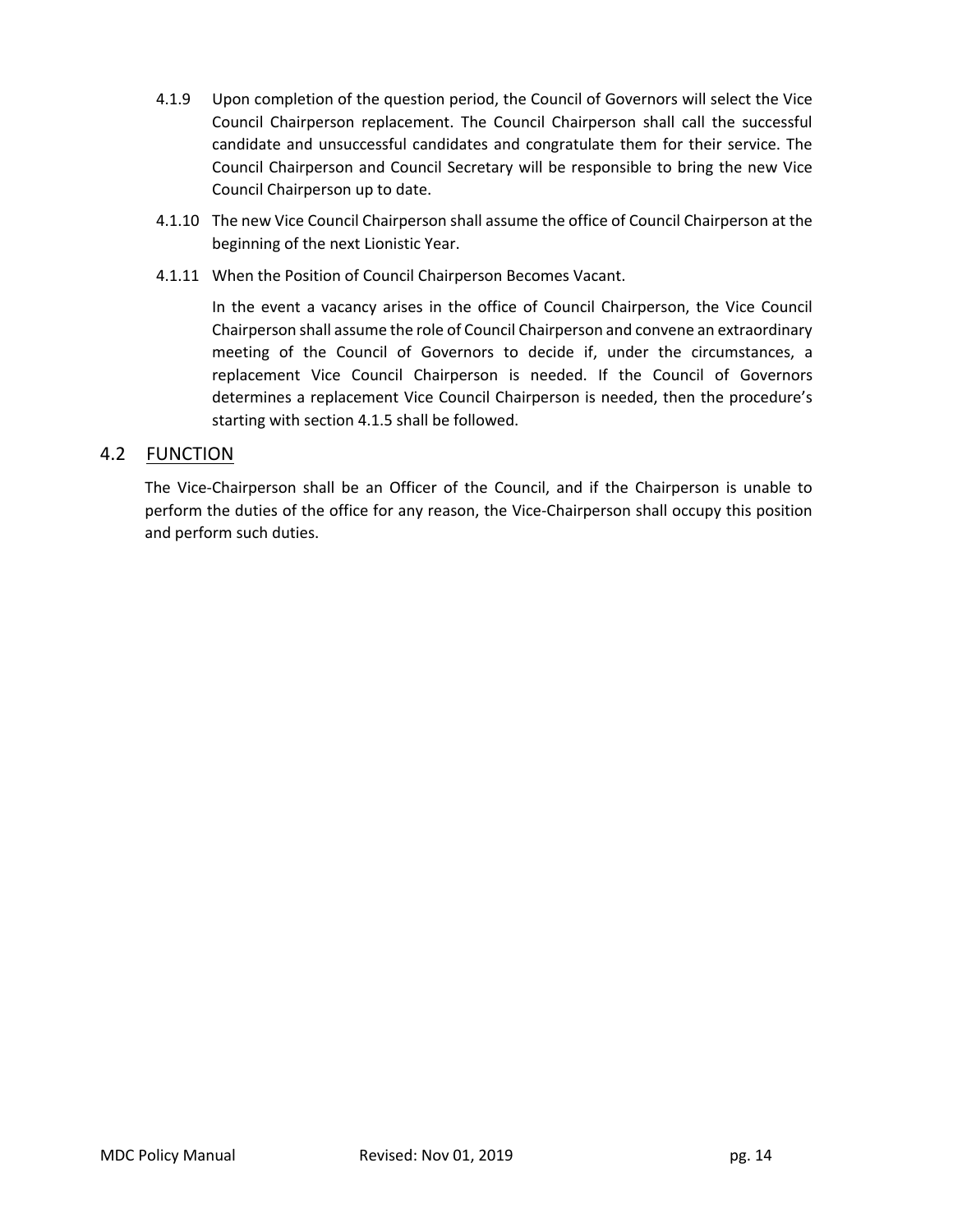## 4.3 RESPONSIBILITIES

The Vice-Chairperson shall:

- 4.3.1 assist the Council Chairperson in the execution of duties.
- 4.3.2 act as Finance Chairperson and approve all MDC Expense Claims before forwarding claims to the MDC Treasurer for payment.
- 4.3.3 give direction to MDC committees as assigned; and
- 4.3.4 oversee the MDC Convention committee for the MDC Convention held in their year as Council Chairperson: and
- 4.3.5 represent the Council Chairperson as directed.

## 4.4 GENERAL

The Vice-Chairperson shall:

- 4.4.1 As a primary function, assist the Council Chairperson in giving leadership and promoting harmony among Council members.
- 4.4.2 As a member of the Executive Committee of the Council, handle emergency business arising between Council meetings, subject to approval of the Council at its next meeting; and
- 4.4.3 Act as Parade Chairperson at the ensuing International Convention as per section 18.8.15.

# **5 MULTIPLE DISTRICT SECRETARY TREASURER**

The Multiple District shall employ as a staff member of the executive, a Multiple District Secretary, a Multiple District Treasurer or a Multiple District Secretary Treasurer. Should the Multiple District choose to employ a Multiple District Secretary Treasurer, the terms of reference, job description, for both the Multiple District Secretary and the Multiple District Treasurer shall apply as outlined in articles 6 & 7.

# **6 MULTIPLE DISTRICT SECRETARY**

# 6.1 QUALIFICATIONS

- 6.1.1 Education/experience should have past experience as a professional and responsible nature in business administration, public relations, and management.
- 6.1.2 Abilities/knowledge considerable knowledge of the organization structure, policies, activities, and programs of Lions Clubs International as well as that of MD C
- 6.1.3 Ability to plan, lay out, and direct the administrative services as they relate to MD C
- 6.1.4 Ability to communicate effectively orally and in writing
- 6.1.5 Ability to motivate; and
- 6.1.6 Ability to develop and maintain effective working relationship.

## 6.2 FUNCTION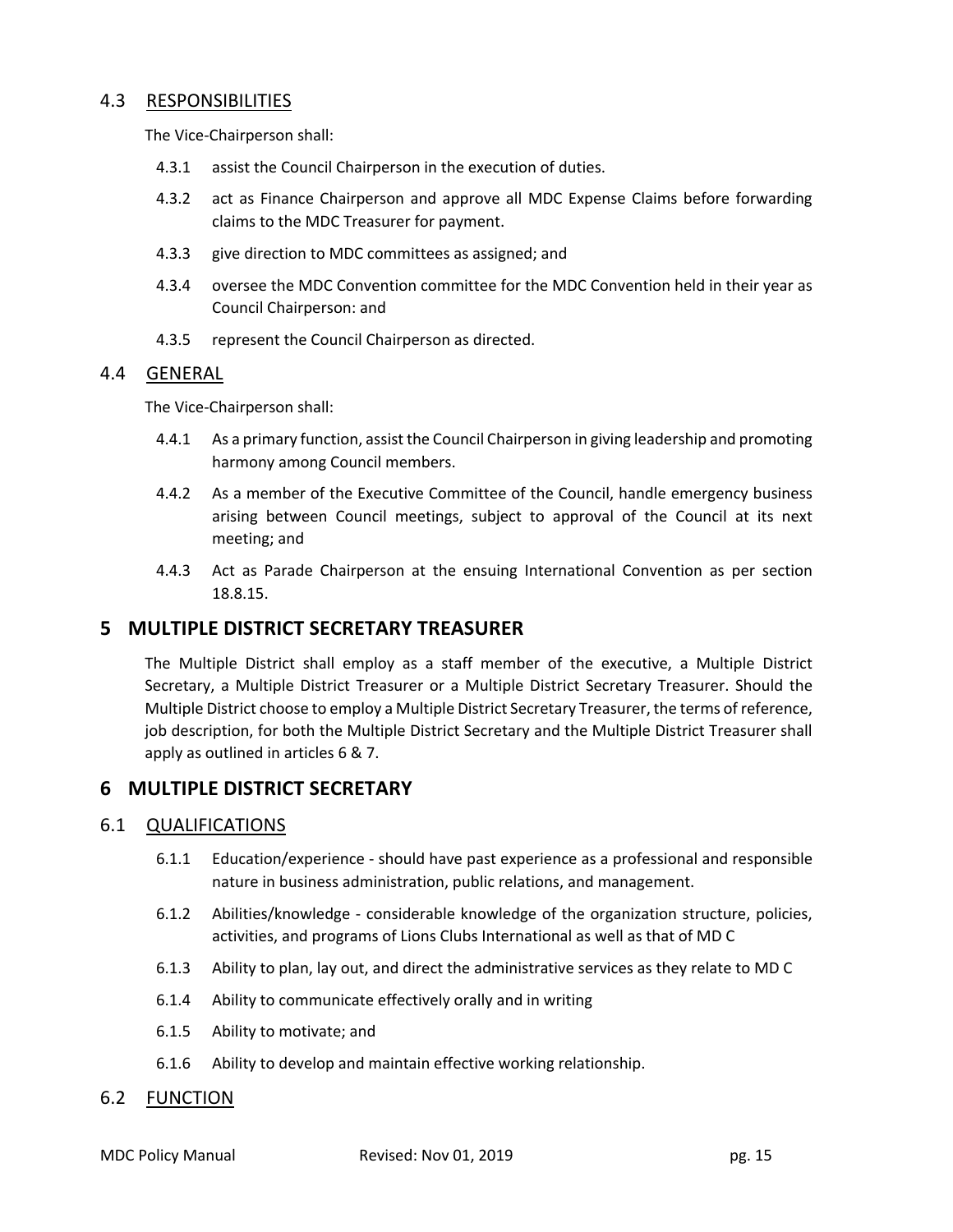The primary purpose of the Secretary is to direct and coordinate the administrative services at the Multiple District level by carrying out directives as issued by the Council and performing such other functions as required by both the Multiple District Constitution and By-Laws and the MDC Policy Manual.

## 6.3 RESPONSIBILITIES

- 6.3.1 Carry out all assignments under the direction of the Council as are required in the performance of duties that pertain to such office.
- 6.3.2 Carry out the efficient administration of MDC Headquarters, including:
	- i. Employment and supervision of secretarial personnel.
	- ii. Location and organization of suitable accommodations of all MDC merchandise.
	- iii. Keeping of all necessary records, minutes, etc.; and
	- iv. Complete responsibilities for ordering and keeping accurate inventory of merchandise where applicable.
- 6.3.3 Schedule and program Council meetings in cooperation with the Host District Governor.
- 6.3.4 Assist the Council in the organization and administration of MDC Conventions and meetings.
- 6.3.5 In cooperation with the Council Chairperson, plan and prepare the agenda for Council meetings. The Agenda should be in the hands of the Council of Governors no less than 10 days prior to the scheduled Council meeting
- 6.3.6 In cooperation with the Vice Council Chairperson, plan and prepare the agenda for Finance meetings. The Agenda should be in the hands of the Council of Governors no less than 10 days prior to the scheduled Finance meeting
- 6.3.7 Record and distribute, within thirty (30) days of the conclusion of the meeting, to the Council Chairperson, the District Governors, the Vice District Governors and/or District Governors Elect, and the Council Advisors (on request) minutes of all Council meetings, and record minutes of the MDC Convention business proceedings;
- 6.3.8 Maintain in an up-to-date fashion the MDC Constitution, By-Laws and Policy Manual. Annotate amendments and arrange for reprinting of such documents or chapters as required
- 6.3.9 Under the direction of the Council, work with standing committees as a source of information. Reports when received from Committee Chairpersons, should be available to District Officers. In this regard, maintain records indicating progress of programs and arrange that such information be given to District Officers
- 6.3.10 Work closely, as an advisor, with each District Governor when requested, as a consultant on matters dealing with public relations and publicity, fund-raising, program and promotional planning, protocol, etc.
- 6.3.11 Work as the liaison between Lions International and the Lions of MDC
- 6.3.12 Maintain and make available to all Governors and recognized committees and projects an up-to-date mailing list service. It includes all Club presidents, secretaries (by District), all Past District Governors, and all Multiple District Committee Chairpersons in MDC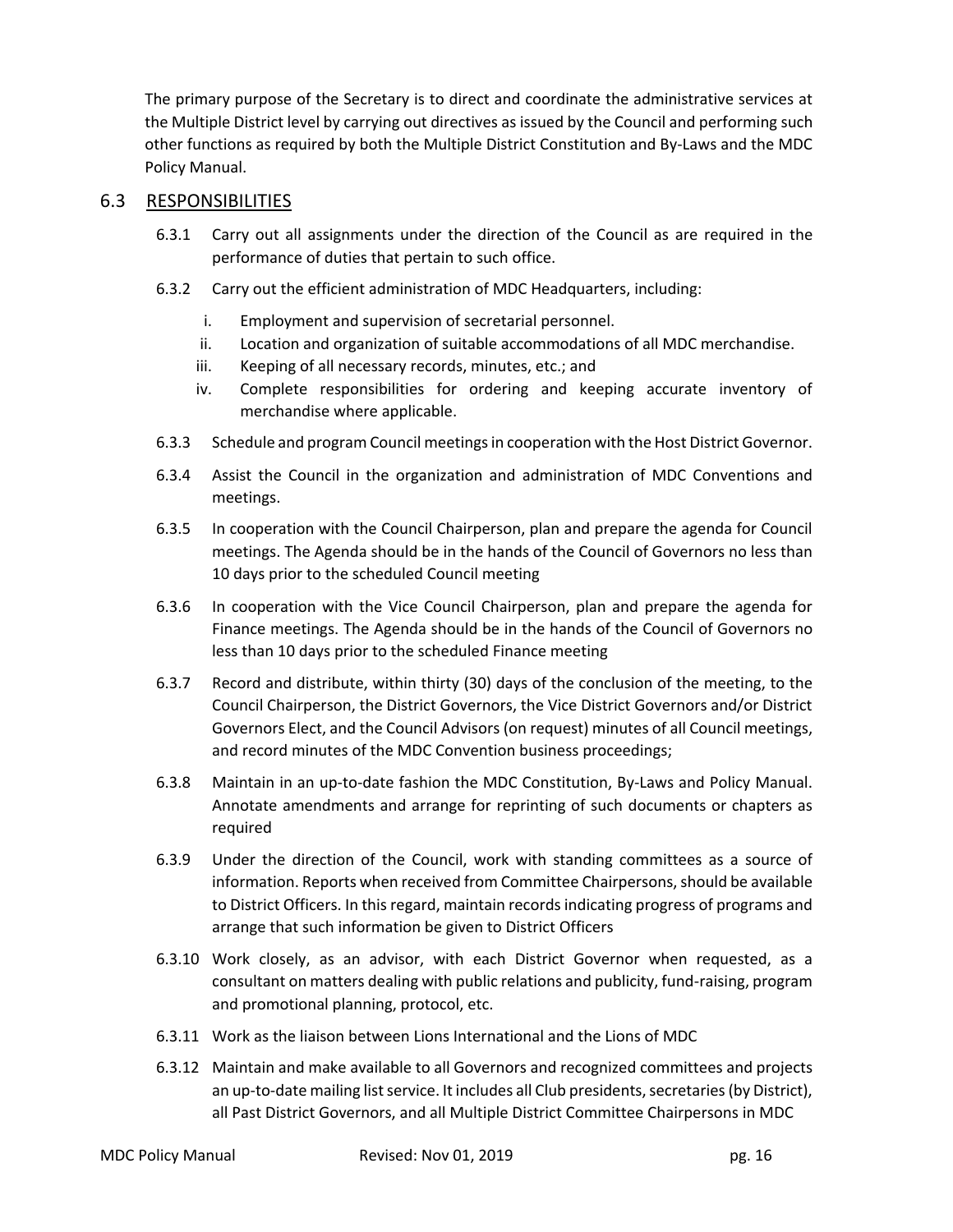- 6.3.13 Purchase and sell certain parts of the official MDC convention dress uniform and accessories when directed by Council. This shall include carrying an inventory and keeping proper records of the vendors
- 6.3.14 The MDC Secretary shall as a non-voting member of the Executive Committee of the Council, together with the Council Chairperson and the Vice Chairperson, handle emergency business arising between the Council meetings, subject to approval of the Council at its next meeting; and
- 6.3.15 The MDC Secretary shall be an ex-officio member of Council and of all MDC Committees.
- 6.3.16 Attend, when requested by and compensated by the Council, the Lions Clubs International Convention and maintain an MDC office at said convention. Reasonable daily office hours shall be maintained, and a daily newsletter shall be published and distributed to all attendees for the duration of the convention. The office shall assist any political campaigns and all attendees in order that their convention experience be maximized.
- 6.3.17 In the event of the MDC Secretary being temporarily unable or incapacitated so as to limit his/her ability to fully discharge his/her obligations to the Multiple District, temporary assistance shall be provided. The need for such action shall be determined by:
	- i. A letter from the MDC Secretary the MDC Council of Governors requesting assistance and stating the limitations and expected time frame for such assistance.
	- ii. A decision by the Council of Governors that the MDC Secretary's obligations to the Council are not being met and reasons for this are temporary and beyond the control of the Secretary.

When either or both of the above are presented to and accepted by the Council of Governors (Council may choose to terminate the contract) the Council may appoint an interim secretary, and/or an interim secretary-treasurer to assist with the administrative business of the Council.

The MDC Council Chairperson, Vice Council Chairperson, interim assistant(s) and, if available, the MDC Secretary shall meet to negotiate a fair compensation for the level of service to be provided by the MDC Secretary and the interim assistant(s). Said compensation shall be considered to be part of the contract fee paid to the MDC Secretary had he/she performed these duties. The total of these costs may be less than but not greater than the contract fee. An agreement providing the details of this compensation package shall be signed by the negotiators, including the MDC Secretary if he/she is able. This action shall replace the contract accepted by the MDC Secretary and the Council of Governors until such time as the MDC Secretary and the Council of Governors deem the MDC Secretary to be available and fit to assume full responsibilities for his/her duties.

The MDC Council Chairperson shall conduct a monthly review of the status of the MDC Secretary to determine if he/she is fit and available to assume full responsibility of his/her duties. The Council Chairperson shall report to Council as to what further action may be required.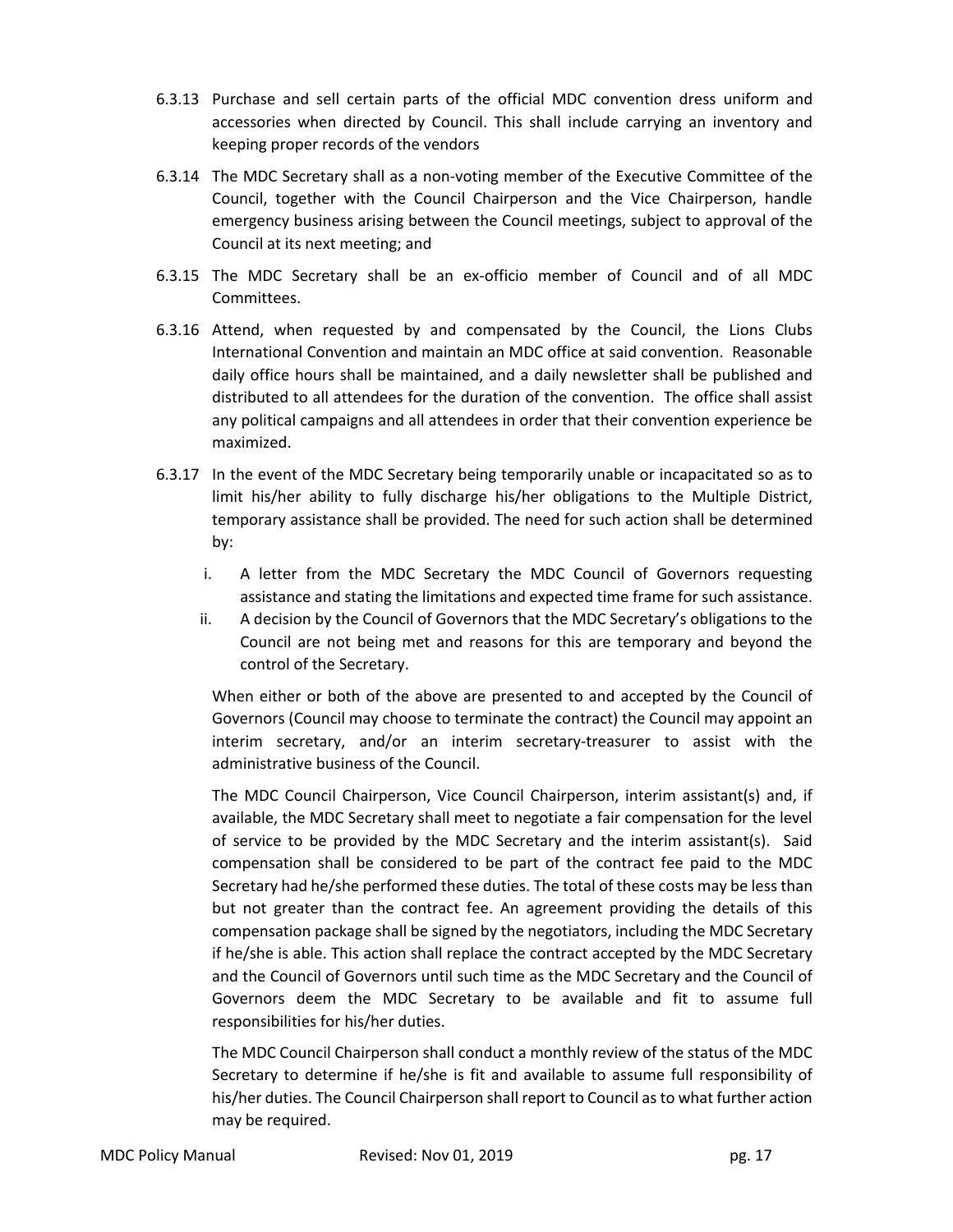# **6.4 MDC AMBASSADOR**

# 6.1 PURPOSE:

- i. The purpose of the ambassador position is to be a Single Point of Contact for the membership of Multiple District C to be able to receive information related to the convention as well as answer questions that could arise during the International Convention.
- ii. The position would only be filled if the MD did not have an office at the convention to disperse information and handle queries.
- iii. The MD C Council Chair receives a list of all attendees for the upcoming LCI Convention from our multiple district including their names, email contact information and phone numbers. The Council Chair sends a copy of this list to the appointed ambassador who in turn compiles a distribution list on their tablet and/or iPhone.

## 6.2 DUTIES:

- i. To disperse all pertinent information related to the International Convention to our membership.
- ii. The ambassador will inform the membership of the date, time and meeting place for the International Parade.
- iii. The ambassador informs our members of the date, place and time of the Canadian Caucus Meeting. If our MD is providing a social meet and greet for our membership, they also relay this information as to when, where and time.
- iv. In the plenary sessions all Canadians sit in the same section together, so the membership is informed to look for the Canadian Flags.
- v. The Ambassador will ensure all attendees have his or her contact information so if any questions or concerns arise, they will be able to direct these items to our MD C ambassador.

# **7 MULTIPLE DISTRICT TREASURER**

# 7.1 QUALIFICATIONS

- 7.1.1 Education/experience -should have past experience as an accountant/bookkeeper and have experience in using electronic accounting programs; have professional and responsible skills in business administration, public relations, and management
- 7.1.2 Abilities/knowledge considerable knowledge of the organization structure, policies, activities, and programs of Lions Clubs International as well as that of MDC
- 7.1.3 Ability to plan, lay out, and direct the financial services as they relate to MDC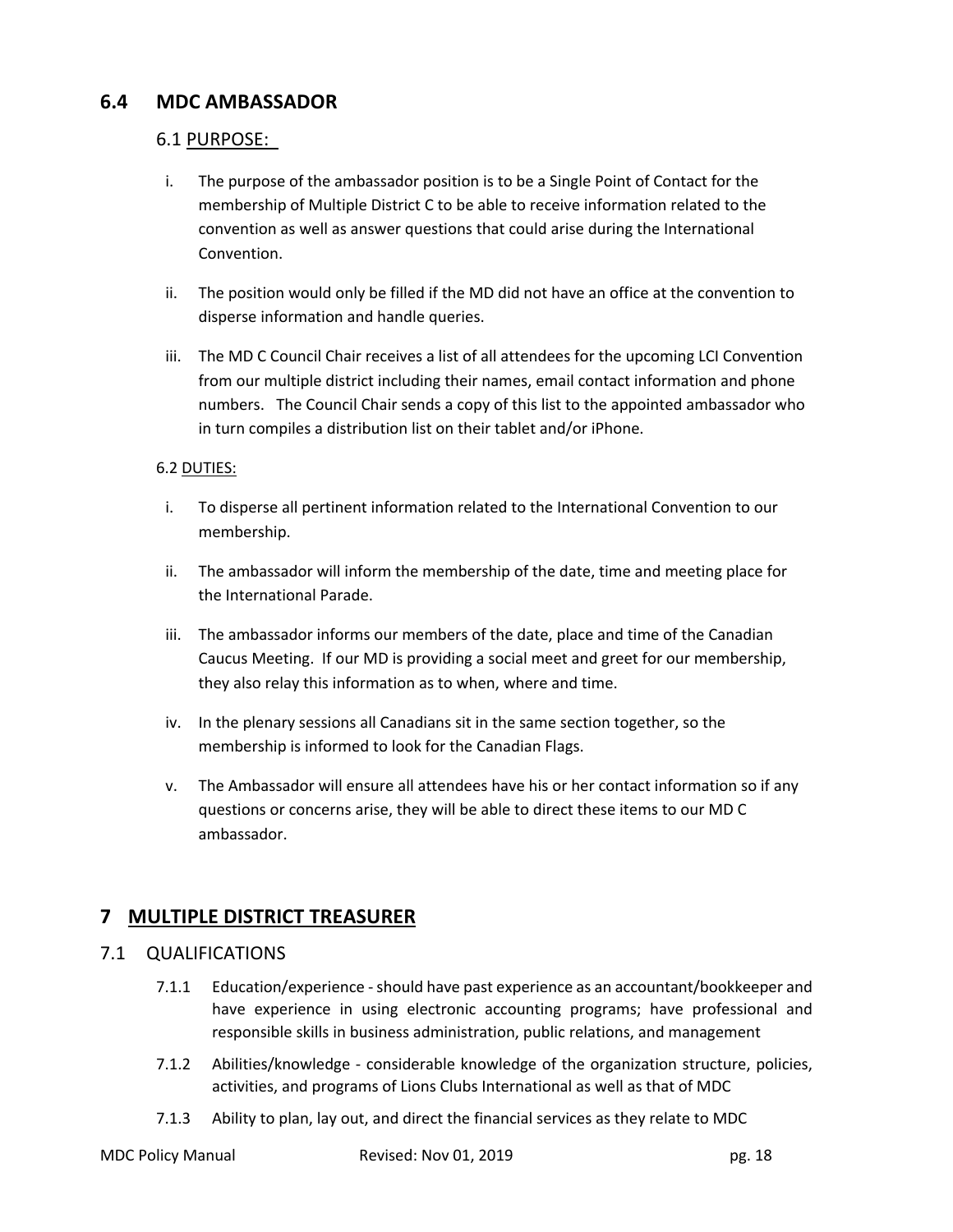- 7.1.4 Ability to communicate effectively orally and in writing
- 7.1.5 Ability to motivate; and
- 7.1.6 Ability to develop and maintain effective working relationship.

# 7.2 FUNCTION

The primary purpose of the MDC Treasurer is to direct and coordinate the financial services at the Multiple District level by carrying out directives as issued by the Council and performing such other functions as required by both the Multiple District Constitution and By-Laws and the MDC Policy Manual.

## 7.3 RESPONSIBILITIES

- 7.3.1 Carry out all assignments under the direction of the Council as are required in the performance of duties that pertain to such office.
- 7.3.2 Carry out the efficient financial administration of MDC Headquarters, including keeping of all necessary financial records.
- 7.3.3 Responsible for twice yearly invoicing, crediting the MD Life members from the former MD37 and collecting MDC dues.
- 7.3.4 Pays all bills; (any one of the three, approved MDC signing authorities, signing the cheque.) The three signing authorities are the MDC Treasurer, the MDC Council Chairperson, and the MDC Vice Council Chairperson.
- 7.3.5 Maintains a proper and accurate set of books on all MDC accounts.
- 7.3.6 Sees that the MDC Chairpersons operate on a budget and keep within their budgets.
- 7.3.7 With assistance from the Vice Council Chairperson, prepare a budget, for Council approval and maintain the month to month expenditure budget.
- 7.3.8 Prepare and distribute the financial reports, to Council, one week prior to each Council Finance meeting for review.
- 7.3.9 Must receive a budget from all MDC committees and approval for said proposed budget by the Council before issuing any monies.
- 7.3.10 Shall receive and account for all funds and expenditures of the MDC Convention and Regional Lions Leadership Institute.
- 7.3.11 Shall receive and account for all funds and expenditures of any LCI or LCIF Grants.
- 7.3.12 Summarize the total financial picture with MDC Committee Chairperson after their function is over.
- 7.3.13 Receive funds from the sale of pins, accessories, etc., properly recorded, report profits, and pay taxes, if applicable.
- 7.3.14 Make recommendations for improving control of expenditures and income for a more efficient operation.
- 7.3.15 Make sure all bank deposits for all accounts are properly accounted for. Transfer of funds to proper accounts as required, so money will earn as much interest as prudently as possible.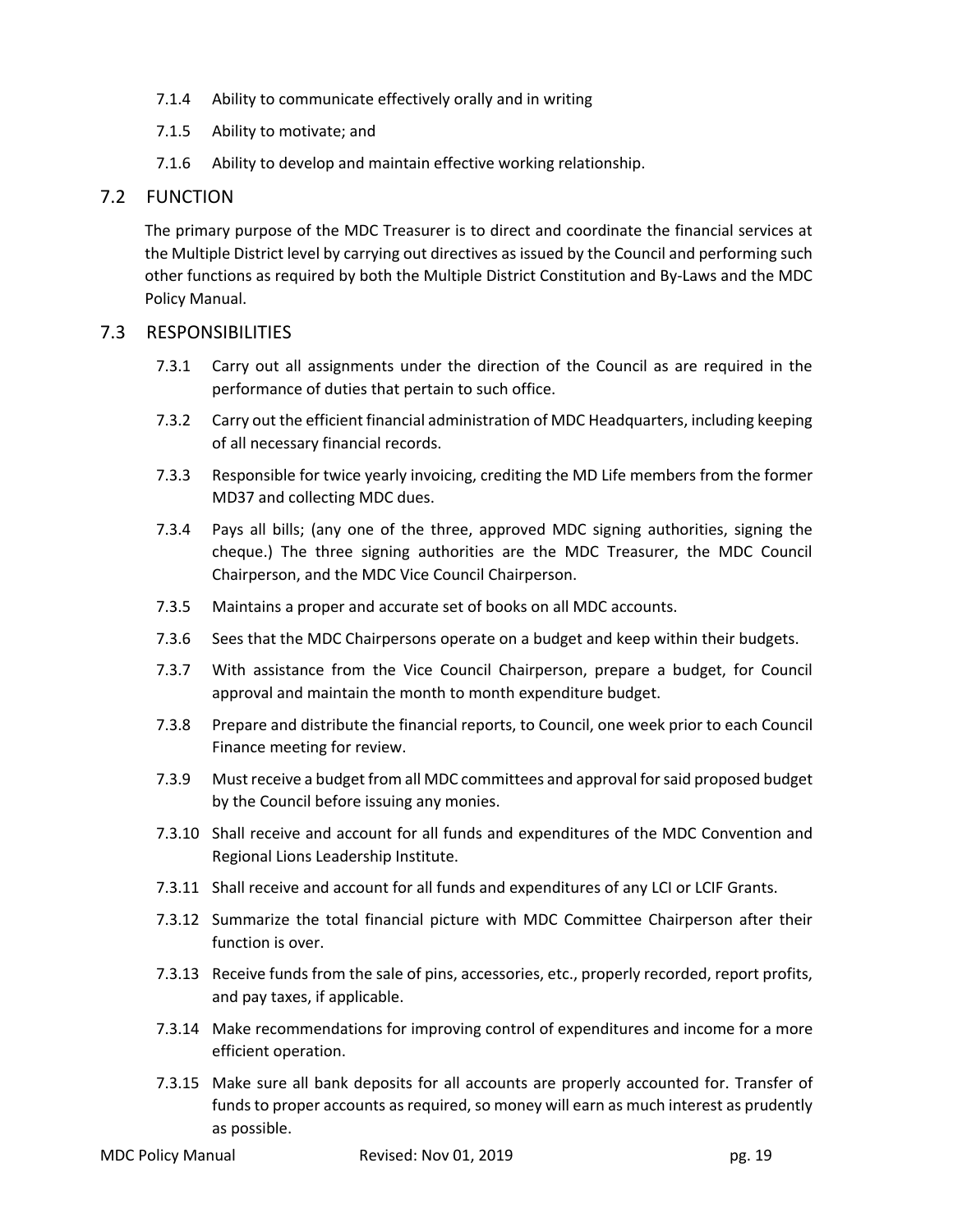- 7.3.16 Is the custodian of all MDC funds, LCI and LCIF grant funds?
- 7.3.17 Prepare and distribute the financial reports, to Council by the  $10^{th}$  of each month.
- 7.3.18 Arrange for the banking and disbursement of funds.
- 7.3.19 The MDC Treasurer shall be an ex-officio member of Council and of all MDC Committees.
- 7.3.20 In the event of the MDC Treasurer being temporarily unable or incapacitated so as to limit his/her ability to fully discharge his/her obligations to the Multiple District, temporary assistance shall be provided. The need for such action shall be determined by:
	- i. A letter from the MDC Treasurer to the MDC Council of Governors requesting assistance and stating the limitations and expected time frame for such assistance.
	- ii. A decision by the Council of Governors that the MDC Treasurer's obligations to the Council are not being met and reasons for this are temporary and beyond the control of the Treasurer.

When either or both of the above are presented to and accepted by the Council of Governors (Council may choose to terminate the contract) the Council may appoint an interim treasurer to assist with the financial business of the Council.

The MDC Council Chairperson, Vice Council Chairperson, interim assistant(s) and, if available, the MDC Treasurer shall meet to negotiate a fair compensation for the level of service to be provided by the MDC Treasurer and the interim assistant(s). Said compensation shall be considered to be part of the contract fee paid to the MDC Treasurer had he/she performed these duties. The total of these costs may be less than but not greater than the contract fee. An agreement providing the details of this compensation package shall be signed by the negotiators, including the MDC Treasurer if he/she is able. This action shall replace the contract accepted by the MDC Treasurer and the Council of Governors until such time as the Treasurer and the Council of Governors deem the MDC Treasurer to be available and fit to assume full responsibilities for his/her duties.

The MDC Council Chairperson shall conduct a monthly review of the status of the MDC Treasurer to determine if he/she is fit and available to assume full responsibility of his/her duties. The Council Chairperson shall report to Council as to what further action may be required.

# **8 MULTIPLE DISTRICT COUNCIL ADVISORS**

# 8.1 ELIGIBILITY

Council Advisors shall include current and Past International Presidents and International Officers and International Directors currently residing within MDC.

# 8.2 FUNCTION

Advisors to the Council, upon request of the Council, may be invited to attend Council meeting(s) to assist the Council in the decision-making process.

# 8.3 RESPONSIBILITIES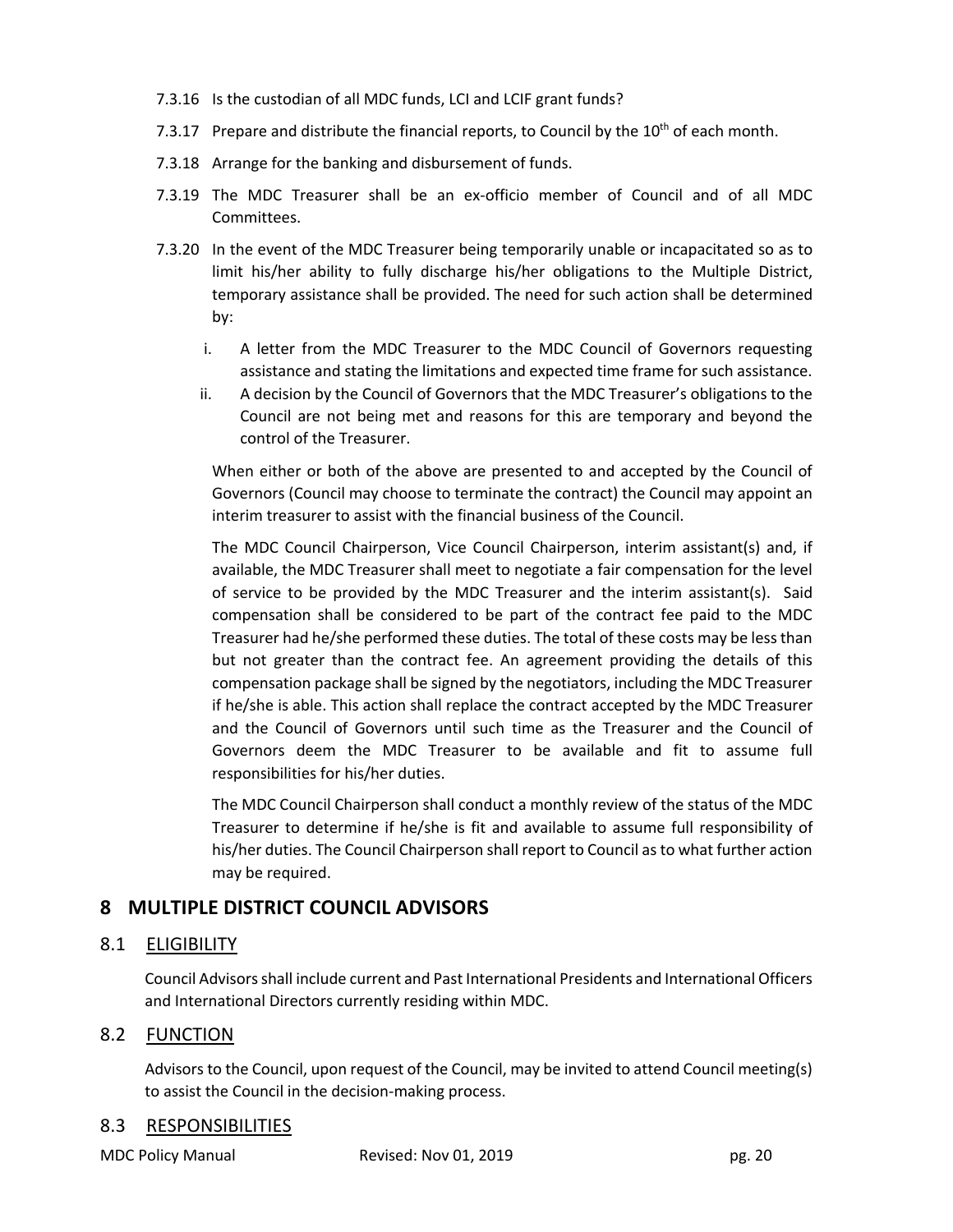- 8.3.1 To maintain an understanding of constitutional matters, both International and MDC.
- 8.3.2 To be informed of MDC affairs.
- 8.3.3 To assist the Council members as requested.
- 8.3.4 To provide advice to Council members when requested; and
- 8.3.5 When there is no present International officer in MDC, the most immediate past International officer shall assist the Districts and the Multiple District in selecting the International guests for the Conventions.

## 8.4 GENERAL

- 8.4.1 To represent Lionism and MDC to the best of their ability, in providing a valuable link from Council members to Lions Clubs International; and
- 8.4.2 including the MDC Convention, if the budget allows, they may receive the MDC Rules of Audit on the same basis as the Council - expenses (hotel and meals) and mileage as per MDC Rules of Audit not to exceed three (3) days and three (3) nights for each meeting except when the council meeting is in conjunction with a convention, then four (4) days (hotel and meals);

# **9 DISTRICT GOVERNORS' OBLIGATIONS TO MDC OFFICE**

# 9.1 DISTRICT GOVERNOR'S BIOGRAPHY & PHOTOGRAPH

All District Governors Elect of MDC must provide the MDC Office with a copy of their Biography and a color photograph no later than May 1st, prior to the MDC Convention. These are to be provided as electronic files, with the photograph being a minimum of 300 dpi. 600 dpi is preferred.

# 9.2 CABINETS

All District Governors of MDC must provide the MDC Office with a listing of all members of their Cabinet (1st and 2nd Vice District Governors, Region Chairpersons, Zone Chairpersons and District Chairpersons) and all pertinent contact information, before June  $1<sup>st</sup>$ , prior to your taking office. The District Governors shall continue to update the MDC Office, as to changes, throughout the year.

# 9.3 DISTRICT DIRECTORY

All District Governors of MDC must provide the MDC Office with an electronic copy, if available of their District Directory prior to the July Council Meeting. The District Governor must ensure all updates to their Directory are sent immediately to the MDC Office.

# 9.4 DISTRICT NEWSLETTERS

Electronic copies of the District Newsletters must be submitted to the MDC Office, each member of Council and the District Newsletter distribution center for each District. To facilitate better communication, within MDC, District Governors should distribute the Newsletters from the other Districts to their Clubs and members.

# 9.5 REQUESTS FOR ANNIVERSARY CERTIFICATES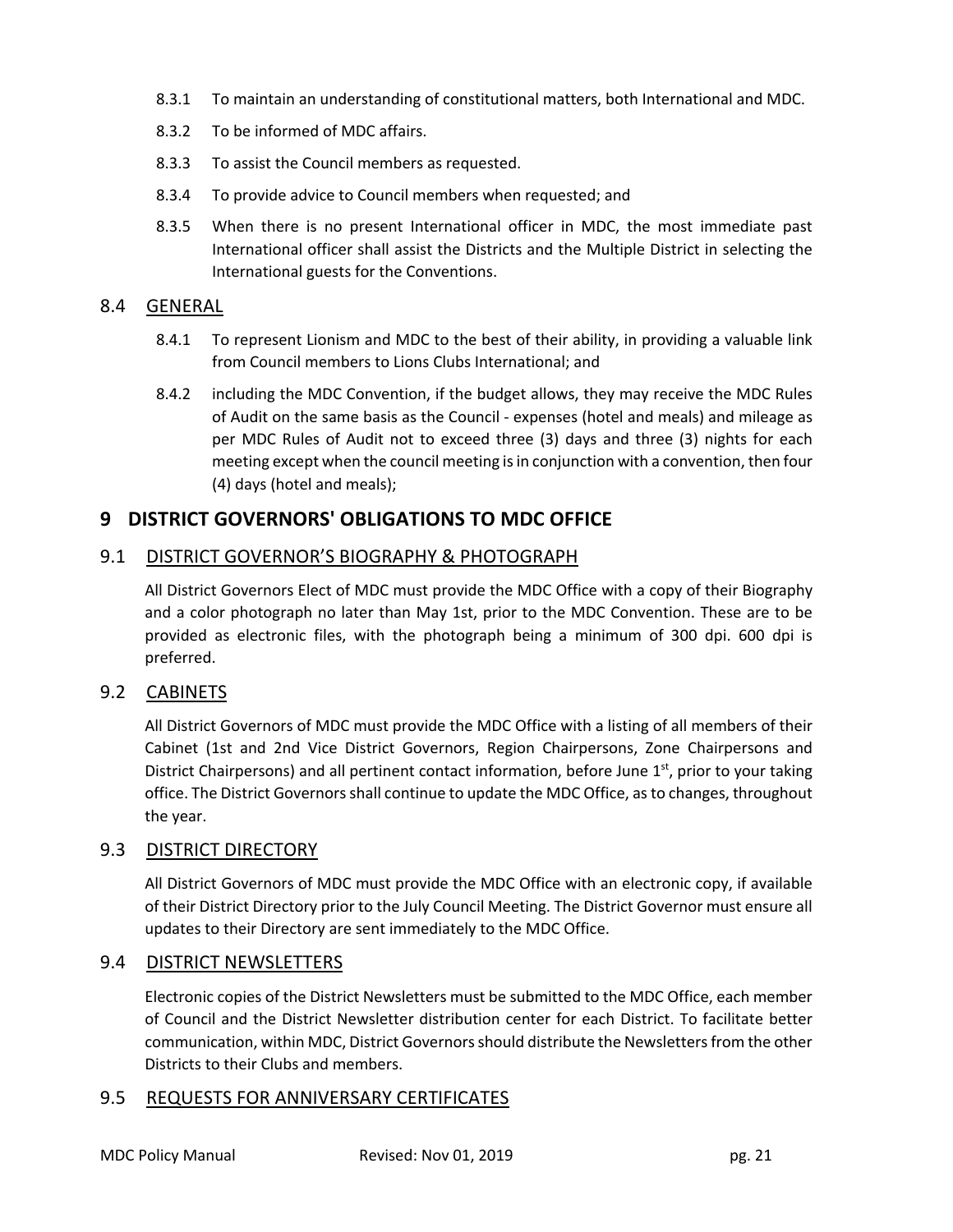All District Governors of MDC must request Club Anniversary Certificates with a minimum of 6 weeks' notice for production and delivery.

## 9.6 TOPICS/MOTIONS FOR COUNCIL AGENDA

All Council Members should provide to the MDC Office, with a minimum of 2 weeks' notice prior to the next Council Meeting, any topics or motions they wish to have included on the MDC Council of Governors Meeting Agenda.

# 9.7 WEBSITE UPDATES

All Council Members may submit any Website updates or additions directly to the MDC Website Master. Where there are ongoing updates occurring, the Website master may grant the District Governor direct Website access for the updates. All members of Council are required to send all articles of interest from their District or MDC to the Website Master prior to each publication of the issuance of a newsletter.

# 9.8 RULES OF AUDIT & EXPENSE CLAIMS

Rules of Audit submissions must be received by the Vice Council Chairperson within 30 days of the event. Submissions received after that date will not be accepted or reimbursed.

## 9.9 MDC DUES INVOICE

The MDC Semi-Annual Dues Invoices are sent electronically to the District Governor, the 1<sup>st</sup> Vice District Governor, the 2<sup>nd</sup> Vice District Governor the Vice Council Chairperson and the Council Chairperson on or before the 25<sup>th</sup> of July and January each year. If you have not received the email by the 30<sup>th</sup> of July and January, you are responsible for contacting the MDC Office and requesting another copy.

# 9.10 DISTRICT CONVENTION REPORT FOR MDC

All District Governors of MDC must provide to the MDC Office within 10 days of the last day of their District Convention, a typed Convention Report including the following:

{District Governor must ensure the correct spelling of the names and the names to appear on their name badges. Replacement badges, due to spelling errors on the report, will be charged back to the District}

**District Governor Elect**: their Spouse/Companion in Service (are they a Lion member); up to date contact info: their membership ID number; their Lions Club; mailing address; phone numbers (home, work, cell phone); and their email address.

**1st Vice District Governor Elect**; their Spouse/Companion in Service (are they a Lion); up to date contact info: their membership ID number; their Lions Club; mailing address; phone numbers (home, work, cell phone); and their email address.

**2nd Vice District Governor Elect**; their Spouse/Companion in Service (are they a Lion); up to date contact info: their membership ID number; their Lions Club; mailing address; phone numbers (home, work, cell phone); and their email address.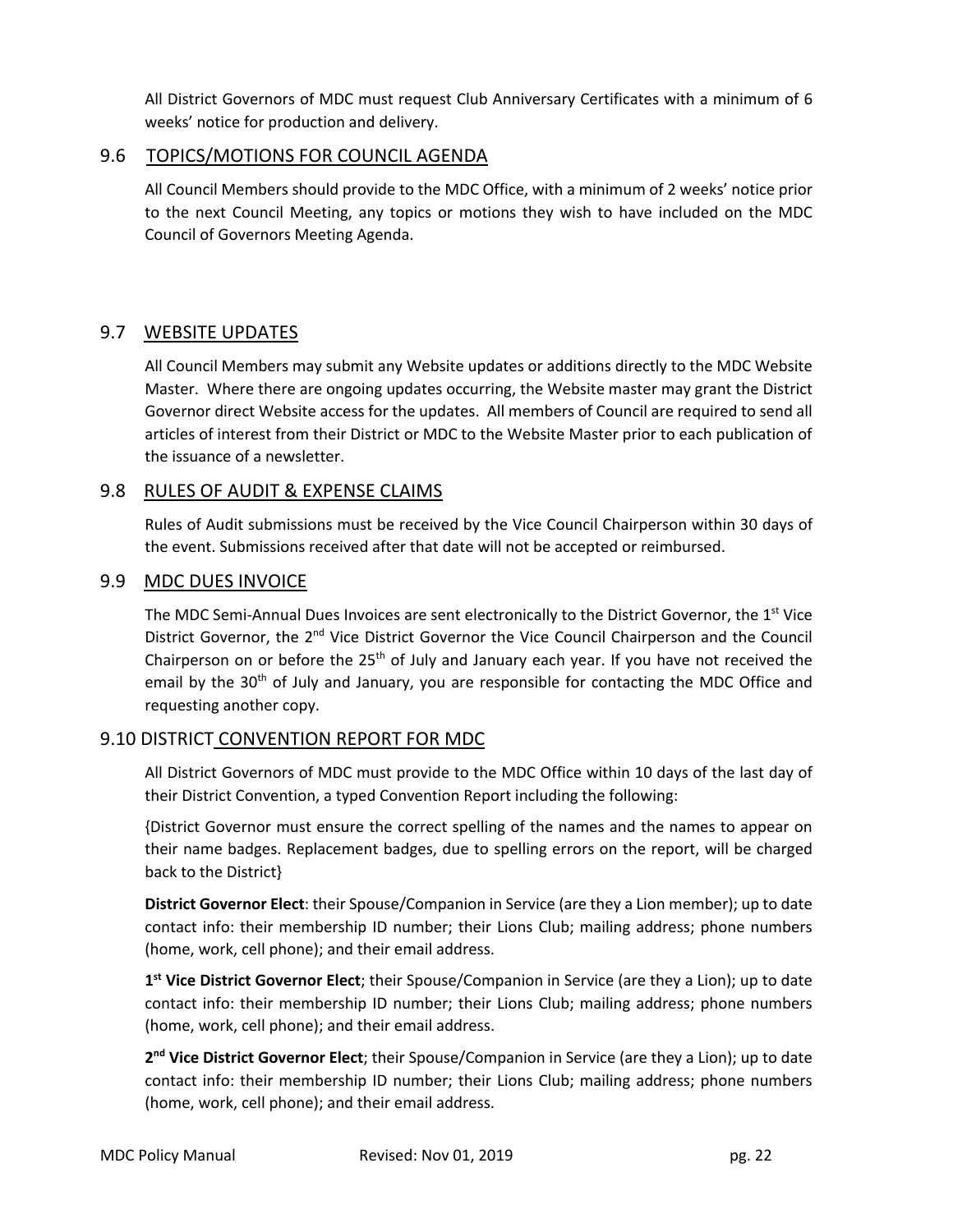**Vice Council Chairperson Candidate**: their Spouse/Companion in Service (are they a Lion member); up to date contact info: their membership ID number; their Lions Club; mailing address; phone numbers (home, work, cell phone); and their email address.

**Hall of Fame Nominees** with an electronic 600 dpi photograph (300 dpi minimum) and biography; their Spouse/Companion in Service (are they a Lion); up to date contact info: their membership ID number; their Lions Club; mailing address; phone numbers (home, work, cell phone); and their email address.

# 9.11 DECEASED MEMBERS

All District Governors of MDC must provide the MDC Office with the name, color photograph, date of passing and Club name of all deceased members in their District.

# 9.12 FINAL REPORT & DISTRICT GOVERNOR ALLOWANCE

District Governors of MDC will provide the MDC Office with a copy of their Final Report for the July Council Meeting following the completion of their term. The final report shall note major events, accomplishments and anecdotes of their year, keeping in mind these reports have historical value to the Multiple District. These reports may be filed as electronic medium.

The District Governor's Allowance Claim must be submitted to the MDC Office on or before June  $30<sup>th</sup>$ . The Allowance Claim must have receipts attached for all items listed on the claim.

# 9.13 RESPONSIBILITIES TOWARD YOUR VICE DISTRICT GOVERNORS

District Governors should assist their Vice District Governors with the completion of their MDC Rules of Audit and Expense Claim. District Governors should assist the Vice District Governors with their dress and deportment. They not only represent MDC at functions, but your District as well.

# **10 HOST DISTRICT GOVERNOR'S RESPONSIBILITIES**

# 10.1 COUNCIL MEETINGS

The District Governor who is the District Governor of the District hosting a meeting of the Council of Governors is responsible for arranging a social evening for all the Lions attending the Council Meeting (including members of the Convention Planning Committee, if the Council meeting is immediately prior to the District convention) and their companions following the first day of said Council Meeting. The Host District Governor is responsible for all arrangements, including a meal for a reasonable cost to the participants, and shall inform such participants as to location, dress and cost for the evening. The District Governor may delegate this event to a Lions Club of the area.

# 10.2 MDC CONVENTION

The Host District Governor is responsible, along with the Chairperson of the Convention Planning Committee, for an evening as in 10.1 above. As the Host Governor he/she should also work with the Host Committee and the Convention Advisory Committee to ensure the success of said convention.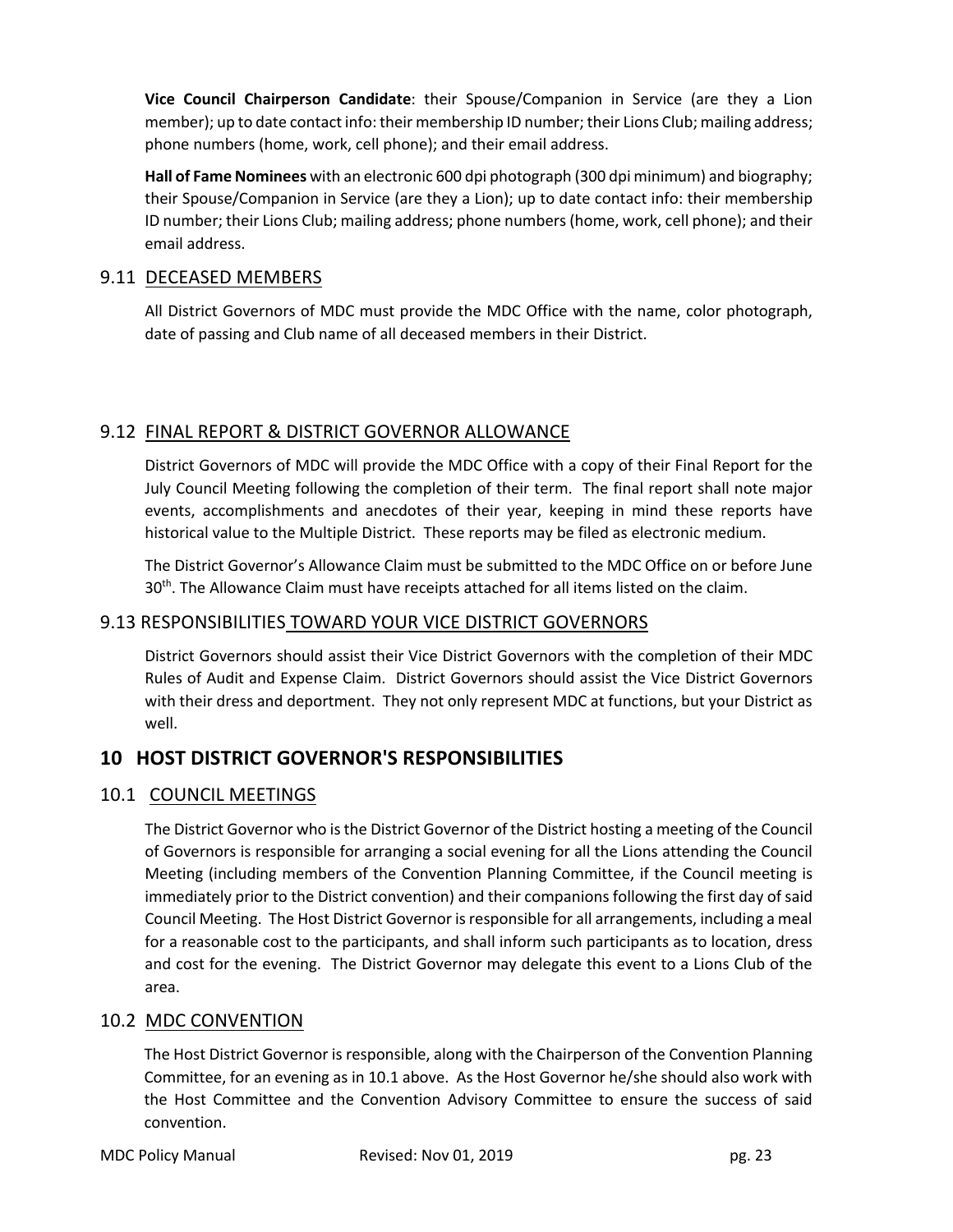# **11 COUNCIL DRESS CODE**

# 11.1 FUNCTION

This code is to give guidance to Members of the Council as to the appropriate dress for Lions functions within the jurisdiction of the Council, so that members of the Council may present themselves in a most favorable manner to the Lions of the world and the public in general.

# 11.2 DESCRIPTION

The following section details the recommended dress as adopted by the Council to meet the above criteria:

- 11.2.1 PARADE DRESS: MDC convention shirt, convention hat (navy blue, panama style), navy blue pants or skirt, black socks and black shoes or black dress sandals.
- 11.2.2 COUNCIL CASUAL or CONVENTION DRESS: Council or Convention shirt; navy blue or black pants, or skirt; black socks and black shoes or black dress sandals.
- 11.2.3 BUSINESS DRESS: (DG Blues) Navy Blue blazer; grey pants or skirt; white shirt or blouse; Council approved or supplied tie or scarf; black shoes, socks. The blazer shall have the embroidered Lions Emblem with District Governor, C-, 20 - 20\_ attached to the left side of the jacket.
- 11.2.4 FORMAL DRESS:

White dinner jacket, black tuxedo pants, formal white shirt, black bow tie, black cummerbund or vest, black shoes, and black socks. Female Council members will wear corresponding and equivalent attire. Vice District Governors shall wear formal attire or VDG Blues, but not a white jacket.

# 11.3 APPROPRIATE DRESS

The following is the appropriate dress at stated Lions functions:

11.3.1 Council Meetings:

Business Sessions Business Dress

# 11.3.2 Multiple District Convention:

| <b>Business Dress</b>                                                                                       |
|-------------------------------------------------------------------------------------------------------------|
| <b>Business Dress</b>                                                                                       |
| <b>Business Dress</b>                                                                                       |
| <b>Business Dress</b>                                                                                       |
| <b>Business Dress</b>                                                                                       |
| Whites Formal Attire, CC, VCC, DG's, DG Elect's.<br>VDG's Formal Attire or Blues, VDG Elect's Formal Attire |
|                                                                                                             |

11.3.3 International Convention:

| Parade           | Parade Dress            |
|------------------|-------------------------|
| Caucus Breakfast | <b>Convention Dress</b> |
| Luncheons        | <b>Business Dress</b>   |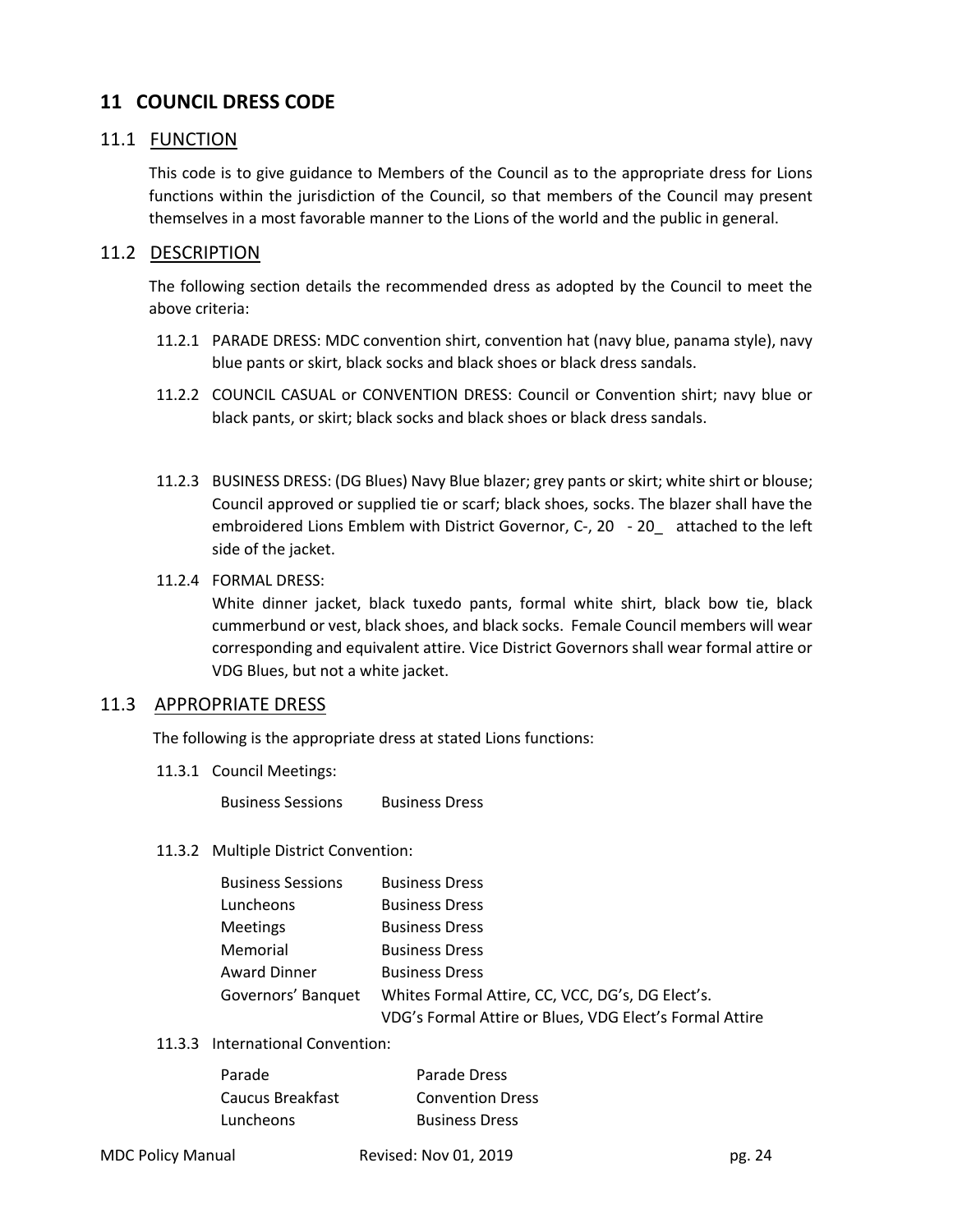| <b>Banquets</b>                            | <b>Formal Dress</b>              |  |
|--------------------------------------------|----------------------------------|--|
| Melvin Jones Luncheon                      | <b>Business Dress</b>            |  |
| DG Installation                            |                                  |  |
| <b>Current Governors</b>                   | <b>Optional-Consistent Dress</b> |  |
| <b>Governors Elect</b>                     | <b>Business Dress</b>            |  |
| <b>International Show/Plenary Sessions</b> |                                  |  |
| <b>Current Governors</b>                   | <b>Optional-Consistent Dress</b> |  |
| <b>Governors Elect</b>                     | <b>Business Dress</b>            |  |
|                                            |                                  |  |

11.3.4 U.S.A./Canada Lions Leadership Forum:

| <b>Business Sessions</b> | <b>Council Casual, Convention Dress or</b> |
|--------------------------|--------------------------------------------|
|                          | Business Dress (consistent)                |
| President's Banquet      | <b>Business Dress</b>                      |

11.3.5 Other occasions where council participates i.e. District Conventions and Lions Foundation of Canada: Council Casual, Convention Dress or Business Dress as directed by the appropriate Club or District authority, but consistent within the group is a must. If in doubt, wear Business Dress.

# **12 MULTIPLE DISTRICT HEADQUARTERS**

## 12.1 ACCOMMODATIONS

The MDC Secretary shall provide for a suitable office to serve as headquarters for the MDC operations. This will include suitable accommodations for all MDC files, records, and merchandise inventories. All costs of these accommodations are to be borne by the MDC Secretary as per contract/agreement between MDC and the MDC Secretary.

# **13 MULTIPLE DISTRICT COMMUNICATIONS**

# 13.1 STATEMENT

Because of the great distances and harsh climates in our Multiple District, a consistent form of communication link between the Council, District Governors, Clubs, International Office, International Board, International President, and others, the MDC "Bulletin" or "Newsletter" shall be a high priority of MDC.

## 13.2 PUBLICATION

The MDC Website Master shall be charged with the responsibility of the publication and distribution of the MDC Newsletter. (4 issues per Lionistic year)

## 13.3 DISTRIBUTION

 The MDC Website Master shall supply the said publication to each District Governor by the 15th of the second month in electronic format.

# 13.4 CONTENTS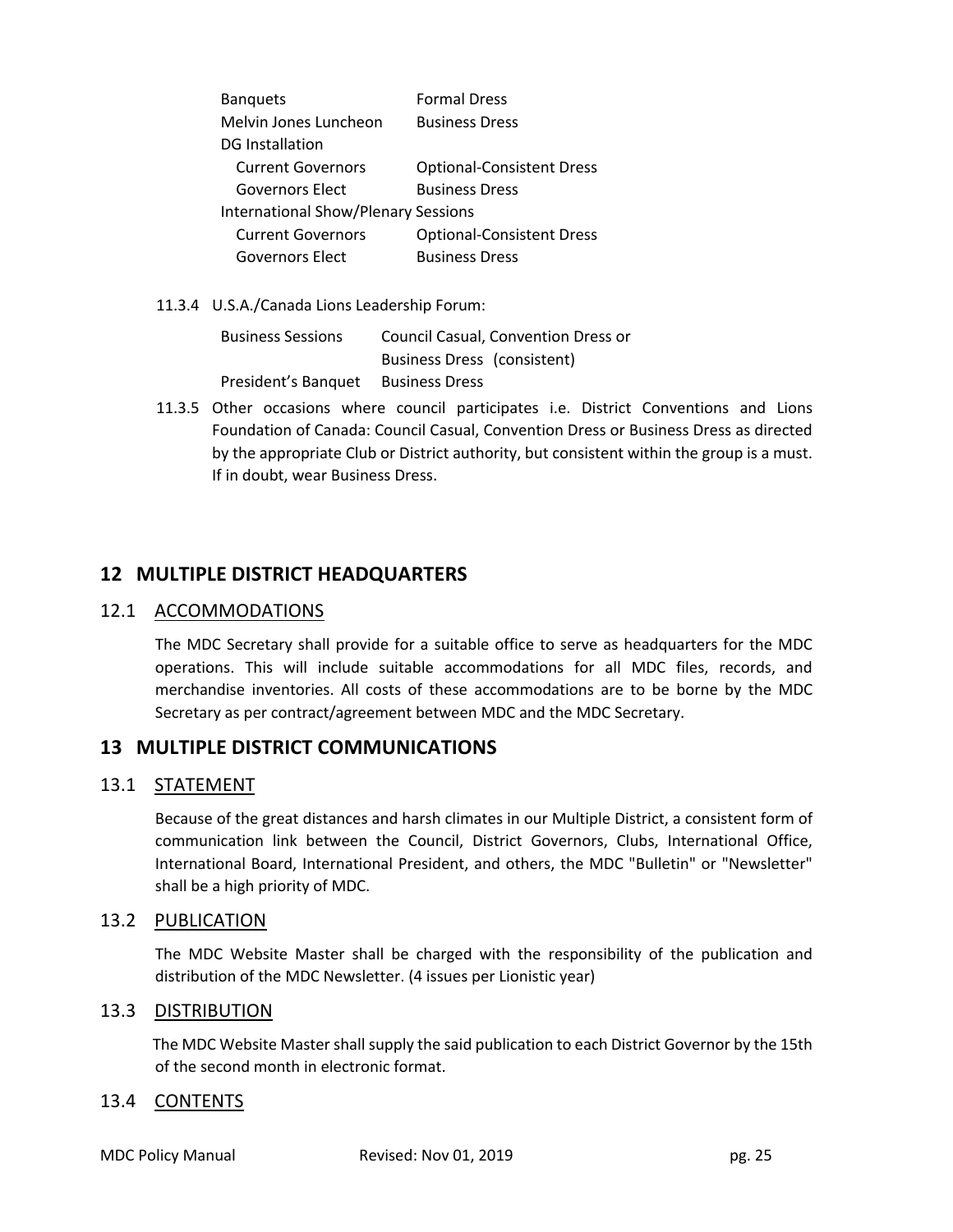The MDC publication shall contain information including, but not restricted to the following:

- 13.4.1 International President's message, goals, directives.
- 13.4.2 International Office news, International Board news, etc.
- 13.4.3 International, MDC, and District Convention news, workshops, forums, etc.
- 13.4.4 MDC contest(s) and statistics.
- 13.4.5 Club news, activities, donations, etc.
- 13.4.6 Calendar of upcoming events, charter anniversaries, new Club charters, special events, etc.
- 13.4.7 Other MDC activities.
- 13.4.8 Unpaid MDC dues reminder notice. (delinquent Clubs shall not be identified); and
- 13.4.9 Any other relevant information.

## 13.5 ANNOUNCEMENTS

Since this MDC "Bulletin" or "Newsletter" is the official publication of MDC, it will therefore publish such items as:

- 13.5.1 Recommended changes to the Constitution and By-Laws of MDC.
- 13.5.2 Changes to the MDC Policy Manual.
- 13.5.3 Information as to candidates for any required election at MDC Conventions and report results of same.
- 13.5.4 Convention reports; and
- 13.5.5 Other administrative reports of MDC.

# **14 MULTIPLE DISTRICT C POLICY ON ELECTRONIC COMMUNICATIONS**

## 14.1 PURPOSE

The use of the Internet and electronic communications is intended to provide assistance and guidance to Districts, Clubs and members of Clubs, within MDC, as an increasing number of these people take advantage of electronic communications and sites on the Internet and the to promote our service efforts.

## 14.2 INTERNET

Lions Clubs International has established and maintains a Website. Within their budget and other considerations and limits, Districts and Clubs within MDC are also encouraged to establish and maintain Websites to further the Objects of Lionism.

14.2.1 Lions Clubs International:

The Website of Lions Clubs International is primarily as a source of information about the International programs and as a means of communicating with Lions and public about important events occurring at the International level.

14.2.2 Districts within MDC: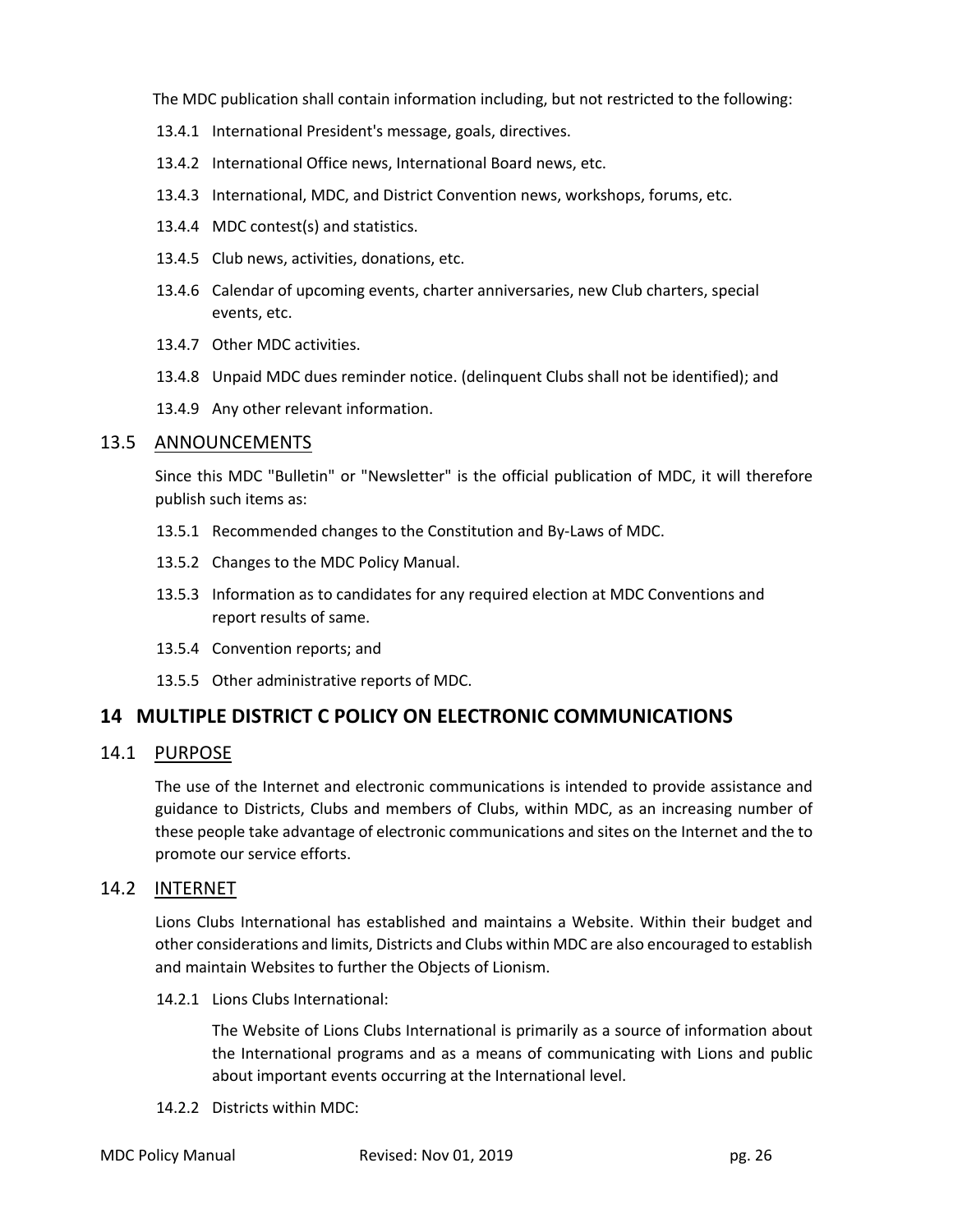A Lions District Website should be maintained primarily to inform Lions and others about:

- i. Important events occurring within the District.
- ii. Programs and projects undertaken by the District and the Clubs within the District; and
- iii. Other special Lions related information about activities within the District.

A Lion District should provide a link from its Website to the Lions Clubs International Website.

# 14.3 OTHER RECOGNIZED LION ENTITIES

A Website established by a recognized Lion entity, such as a Leo Club should be maintained primarily to inform Lions and others about:

- 14.3.1 Important events relating to the entity.
- 14.3.2 Programs and projects undertaken by the entity.
- 14.3.3 The meeting times and place of the entity; and
- 14.3.4 Other special related information about activities of the entity.

A Website maintained by a recognized Lion entity should provide a link from its site to Lions Clubs International Website.

# 14.4 USE OF THE NAME AND EMBLEM

The use of the Lions emblem and the words "Lions Clubs International", "The International Association of Lions Clubs", "Lions Clubs", "Lionism", "Lioness", "Leo", or any other Lions marks in any manner not authorized by the Constitution and Bylaws of Lions Clubs International or Multiple District C, or by action of the Lions Clubs International Board of Directors, is forbidden, and all Districts, member Clubs, individual Lions, and other recognized Lion entities, shall conform to this provision.

# 14.5 COMMERCIALIZATION FORBIDDEN

- 14.5.1 Any use of a Website by a District, Lions Club, other recognized Lion entity, or an individual Lion, within MDC, for a commercial purpose is forbidden. No licensing of the Lions name, emblem or other Lions marks will be permitted for any District, Lions Club, other recognized Lion entity, individual Lion, or non-Lion, within MDC, to establish, develop, maintain, or otherwise service a Website or any other electronic site.
- 14.5.2 A Website or other electronic site of a District, Lions Club, other recognized Lion entity, or individual Lion, within MDC, shall not be linked to any commercial Website or other location on the Internet maintained for a commercial purpose. The Lion name, emblem, or other Lions marks shall not be used to point to any commercial Website or other location maintained for commercial purpose.

# 14.6 RECOGNITION OF DONATION OF WEBSITE or ANOTHER ELECTRONIC SITE

A District, Lions Club, other recognized Lion entity, or an individual Lion, within MDC, may provide recognition on their Website or other electronic site for the donation of that site to a Lion entity by a commercial benefactor.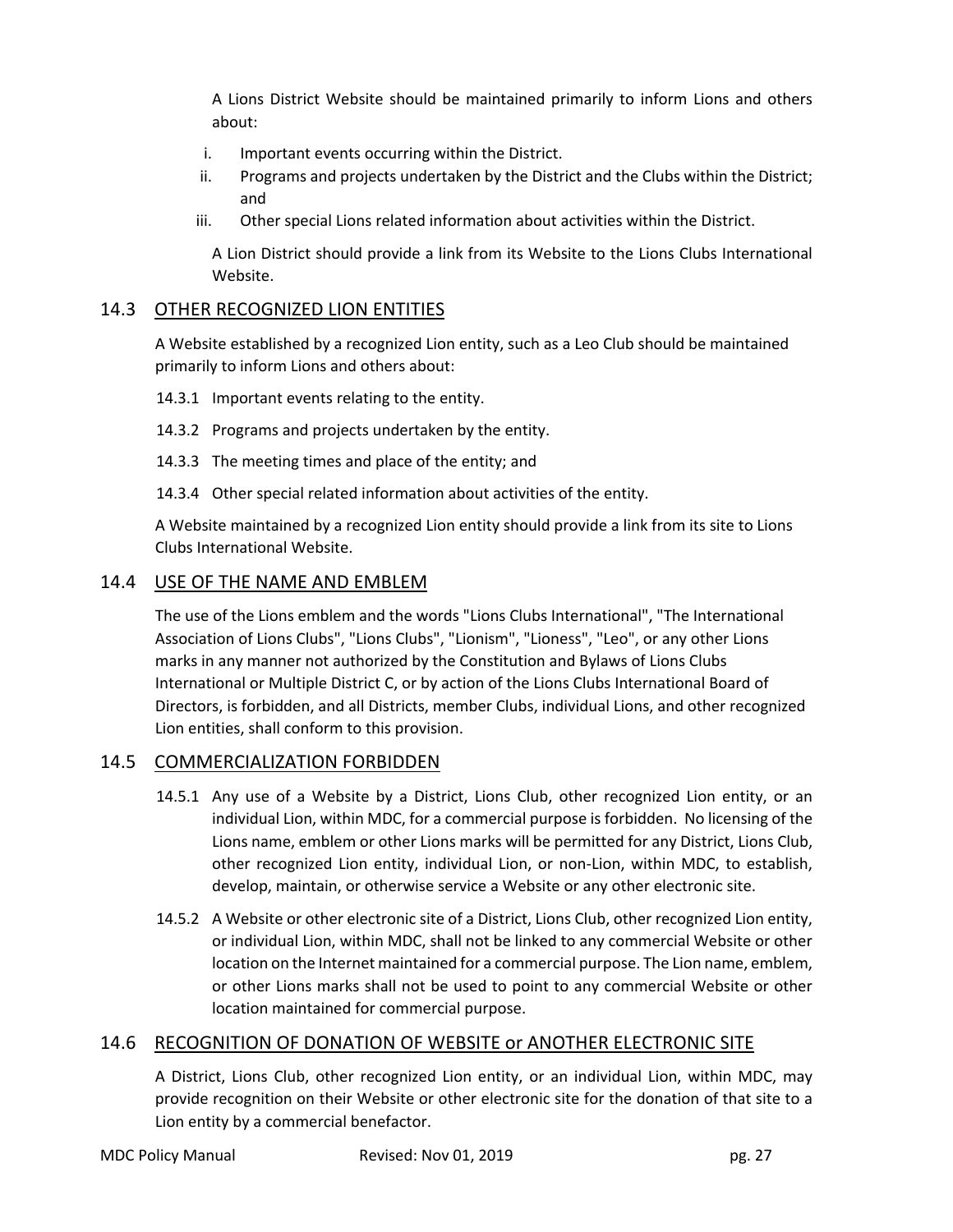# 14.7 MEMBERSHIP LISTS

A Website or other electronic site of a District, Lions Club, other recognized Lion entity, or an individual Lion, within MDC, shall not contain the names, addresses (mailing or electronic mail), or telephone numbers of any individual Lions, without the specific written consent of the individual Lion. A Website or other electronic site of a District, Lions Club, other recognized Lion entity, or individual Lion, within MDC, shall not use the official directory or any part thereof in its Website or another electronic site.

## 14.8 CIRCULARIZATION OF LIONS CLUBS PROHIBITED

A Website or other electronic site of a District, Lions Club, other recognized Lion entity, or individual Lion, within MDC, shall not be used to solicit financial aid or support from any other District, Lions Club, other recognized Lion entity, or from any individual Lion unless and until it first secures the specific authorization of the Council of Governors of MDC. The Council of Governors does not look with favor upon the use of electronic communications and sites on the Internet for such purposes.

# **15 MULTIPLE DISTRICT BUDGET AND FINANCE**

# 15.1 COMMITTEE

 All members of Council make up the Finance Committee with the Vice Council Chairperson as the Finance Chairperson.

# 15.2 BUDGET

The Council shall approve a balanced budget based upon the anticipated income from the semi-annual per capita MDC Tax plus any accumulated surplus. Since all funds of MDC are the result of the semi-annual per capita tax and/or convention surpluses, which are administrative funds, the Council shall not use or lend any of these funds for non-administrative purposes.

As part of that budget:

- There shall be a \$1.00/member/year allocated to the MDC Friendship Committee.
- There shall be a \$0.50/member/year allocated to the International Participation Fund
- There shall be a \$0.15/member/per year allocated to the Canadian Caucus committee, to be used at the Lions Clubs International Convention to defray the costs of the Canadian Caucus meeting.
- There shall be a \$1.00/member/year allocated to the MDC convention fund.
- There shall be a \$1.20/member/year allocated to the Regional Lions Leadership Institute fund.

# 15.3 CHANGES IN BUDGET

The Council may make changes to the budget as presented, but any said changes must continue to reflect a balanced budget. The MDC Treasurer may adjust line items amounts in the budget within designated categories but shall not exceed any budgeted category totals. All category over-expenditures will be forwarded to the Council, with justifying reasons, for review and approval.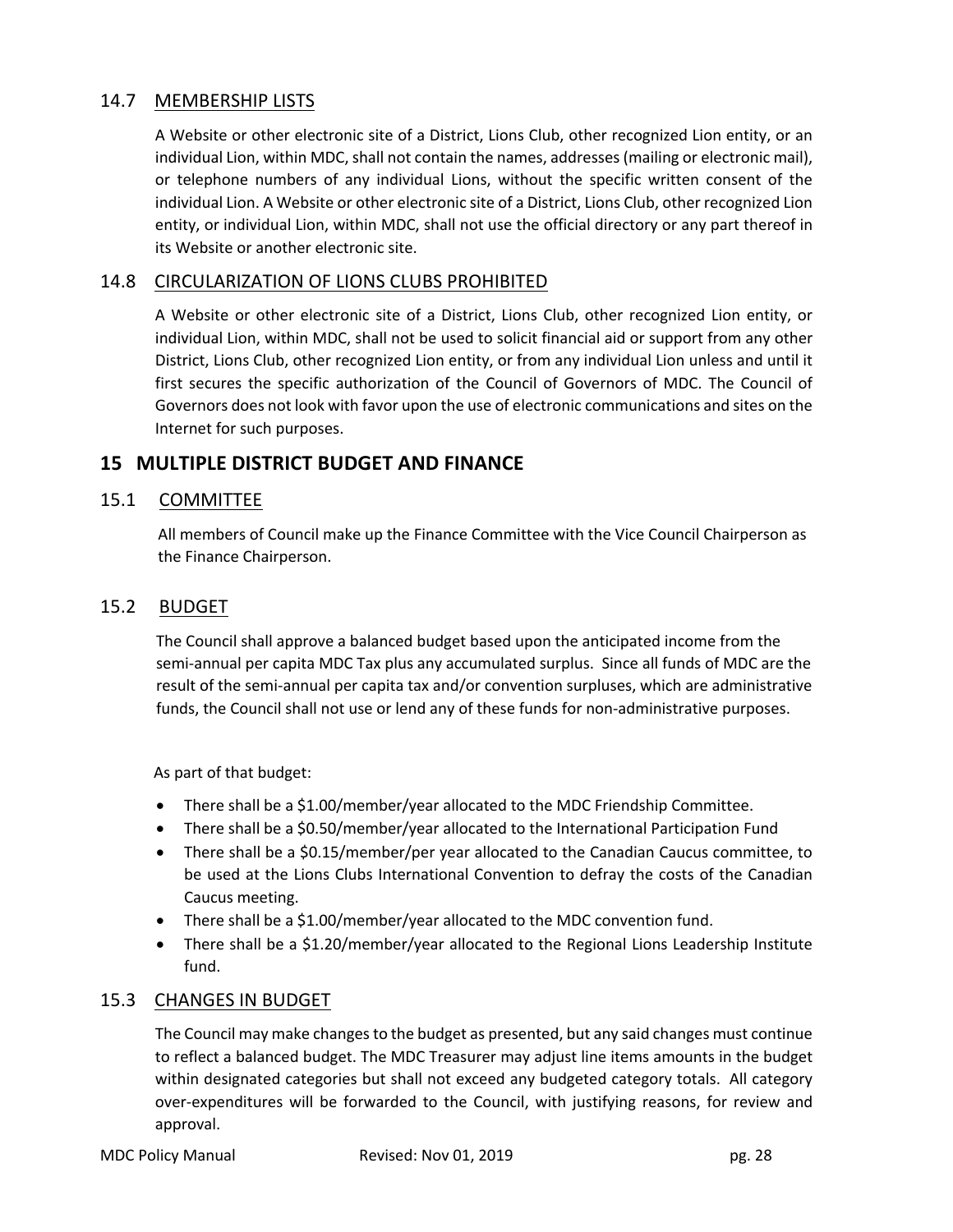# 15.4 VICE COUNCIL CHAIRPERSON (FINANCE)

- 15.4.1 Duties and Responsibilities:
	- a) Assume the role of Finance Chairperson.
	- b) Attend all Council meetings.
	- c) Assist MDC Treasurer in preparing budget.
	- d) Oversee and approve all expenditures
	- e) Match all claims to receipts.
	- f) Make financial report at each Council meeting.
	- g) Assist MDC Treasurer as resource.
	- h) Act as a secondary authority on MDC accounts; and
	- i) Arrange for an independent financial review of the MDC books annually.

## 15.5 REPORTS

The MDC Treasurer shall provide to the members of Council by the 10<sup>th</sup> day of each month, a balance sheet and monthly income statement for previous month, for their review.

## 15.6 ANNUAL REVIEW

The MDC Treasurer shall direct a Standard Accountant's Review of the MDC accounting records every 5 years or at any time there is a change in Treasurer. During the years between the Standard Accountant's Reviews there shall be a review of the financial records to the extent determined by the Council of Governors. This review is to be completed no later than 20 days prior to the second Finance Meeting with copies of said review be sent to all members of the Council 15 days prior to the second Finance Meeting.

## 15.7 ACCOUNTING PROCEDURES

The MDC Treasurer shall make no changes to the procedures of accounting, currently in place, without prior approval of the Council.

# **16 ALLOWABLE EXPENSES**

## 16.1 MDC RULES OF AUDIT

In Accordance with: Lions Clubs International Rules of Audit, the MDC Council of Governors has established the MDC Rules of Audit as follows:

16.1.1 Accommodations:

A maximum of \$115.00 per day is allowed, provided that an itemized and receipted bill from the accommodations is attached to the claim**.** 26/04/2019

#### 16.1.2 Meals:

A maximum of \$75.00/day for meals accompanied by receipts\*.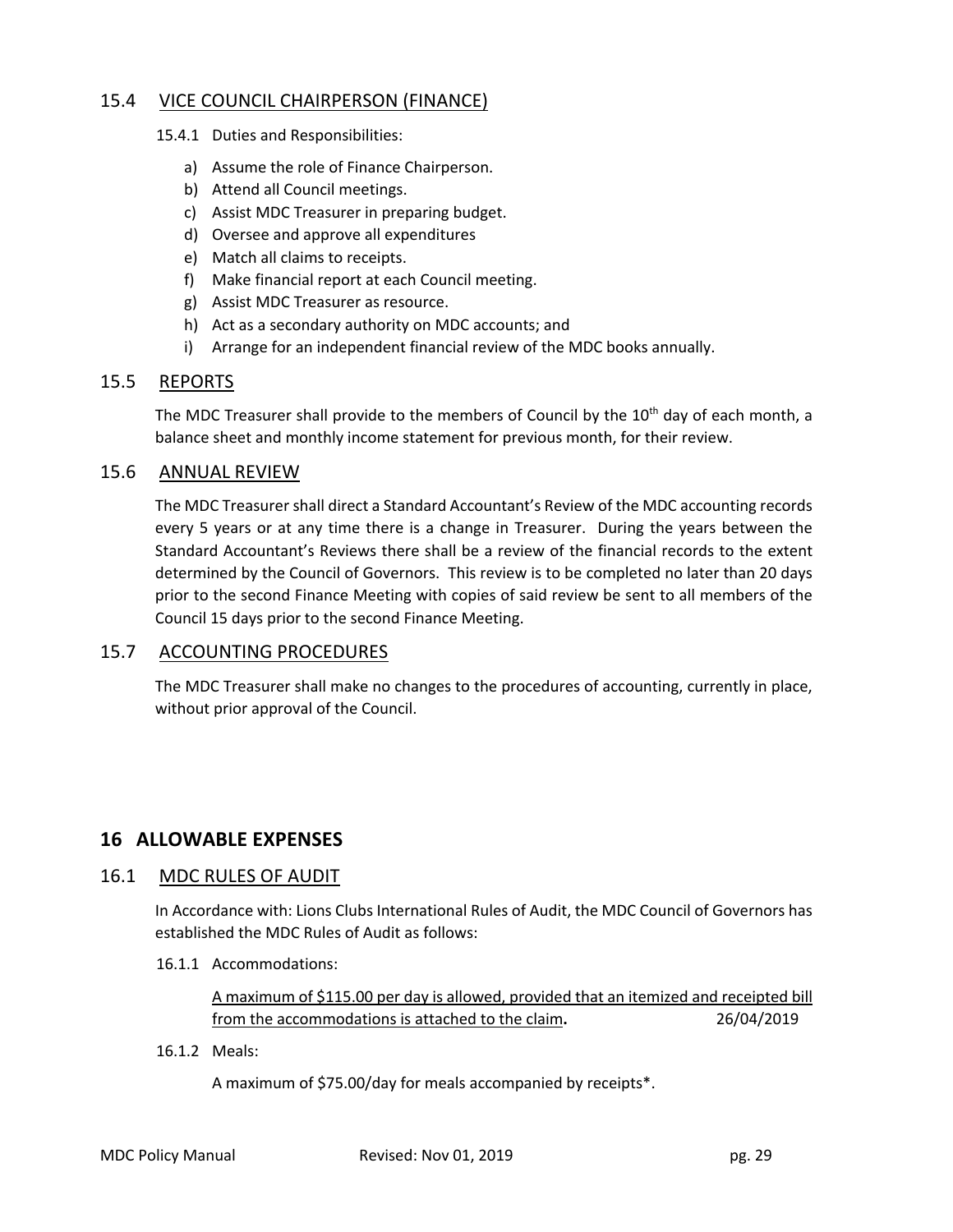\*receipts must be store, campground, restaurant or hotel receipt. Credit card receipts are not acceptable.

16.1.3 Automobile:

The allowance for automobile is \$0.36 per kilometer**.** 26/04/2019

16.1.4 Spouse:

Expenses for spouses are not reimbursable in any case.

## 16.2 COUNCIL MEETINGS

## 16.2.1 Council Chairperson:

The Council Chairperson may claim for up to four (4) meetings, as per the rules of audit, to a maximum of three (3) days meals and three (3) nights lodging for each meeting. When the meeting is held in conjunction with the MDC Convention then an addition day for both meals and lodging will be allowed. Any such expense claim made to MDC must be filed with the MDC Vice Council Chairperson within thirty (30) days from close of the meeting. When the council meeting is held in conjunction with either a District Convention or the MDC Convention, then an additional day for meals and lodging will be allowed. No expense reimbursement will be allowed if the expense is reimbursed from any other source(s).

## 16.2.2 District Governors:

The District Governors are each reimbursed by Lions Clubs International for up to three (3) meetings, as rules of audit, to a maximum of three (3) days meals and three (3) nights lodging for each meeting. The District Governors are reimbursed for one (1) additional meeting by MDC on the same basis as those reimbursed for by Lions Clubs International. The meeting that MDC reimburses each District Governor for, individually, is that meeting which is the least distance to travel for that District Governor. Any such expense claim made to MDC must be filed with the MDC vice Council Chairperson within thirty (30) days from close of the meeting. When the council meeting is held in conjunction with either a District Convention or the MDC Convention, then an additional day for meals and lodging will be allowed. No expense reimbursement will be allowed if the expense is reimbursed from any other source(s).

16.2.3 Vice Council Chairperson:

The Vice Council Chairperson may claim for up to four (4) meetings, as per the rules of audit, to a maximum of three (3) days meals and three (3) nights lodging for each meeting. When the council meeting is held in conjunction with either a District Convention or the MDC Convention, then an additional day for meals and lodging will be allowed. Any such expense claim made to MDC must be filed with the MDC Council Chairperson within thirty (30) days from close of the meeting Vice District Governors:

The First Vice District Governors and Second Vice District Governors, if funds are allocated in the budget may claim for up to four (4) meetings, as per the rules of audit, to a maximum of three (3) days meals and three (3) nights lodging for each meeting. When the council meeting is held in conjunction with either a District Convention or the MDC Convention, then an additional day for meals and lodging will be allowed. Any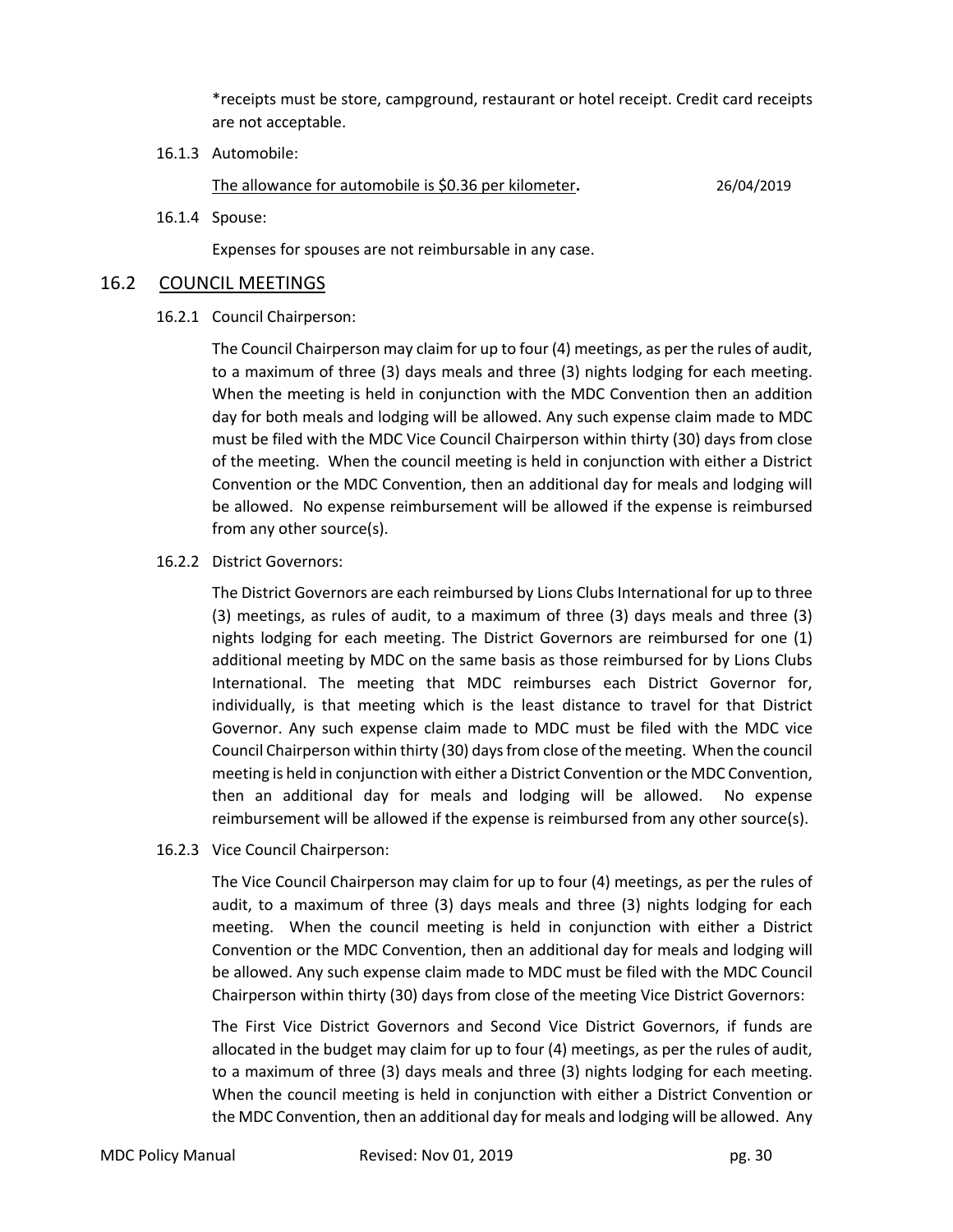such expense claim made to the MDC must be filed with the MDC Vice Council Chairperson within thirty (30) days from the close of the meeting. No expense reimbursement will be allowed if the expense is reimbursed from any other source(s).

16.2.4 Expenses Allowed, Plus Mileage, by MDC to Attend Meetings:

For Council Meetings that continue two (2) or more days, expenses will be allowed as per section 16.2.1, 16.2.2, 16.2.3 and 0, plus mileage as per section 16.1.3 for those who qualify as per section 16.2. For Council Meetings that are of shorter duration expenses allowed will be determined accordingly. No expense reimbursement will be allowed if the expense is reimbursed from any other source(s).

16.2.5 Payment of expenses:

The payment of expenses attending council meetings will only be paid, if the member attends the full meeting or has advised the Council Chairperson prior to the meeting, reasons for not being able to attend the full council meeting. Council Chairperson will determine what if any, expenses will then be covered.

Any cost incurred at the Hotel due to failing to cancel reservations will be the responsibility of the said member of Council. This applies to all reservations made by the MDC Office.

# 16.3 INTERNATIONAL CONVENTION

16.3.1 Special Rules of Audit:

When MDC maintains an office at the International Convention, then three (3) additional days of lodging and meals will be covered to ensure the office is available when the delegates start to arrive.

16.3.2 Who may Claim for Reimbursement:

As per MDC Constitution and By-Laws, the Council Chairperson, the Vice Council Chairperson and the District Governors of MDC may claim for expense reimbursement for attending the International Convention.

# 16.4 SPOUSAL AIRFARE REIMBURSEMENT FOR OFFSHORE LCI CONVENTIONS

DGs may submit a claim to MDC Council for transportation costs of one adult companion attending offshore LCI Convention, the amount of such claim shall be considered on the following criteria:

- i. LCI's reimbursement of \$500 is deemed to have been paid.
- ii. The home District of the DG reimburses transportation costs of \$500 and proof of payment has been provided to the MDC Office.
- iii. The balance of such claim shall be difference of actual cost of transportation, less the District reimbursement and the LCI reimbursement to a maximum of \$500. Transportation claims are not to exceed the lowest economy roundtrip airfare to the site of the Convention.

# 16.5 USA/CANADA LIONS LEADERSHIP FORUM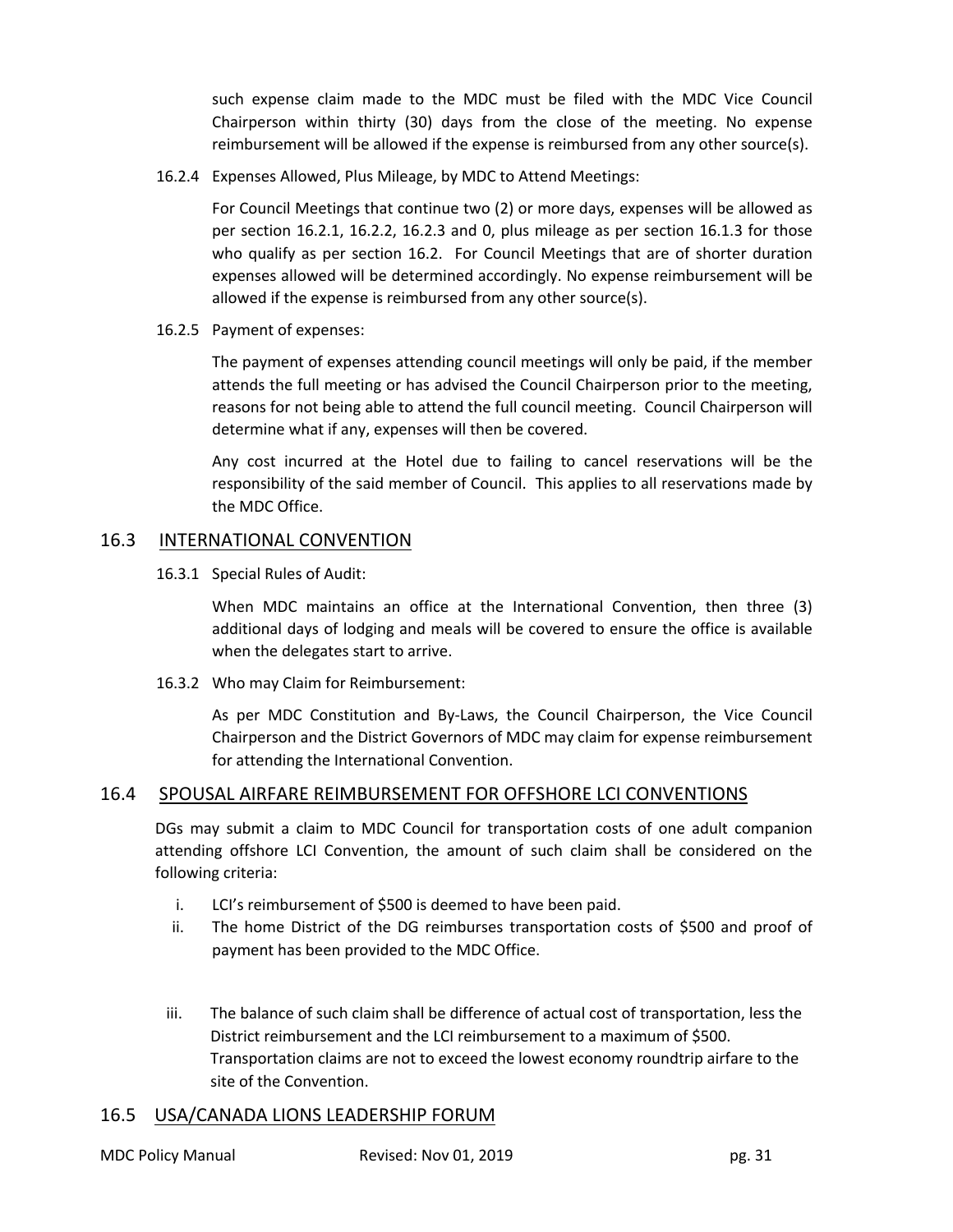#### 16.5.1 Special Rules of Audit:

Special rules apply at for the Forum. Hotels maximum allowance is the actual amount paid and the meals allowance is the actual amount paid, both expenses to a maximum of four (4) days meals and four (4) nights' lodgings. Transportation claims are not to exceed the lowest economy round-trip airfare to the site of the Forum. Claims for registration are not to exceed the actual cost of registration.

16.5.2 Who may Claim for Reimbursement:

As per MDC Constitution and By-Laws, the Council Chairperson, the Vice Council Chairperson and the District Governors of MDC may claim for expense reimbursement for attending the Forum in accordance with the approved budget.

## 16.6 MDC CONVENTION

16.6.1 Definition:

Costs include lodging, meals, registration and travel not covered by reimbursement for Council meetings attached to these conventions.

16.6.2 Registration Costs for the MDC Convention will be paid as an MDC expense.

Registration packages for the Council Chairperson, Vice Council Chairperson, Council of Governors, MDC Council Secretary, MDC Council Treasurer or the MDC Secretary/Treasurer shall be paid from the MDC Convention Reserve Fund.

# **16.6.3 Convention Reserve Fund**

# **MDC will maintain a Convention Reserve Fund with a cap of \$10,000.00 The funds for this account will come from the Multiple District's share of proceeds of the MDC Convention profits.**

01/11/2019

# **17 MULTIPLE DISTRICT TRAINING**

# 17.1 DISTRICT GOVERNOR ELECT and 1<sup>st</sup> VICE DISTRICT GOVERNOR ELECT TRAINING

- 17.1.1 effectively conduct an informative, educational, motivational and enjoyable two (2) day seminar for the District Governors Elect, First Vice District Governors Elect, Vice Council Chairperson and their spouses/partners all of MDC.
- 17.1.2 Conduct the seminar during a separate weekend from the MDC Convention at a central location; and
- 17.1.3 Arrange for the meeting room, topics to be covered, materials, and presenters.
- 17.1.4 The expenses of the District Governors Elect, First Vice District Governors Elect, Vice Council Chairperson, MDC Leadership Development Chairperson and Seminar faculty attending the seminar, shall be covered by rules of audit, for travel, two (2) nights lodging and three (3) days meals.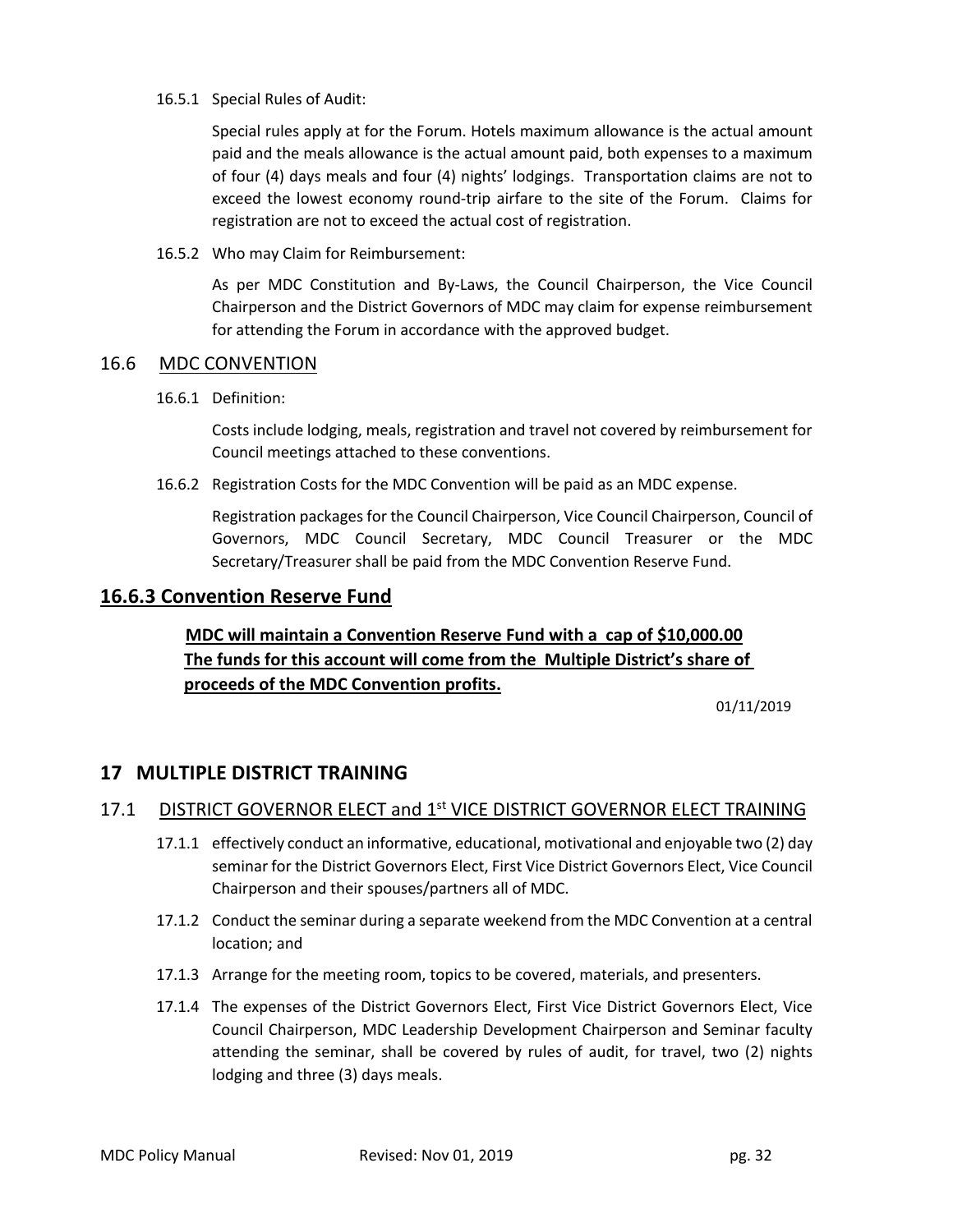# **18 COMMITTEES AND APPOINTMENTS**

# 18.1 LCI APPOINTED COMMITTEES

The several committees appointed, approved and functioning within MDC shall be so structured as to complement, support and enhance each other's efforts through networking and communications designed to share ideas which would further the opportunity for success of all committees.

# 18.2 APPOINTMENT

The Council may appoint, with exceptions as listed within this chapter, the various following Committee Chairpersons as are mandated by the International Association of Lions Clubs, MDC Constitution and By-Laws, and MDC Council Policy Manual.

## 18.2.1 Procedure:

A committee, composed of the Vice Council Chairperson and the1st Vice District Governors / District Governors Elect, shall be formed each year and charged with finding these Committee Chairpersons for the following year (their year). The Vice Council Chairperson shall chair this committee, with full voting privileges. The committee will decide how, when and where they will have their meeting(s) but will need to be prepared to have recommendations ready for the third Council meeting.

These individuals that the committee recommends must each be contacted in advance and agree to serve in the position (if appointed by the Council of Governors) before they may be recommended. The committee shall draft letters of acceptance for each Chairperson and ensure they are distributed, acceptance signed and returned to the MDC Office thirty (30) days prior to the fourth Council meeting of the Lionistic year.

The Chairperson of this committee shall report to the MDC office at least thirty (30) days prior to the fourth Council meeting those names of individuals to be appointed at that meeting. The District Governors do not take part in the selection process unless consulted by the committee.

The Council of Governors then votes upon the recommendations of the Committee as presented.

The MDC office shall outline the newly appointed Chairperson's duties and responsibilities in writing.

# 18.3 QUALIFICATIONS

All members appointed to Committees of MDC shall be members in good standing of Lions Clubs in good standing, within the boundaries of MDC.

# 18.4 COMMITTEE REPORTS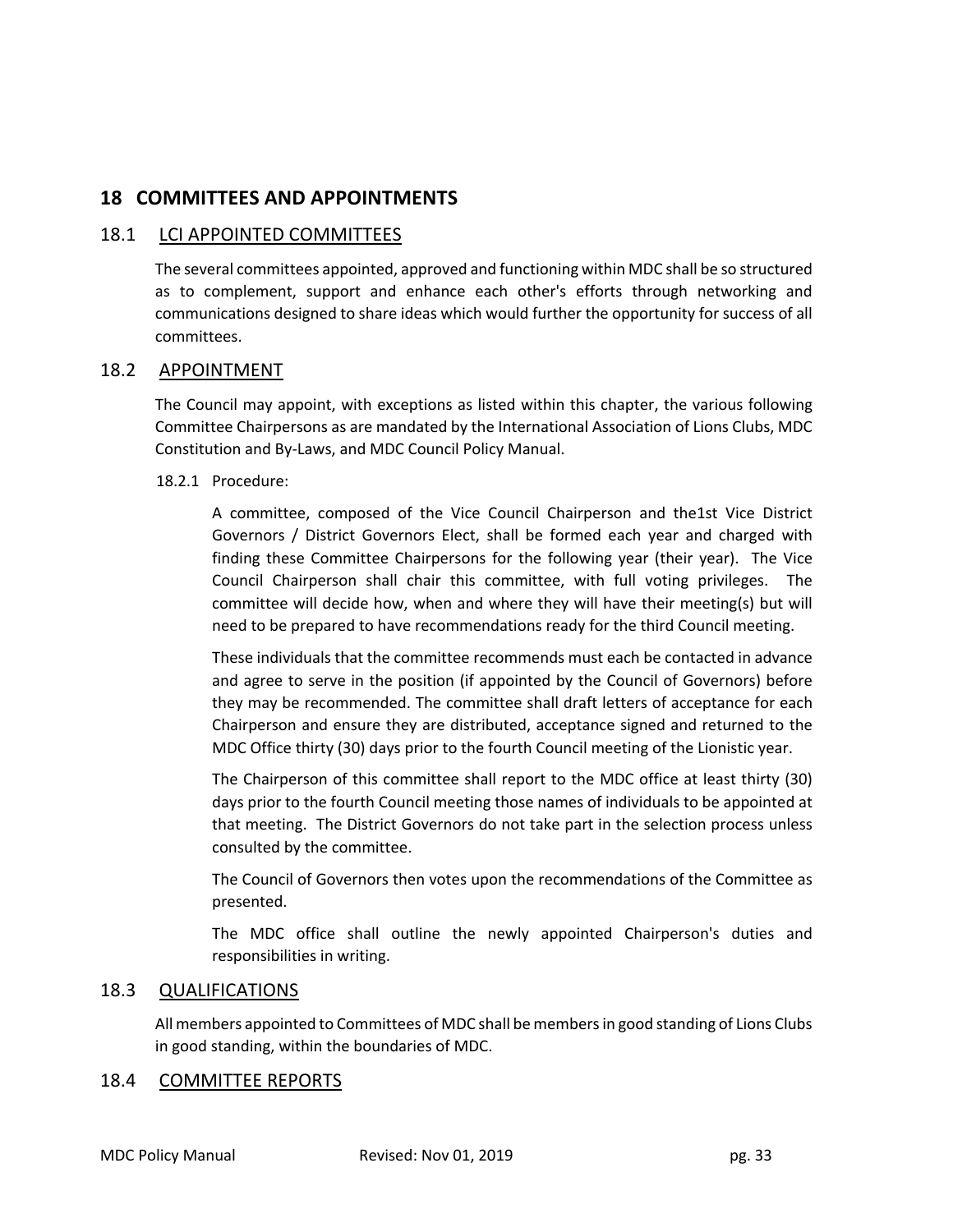18.4.1 All committee reports will be typed and submitted to the MDC office no later than fifteen (15) days prior to the next regularly scheduled Council Meeting, to enable timely mailing to Council members. All reports will be presented at the Council Meeting by the Committee Chairpersons, or that person's representative. Emergency items may be added to the agenda at the discretion of the Council Chairperson and the Secretary. Committee Chairpersons who fail to submit reports for two (2) consecutive Council Meetings, at the discretion of the Council of Governors, shall be automatically removed and a new Chairperson appointed.

# 18.5 NEW COMMITTEES

Proposals for the creation of new MDC Committees shall be presented in writing to the Council at their next regularly scheduled meeting. [Note: The exception to this would be in the case of a mandated Committee coming from Lions Clubs International.]

# 18.6 CONFLICT OF INTEREST - APPOINTMENTS

- 18.6.1 The function of this policy is to prevent the possibility of a conflict of interest developing when an appointed member of a committee or a coordinator seeks to be the MDC Nominee as an officer or member of the Board of Directors of Lions Clubs International.
- 18.6.2 Appointees to any MDC committee or a coordinator position, where common prudence would indicate or where Council so indicates a conflict of interest to exist, shall be required to resign from such position prior to seeking to be MDC Nominee for election as an International Director, Vice President or President of Lions Clubs International.

# 18.7 GUIDELINES FOR MDC COMMITTEE CHAIRPERSON EXPENSES

Reimbursement of expenses will be in accordance with MDC Rules of Audit, in performance of their duties as described in this Chapter 7 of this Policy Manual. Allowable expenses: supplies and communication, travel (meals, lodging and mileage), seminar/workshop room rentals, visual aid rentals, must be established in the MDC Budget. Other expenses must be pre-approved by the Council. All expense claims must be accompanied by original receipts and the total claimed must not exceed the approved MDC Budget budgeted amounts. No expense reimbursement will be allowed if the expense is reimbursed from any other source(s).

# 18.8 COMMITTEES

18.8.1 Constitution, By-Laws and Policy Manual:

- i. Function:
	- a. The function of the Committee is to interpret the Constitution, By-Laws and Policy Manual. To bring before the Council and the delegates at the MDC Convention, Constitution and By-Law amendments that have been proposed by Clubs, Districts and the Council.
- ii. Qualifications:
	- a. The Committee shall consist of a Past District Governor. Past and Present International Officers may serve as advisors to the Committee, if requested.
- iii. Responsibilities: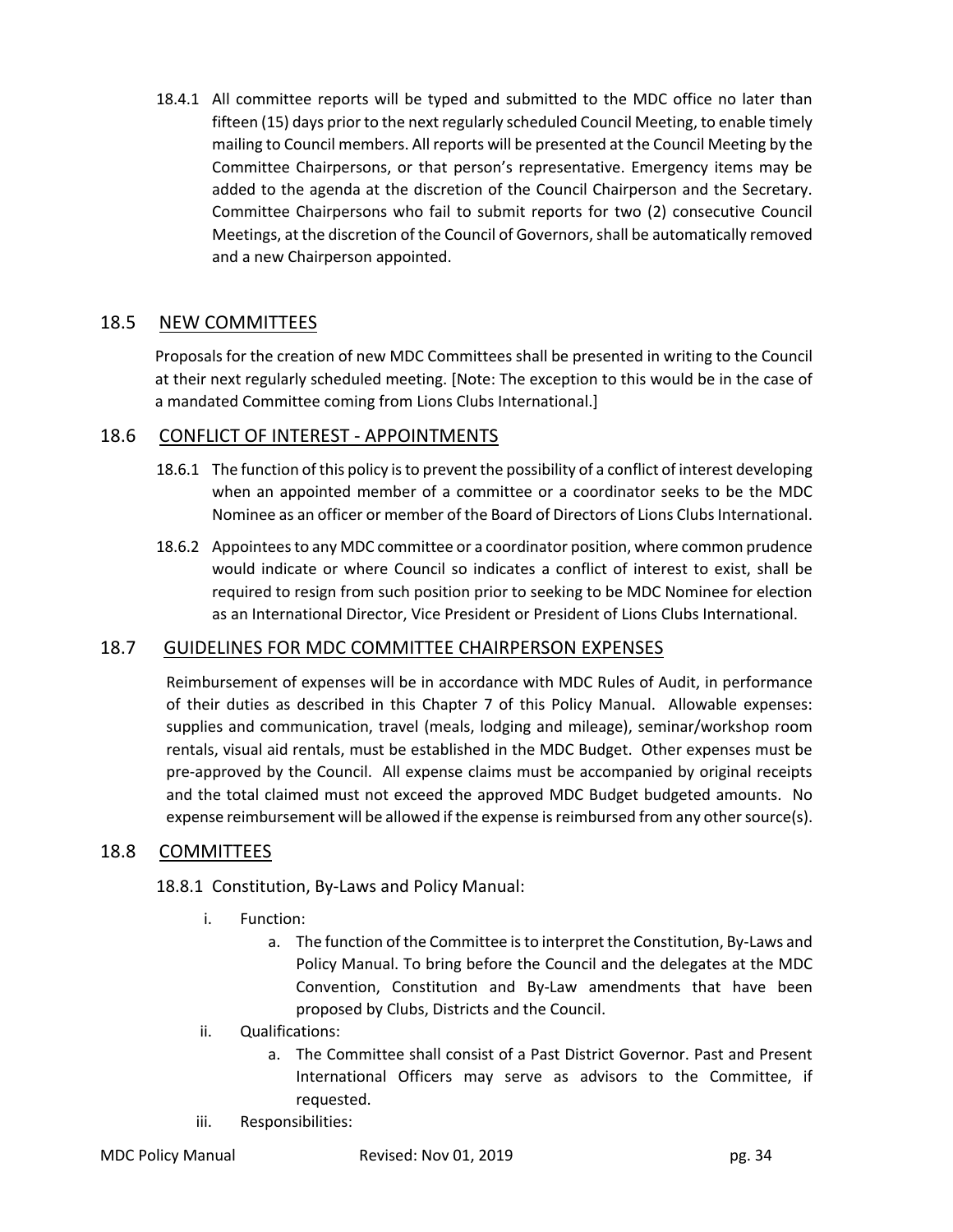- a. to write and maintain a clear, concise Constitution, By-Laws and Policies for MDC, which are in compliance with the Constitution and By-Laws of the International Association of Lions Clubs.
- b. prepare and/or review all resolutions to ensure proper and legal language of any proposed changes submitted.
- c. Ensure proposed changes to the MDC Constitution, By-Laws and Policies shall be reported to the Lions Clubs of MDC as mandated in the MDC Constitution and By-Laws.
- d. Review all proposed changes to the MDC Constitution, By-Laws and Policies and report said changes at the next regularly scheduled Council Meeting (and future meetings, as necessary), and make a full report of such proposed changes at a general session of the MDC Convention.
- e. must present to the Council at its next regularly scheduled meeting any Constitution, By-Laws and Policy changes it deems necessary to ensure the continued legality of MDC operations; and
- f. The Committee Chairperson shall be in attendance at Council meetings, if requested by the Council, for interpretation and guidance on issues involving the Constitution, By-Laws and Policies of MDC.
- 18.8.2 Convention Planning Committee (CPC)

See Chapter 20.1.

18.8.3 Convention Committees:

See Chapter 20.2

18.8.4 Convention Host Committee:

See Chapter 20.3.

- 18.8.5 Lions Cavalcade:
	- i. Responsibilities:
		- a. In harmony with District Cavalcade Chairpersons, promote Lions Cavalcade throughout MDC.
		- b. Establish a date and meeting site (with adequate parking space) for the Cavalcade.
		- c. Arrange for media coverage.
		- d. Arrange for attendance of dignitaries, such as, Lions Clubs International President, International Directors past and present, Council Chairperson, District Governors, Prime Minister and/or a local representative, Premier and/or a local representative, Mayor or a representative, etc.
		- e. Arrange for collection of funds and establish disposal of these funds after expenses are paid; and
		- f. Arrange for collaborative efforts by other organizations such as the Diabetes Association.
- 18.8.6 Political Advisor

Qualifications: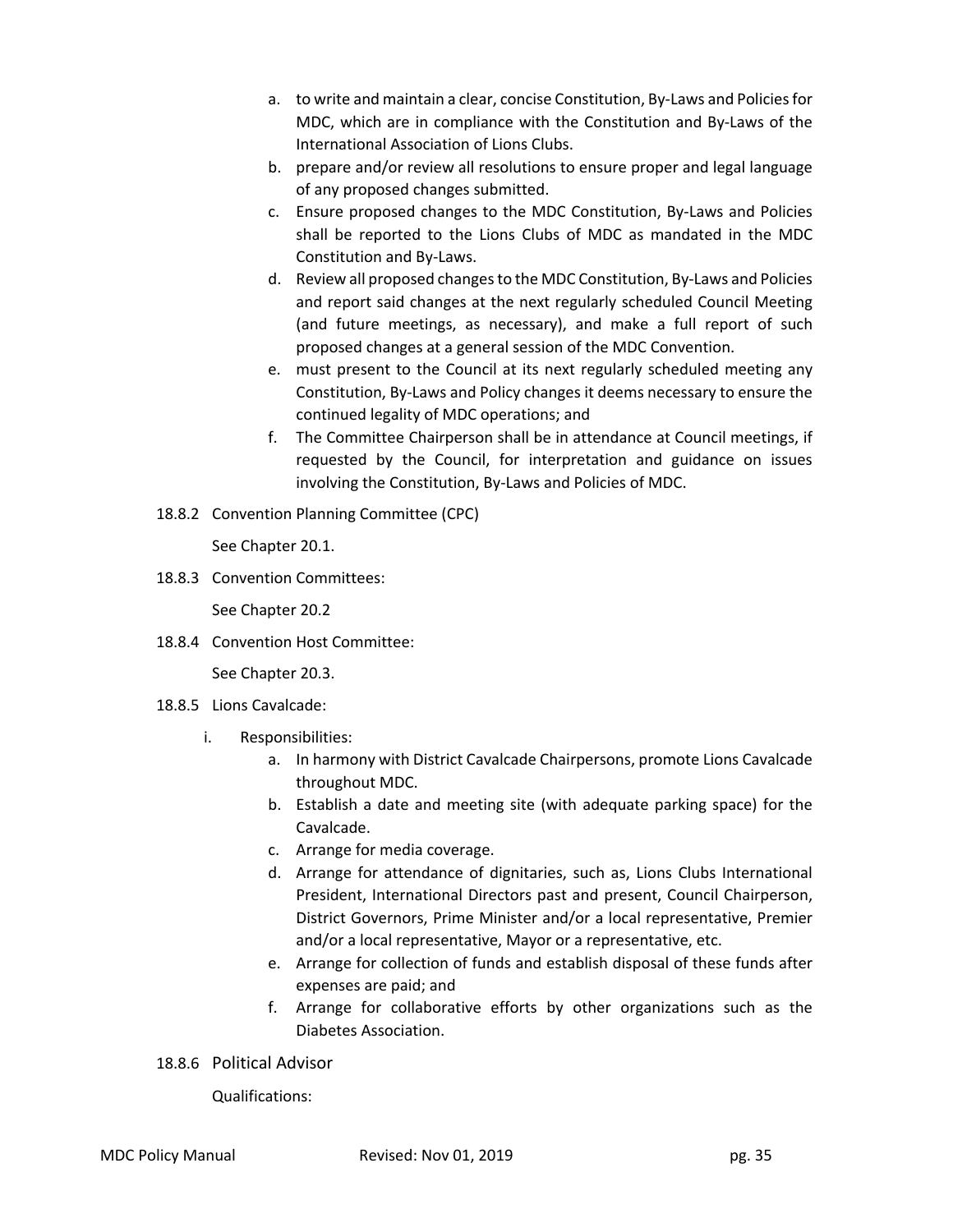- i. Must be a Past International Director, Past Council Chairperson or a Past District Governor.
- ii. Must have a good knowledge of the International political and organizational structure.
- iii. Must have some knowledge and/or experience in previous campaigns for International Director within MDC; and
- iv. Must have current knowledge, through consultation with Past International Directors of MDC and International Directors and Past International Directors visiting MDC, of the Lions political situation in both the United States and Canada.
- 18.8.7 Responsibilities:
	- i. Through consultation with the current District Governor and Past District Governors in each District, keep constantly aware of any potential candidates for International Office from MDC.
	- ii. Must not encourage or discourage any particular potential candidate; and
	- iii. Conduct inquiries about potential candidates, experience in Lionism, reason for running, personal background, and report these findings to the MDC Office and the Chairperson of the MDC International Friendship Committee.

18.8.8 GMT - Global Membership Team - Multiple District Coordinator:

i. Purpose

Leads the Global Membership Team within MDC to achieve the established membership goals by Inviting for Impact and through member engagement

ii. General Description:

The Multiple District Global Membership Team Coordinator is a Lion volunteer whose work involves motivation, training, promotion, and coordination.

iii. Endorsement:

The persons holding this position must be endorsed by Council. This is a one year position, with reappointment if Council desires.

- iv. Responsibilities:
	- a. To be responsible to Lions Clubs International, MDC and the District Governors for the formation of new Clubs in MDC.
	- b. Collaborates with the District coordinators to achieve District membership and retention goals.
	- c. Provides direct leadership to the District GMT coordinators within MDC.
	- d. Promotes the message of Invite for Impact and engagement of members.
	- e. Reports to the GMT area leader and/or assigned GMT special area advisor, if applicable.
	- f. Be committed to serve in the position for a minimum of three years.
	- g. To report to the Council on progress being made and encourage Council to become actively involved.
	- h. Help select the District Chairpersons.
	- i. Arrange/conduct training for District Chairpersons.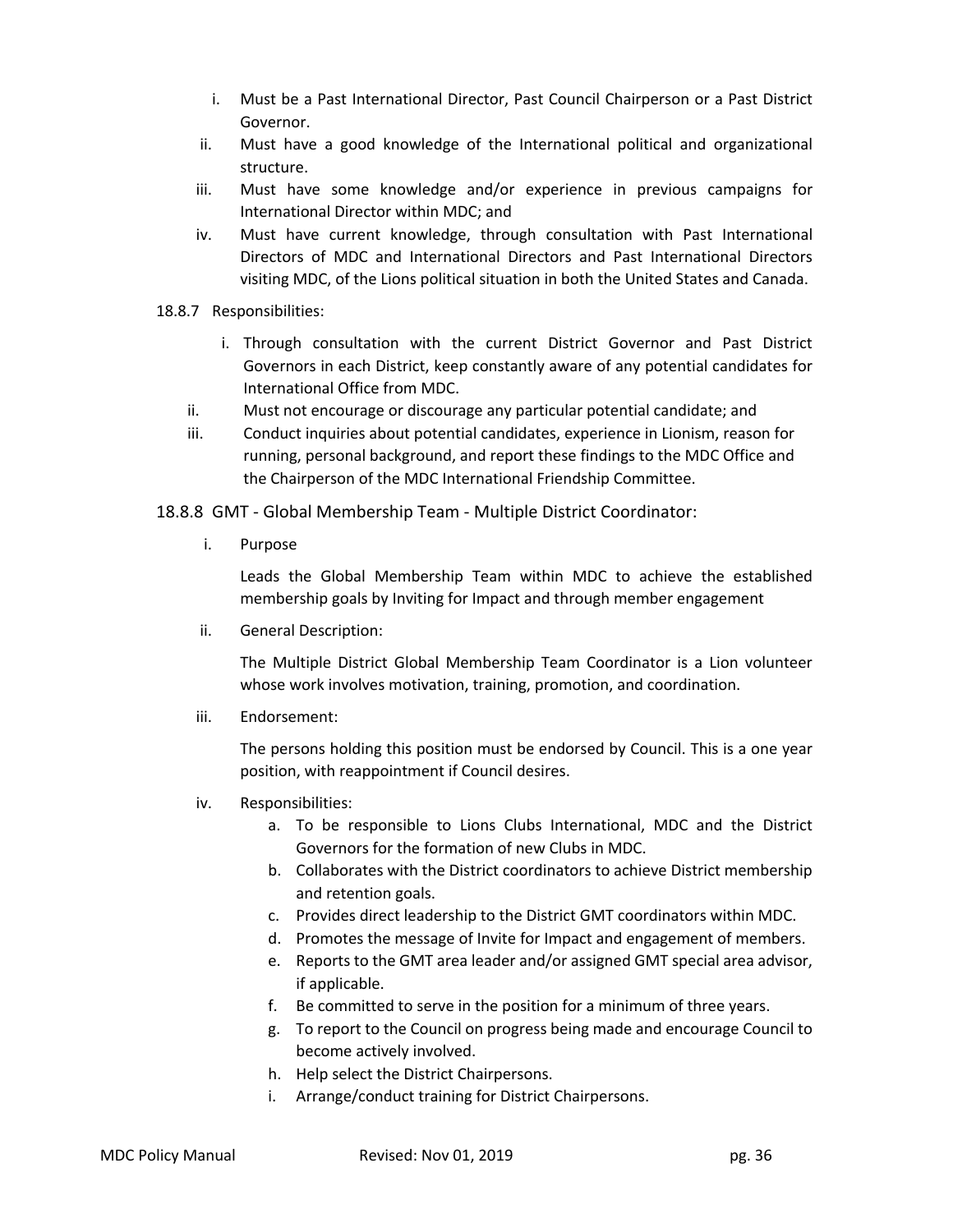- j. Establish objectives to reach the goals for net gains and plan strategies to meet the objectives.
- k. Assist District Chairpersons in training and developing Zone Chairpersons.
- l. Submit a budget annually to the Council through the Budget and Finance Committee, at least thirty (30) days prior to the Council Meeting preceding the MDC Convention, for approval.
- m. Cooperate with International Headquarters, when requested to:
	- i. Conduct surveys and provide rapid input.
	- ii. Procure photos for audio/visual presentations to be used in areas according to their needs; and
	- iii. Help in critiquing membership and extension materials.
- v. Qualifications:
	- a. A proven track record in extension work and a reputation for successful membership gains.
	- b. A fundamental grasp of social and group dynamics as they relate to affiliation and group formation.
	- c. A knowledge of or a strong willingness to learn fundamentals of marketing, promotion and mass communication, as they relate to extension, membership and retention within Lionism.
	- d. Effective interpersonal and communication skills needed to keep the District Chairpersons and the MD Council informed.
	- e. Ability to maintain good rapport with the MD Council and respect and credibility within much of MDC.
	- f. The proven availability of a minimum of time for extension, membership and retention work. A very strong likelihood that there would be no change in family or job status of such a nature that they would have to seriously curtail this time or drop the position.
	- g. A strong, positive attitude in valuing the need for new Lions and Clubs and the goodness of Lionism itself.
	- h. The willingness and ability to travel extensively within MDC, if required.
	- i. A commitment to Lionism.
	- j. The temperament to take charge of a group more as a "servant-leader" than an authority figure.
	- k. Enthusiasm about forming new Clubs.
	- l. An attitude of understanding and tolerance toward people.
	- m. A high comfort-level in dealing not only with difficult people, but with people in high positions of authority.
	- n. Ability to give effective presentations and lead discussions; and
	- o. The ability to give presentations on how to attract new members and retain existing ones.
	- p. The willingness and temperament to take directions and guidelines from either the Council or LCI.
	- q. The willingness, ability and temperament to experiment with new methods and ways to get things done.
	- r. The ability to lead a conversation or discussion; and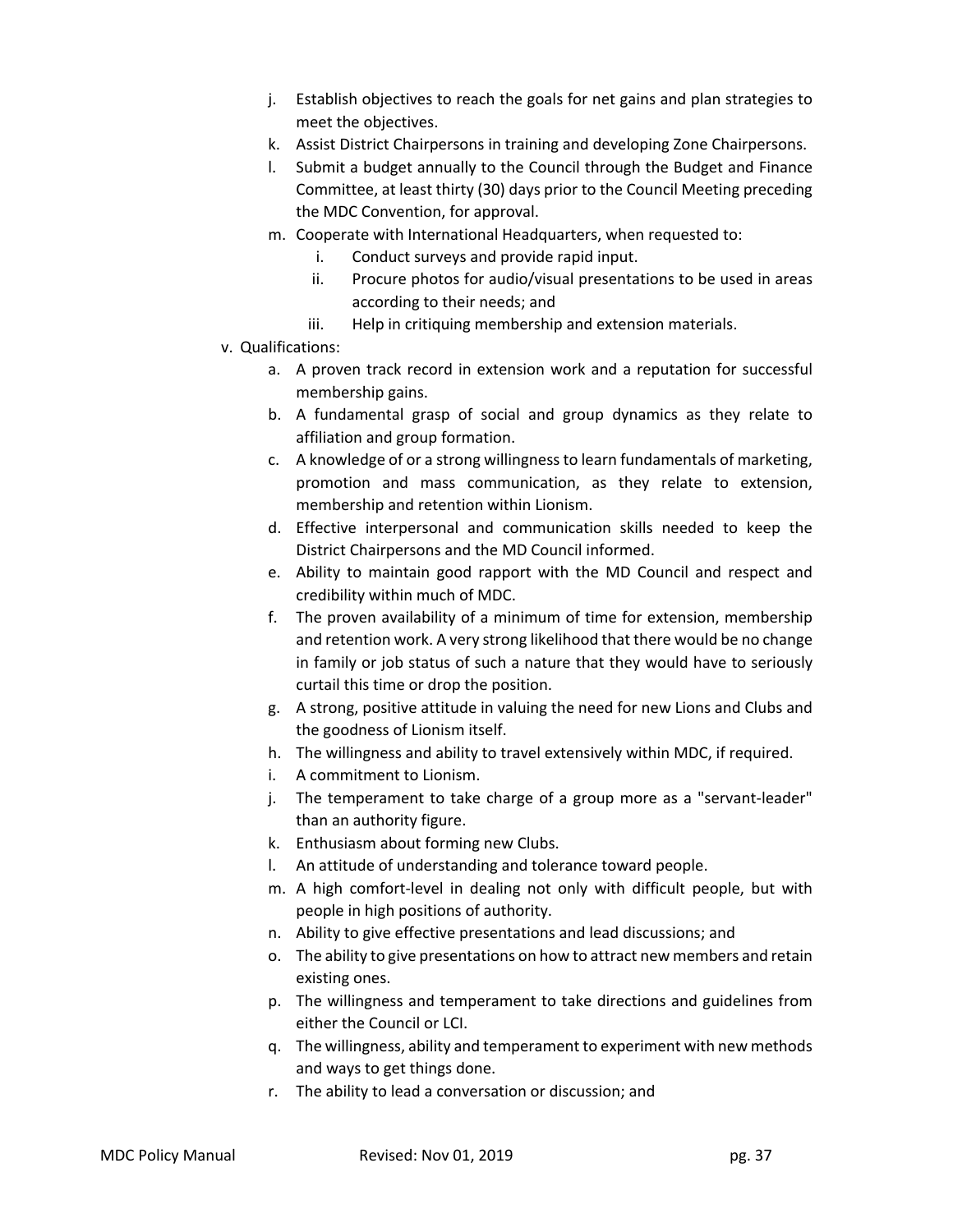- s. The ability to persuasively sell the benefits of Lionism to a wide spectrum of audiences with different profiles.
- t. Creativity in helping District Chairpersons use their talents and to develop their skills in extension, membership and retention.
- u. Ability to follow up on assigned tasks.
- v. Good overall appearance, character, and personality as a role model or example for others.

## 18.8.9 GLT- Global Leadership Team: Multiple District Coordinator:

i. Purpose:

To implement the program developed by Lions Clubs International, the goal of which is to have potential Lions leaders (at all levels) receive adequate formal training.

- ii. Responsibilities:
	- a. Working in harmony with the Council of Governors to, support, motivate and mentor the District GLT Coordinators, and with Lions Clubs International to develop and achieve their leadership goals.
	- b. Assist in providing opportunities for District Governors Elect, Vice District Governors, for the development of their leadership potential.
	- c. Assess and communicate training needs of the Multiple District
	- d. Establish, implement and evaluate the Multiple District training plan/ programs
	- e. Implement Constitutional Area goals
	- f. Educate Lions in LCI leadership development programs, tools and resources such as Lions Leadership Center, Lions University, etc.
	- g. Encourage Lions to take part in ELLI, ALLI, RLLI, FDI and FDES programs
	- h. Organize and host a Regional Lions Leadership every two to three years
	- i. Organize and implement the DGE, 1st VDG, and 2nd VDG training
	- j. Submit required reports on a timely basis
	- k. Collaborate with the Multiple District GMT Coordinator
	- l. Enhance awareness and understanding of Quality leadership at all levels
	- m. Promote the essence of good protocol, which should be demonstrated by any person self-respect and high esteem in extending respect and courtesy to others.
	- n. Mentoring to include promoting networking and communications with the District Chairperson and encourage them to adopt similar guidelines, methods, techniques and goals.
	- o. Submit a training budget annually to the Council, when requested.
	- p. Share best practices.
- iii. Endorsement:

The persons holding this position must be endorsed by Council. This is a one year position, with reappointment if Council desires.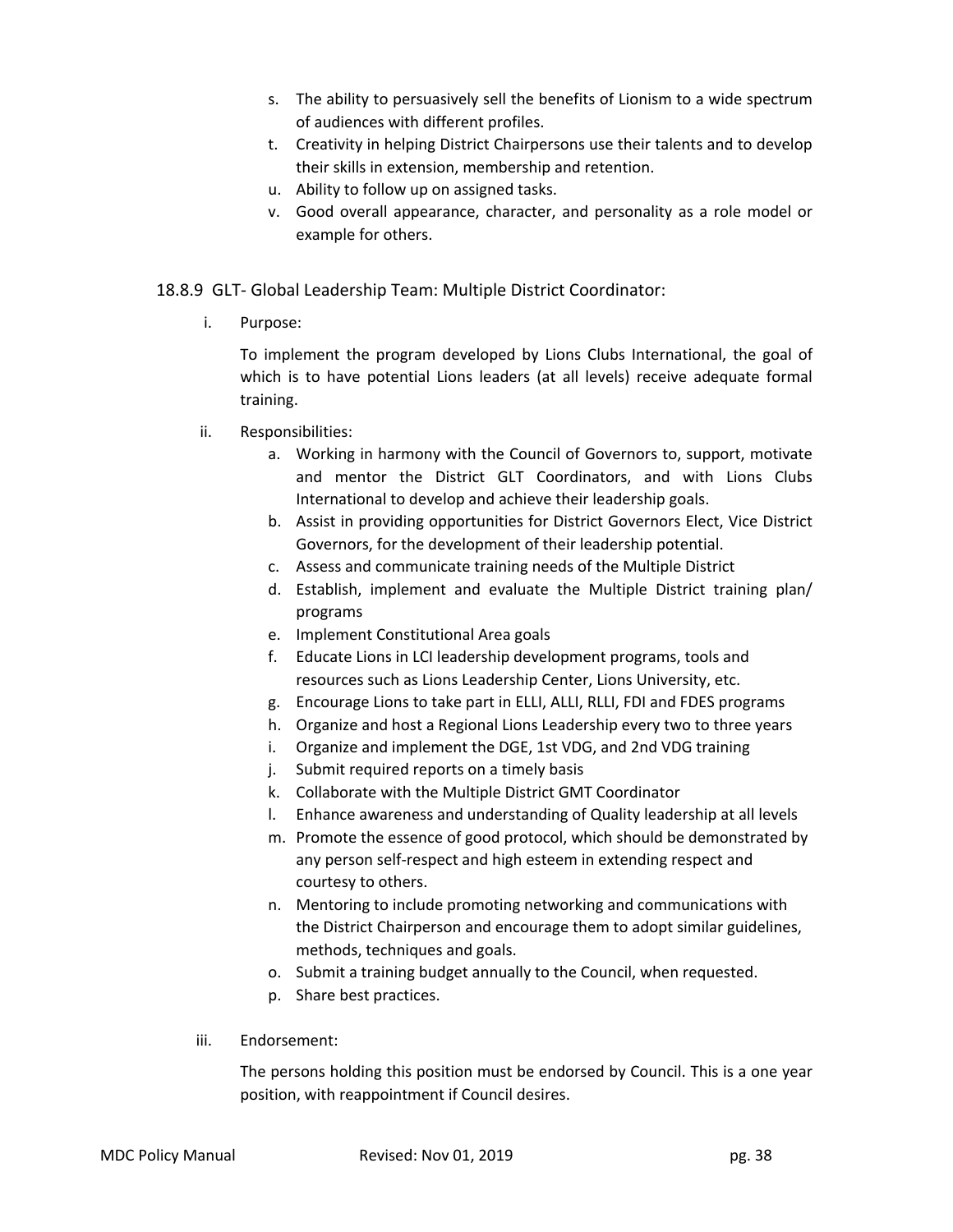# 18.8.10 **GST – Global Service Team – Multiple District Coordinator:**

## **i. Purpose:**

**To implement the program developed by Lions Club International, the goal of which is to have districts and clubs develop quality service projects in their districts and communities.**

- **ii. Responsibilities:**
	- **a. Ensure all districts in your multiple district appoint a GST coordinator.**
	- **b. Ensure all District GST Coordinators as well as District Governors in your multiple district are aware of the new LCI Service Framework and our global cause of diabetes prevention and control.**
	- **c. Provide District GST Coordinators with information and resources to encourage and increase club level service activity reporting through MyLCI.**
	- **d. Provide District GST Coordinators with information and resources to encourage and increase the percentage of hands on service projects delivered by clubs, with special focus on service areas that align with the Centennial Service Challenge and the new Service Framework.**
	- **e. Encourage all District GST Coordinators to promote club level diabetes project implementation.**
	- **f. Promote the use of the My Lion mobile app (where available) in planning and implementation of service activities.**
- **iii. Endorsement:**

**The persons holding this position must be endorsed by Council. This is a one year position, with reappointment if Council desires. 01/11/2019**

## 18.8.11 **ALERT:**

**i. Purpose:**

**To organize a Lions ALERT plan in the event of a local emergency; understand program parameters and knowledge of Lions ALERT program resources. Have the ability to cooperate with local emergency assistance resources and to mobilize a Lions ALERT team after an emergency has occurred and understanding of Lions Club International Foundation (LCIF) resources.**

- **ii. Responsibilities:**
	- a. **Familiarity with Lions ALERT program resources including the Lions ALERT guide (IAD 911) and the (4) checklists: How to Develop a Lions ALERT Plan Disaster Relief Opportunities Personal Safety Checklist After a Disaster Occurs**
	- **b. Ability to work with local authorities in the development of a Lions ALERT plan.**
	- c. **Lions ALERT chairpersons are responsible for rewarding team members**  with Lions ALERT awards.  $01/11/2019$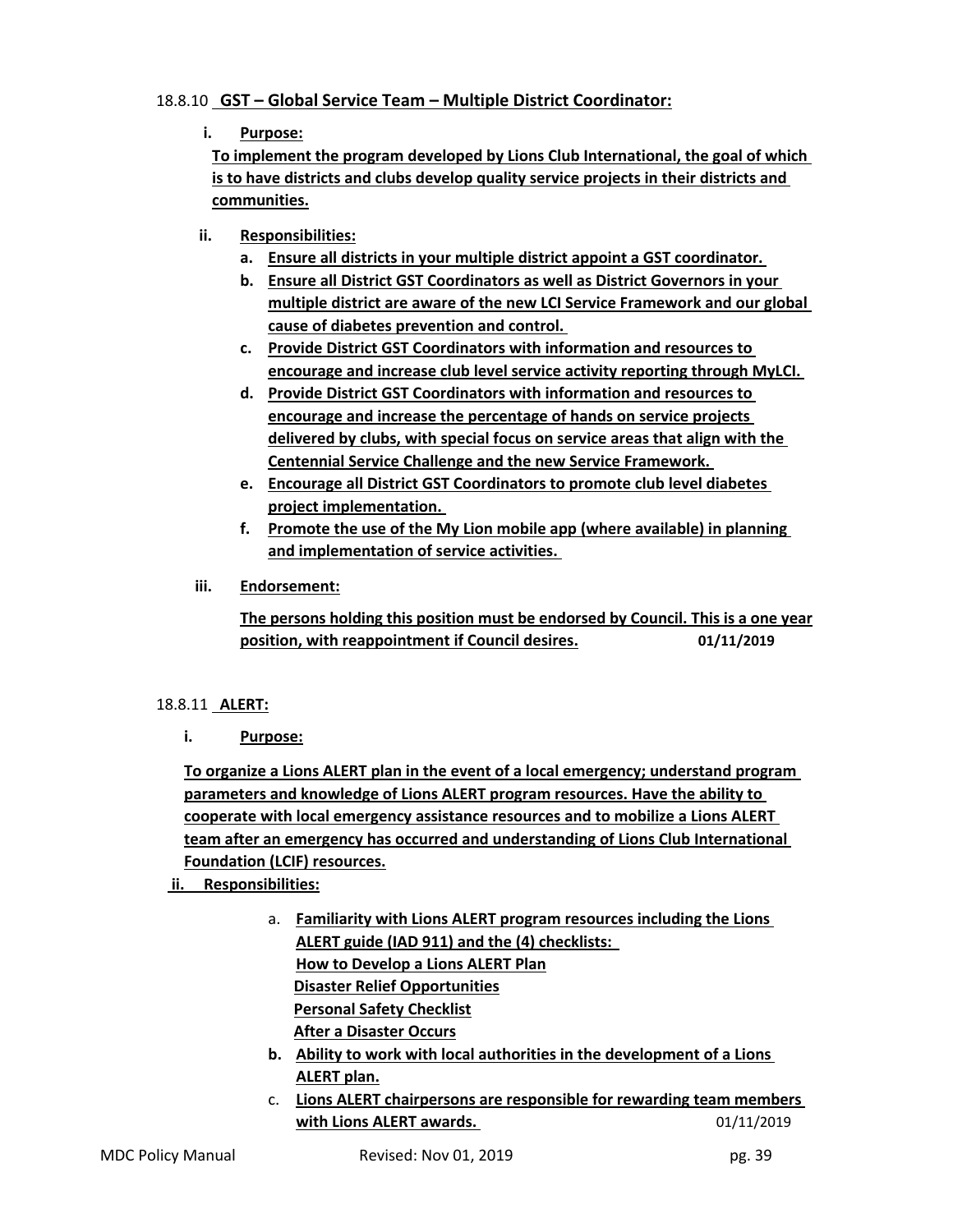#### 18.8.12 Historian:

- i. Responsibilities:
	- a. Will be maintained by the Multiple District office.
	- b. Write and maintain the history of MDC.
	- c. Compile such information as is necessary to write a comprehensive history:
	- d. Collect, each year, information about all MDC District Governors.
	- e. Assemble an historical article on each MDC project.
	- f. Assist the MDC Secretary in the preservation of articles and artifacts that they judge to have historical value for MDC.
	- g. Maintain a file of photographs of individuals and events that have been or are an important facet of the development of MDC; and
	- h. Store all of the above at the MDC office.
- 18.8.13 International Friendship Committee:
	- i. Function:

To create and foster strong relationships between the Lions of MDC and other Districts and countries in the world of Lionism.

- 18.8.14 International Convention Participation/Promotion Committee:
	- i. Membership:

This committee shall be composed of the MDC Council Chairperson, who shall act as its Chairperson, the MDC Vice Council Chairperson, and the MDC Secretary.

ii. Purpose:

To encourage the active involvement of the Lions, Lioness and Leos of MDC in attending the annual International Convention.

- iii. Responsibilities:
	- a. Inform MDC Lions of the Convention, dates and location.
	- b. Enlist the aid of District Governors in promoting the International Convention in their respective Districts.
	- c. Coordinate promotional efforts with counterpart in each District.
	- d. Inform Lions of what to expect when attending the Convention. This shall include a resume of headquarters, hotel, food, travel tips, transportation in Convention city, location of Convention Centre in relation to hotel and any other items of interest which will make the convention more enjoyable for the Lions of MDC.
	- e. When MDC has a MD office at the Convention, the Convention Participation Committee shall compose, duplicate, and distribute to all MDC Lions in attendance, a daily bulletin containing Convention information and Convention attendance. Duplication of bulletin shall be done by the MDC Secretary.
	- f. Arrange a caucus breakfast and/or reception as required.
	- g. The International Parade Marshall shall be the Vice Council Chairperson each year and shall organize the MDC contingent into a parade unit.

18.8.15 International Parade Marshall Committee: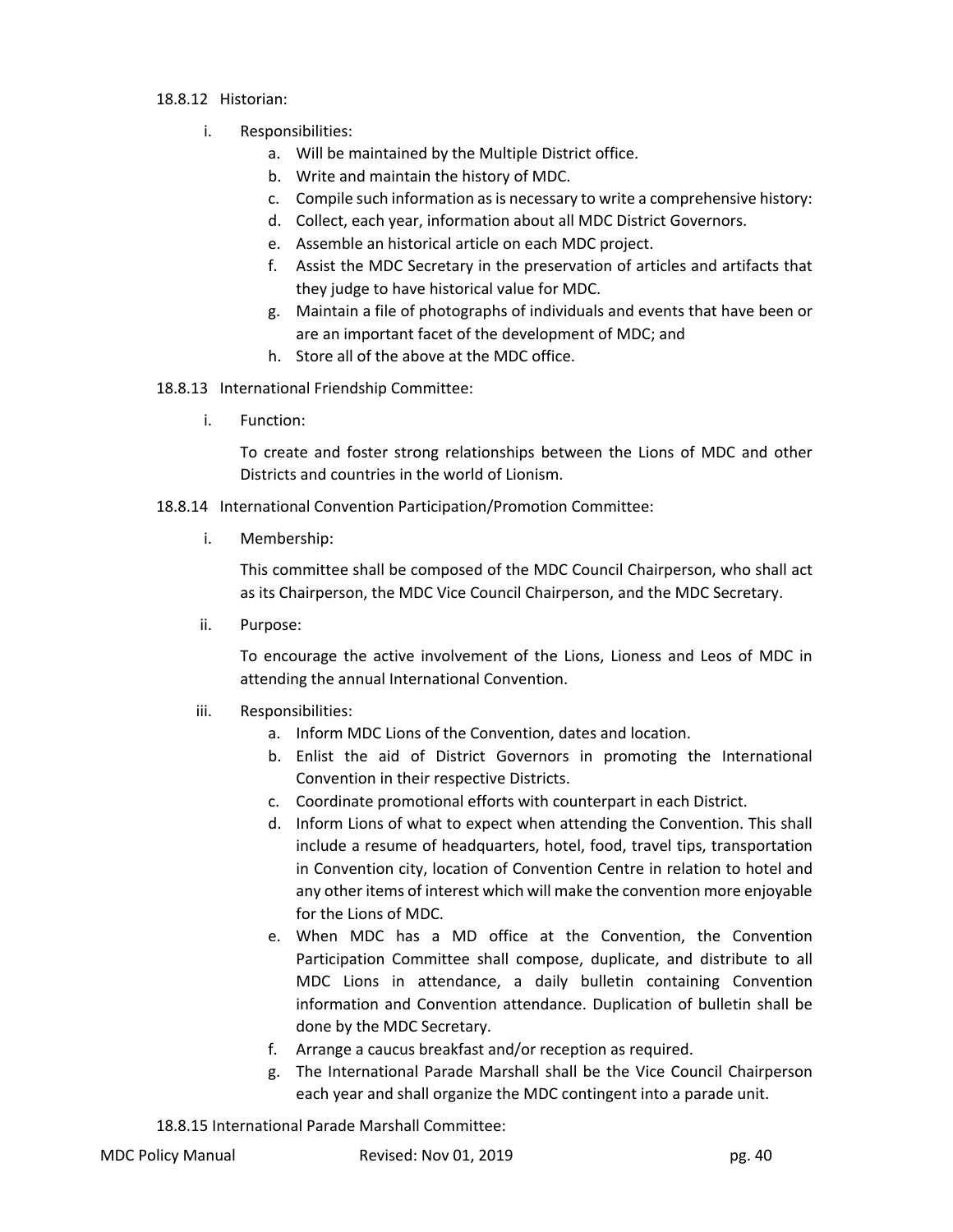(Vice Council Chairperson)

- i. Responsibilities:
	- a. The International Parade Marshall shall inform all MDC attendees of parade dress, parade starting time, location of MDC unit in the parade, route, and any other particulars necessary for a successful appearance.
	- b. The International Parade Marshall shall make contact with the band, if one has been secured, and made arrangements for their appearance.
	- c. The International Parade Marshall shall report to the Convention Headquarters, as requested, and be in charge of the MDC parade unit.
	- d. Expenses necessary to this important aspect of the International Convention shall be assumed by the Council
	- e. Transport the parade banners, parade flags and harness both to the parade staging area and from the parade dispersal area; and
	- f. Distribute banners, parade flags and harness to the MDC Flag Party in the parade staging area and instruct all MDC parade participants to line up for the parade as follows:
- ii. MDC Parade Banners

To be carried by District Governor Elect's with assistance of an additional Lion.

iii. Flag Party

Ensure proper placement of the Canada flag. Balance out the MDC parade participants so they are marching in neat rows.

## 18.8.16 Lions Clubs International Foundation:

i. Purpose:

To support the humanitarian endeavors of the Lions Clubs International Foundation (LCIF).

- ii. Responsibilities:
	- a. Encourage Lions Clubs' fund-raising activities designated to assist in funding of the humanitarian efforts of LCIF
	- b. Educate Lions and Lions Clubs as to the purpose, accomplishments, and organization of LCIF
	- c. Encourage Lions Clubs to use the presentation of Melvin Jones Fellowships as a means of recognizing an individual for distinguished service to the Club or community.
	- d. Become knowledgeable as to the procedure necessary for requesting and receiving LCIF grants for local needs, and make those requirements known to Lions Clubs.
	- e. Make Lions Clubs aware of the major objectives of LCIF, which are:
		- i. Major disaster relief.
		- ii. Humanitarian service; and
		- iii. Vocational assistance.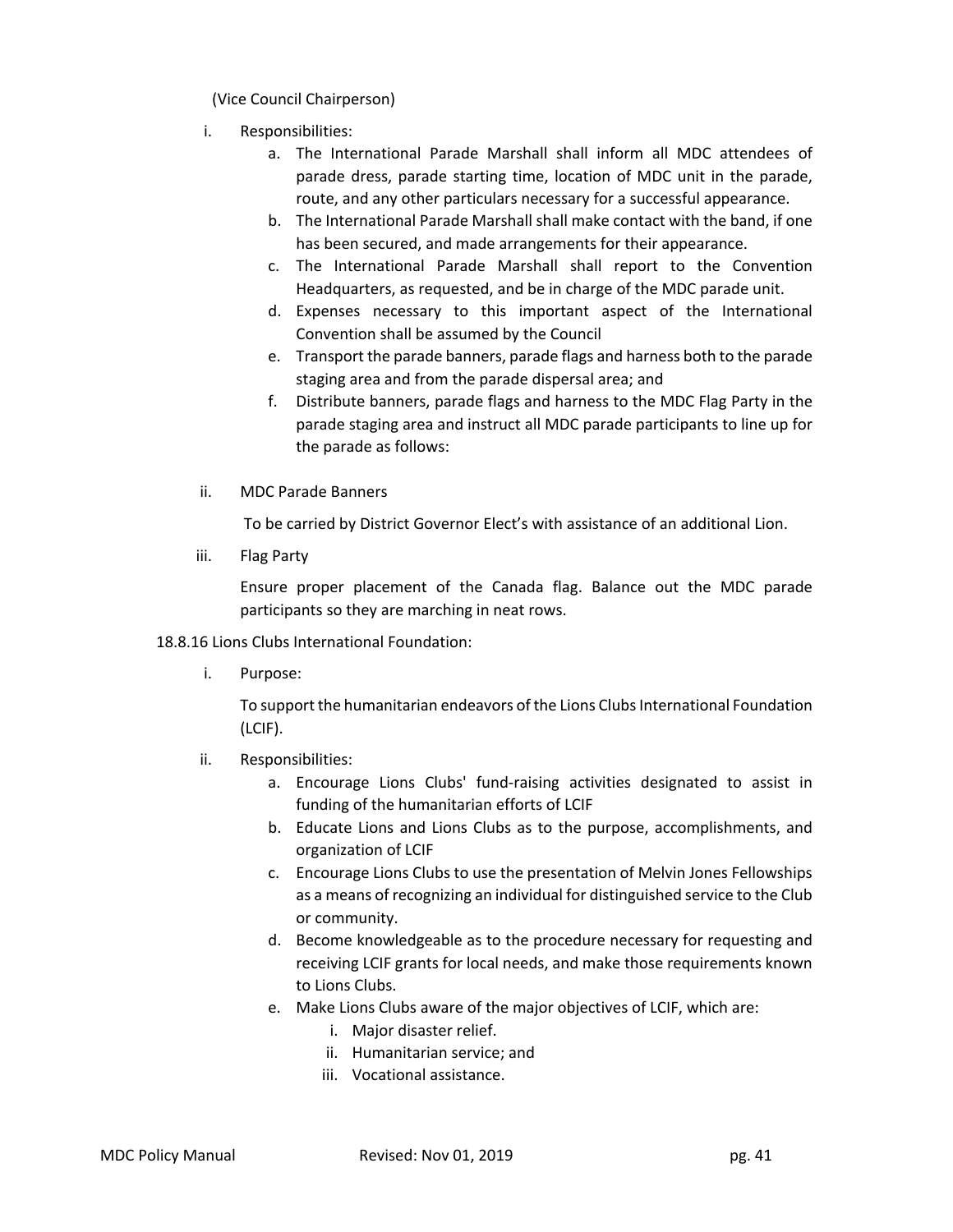- f. Develop a networking program of communication and assistance directed to the enhancement and support of the efforts of the various District Chairpersons in cooperation with the MDC Chairpersons.
- 18.8.17 Lions Foundation of Canada:
	- i. Qualifications:
		- d. Be a Lion in good standing; and
		- e. Any one of the following:
			- (i) Served as a District Representative for the Lions Foundation of Canada as appointed by the Provincial Director
			- (ii) Served as a District Representative for the Lions Foundation of Canada as appointed by the District Governor
			- (iii) Served as the Multiple District Representative for the Lions of Canada as appointed by the Council Chair
			- (iv) Has served as a District Governor and participated in the Lions Foundation of Canada's orientation program.
			- (v) Has served as a Representative, appointed by the Lions Foundation of Canada Board promoting and supporting one of the Lions Foundation of Canada projects.
	- ii. Responsibilities:
		- a. Promote, in cooperation with the District Chairpersons, within MDC, the need for, the services being provided, and the status of the Lions Foundation of Canada.
		- b. Convey the need for contributions, from the Lions Clubs of MDC, to support the programs that the Foundation offers.
		- c. Report to Council as to changes in purpose, changes in personnel, or any action that affects the status of the Foundation; and
		- d. The voting delegates, attending the MDC Convention held during the final year of the incumbent's term, shall elect the nominee for the position of Alberta Director for the Lions Foundation of Canada Board of Directors by a secret ballot. This election shall be for a three (3) year term. The Director, so elected, shall also serve as the MDC Lions Foundation of Canada Chairperson. The MDC Office shall publish, in the last two (2) issues of the MDC Newsletter of any calendar year preceding such an election, a notice seeking candidates for this position from the Lions of MDC. This notice shall also contain a list of qualifications for the position. Any qualified Lion wishing to be a candidate for this position shall file a letter of intent, a biography, and a copy of their Lions Club's endorsement, with the MDC Office, before April 1, of the year of the election.
- 18.8.18 Long Range Planning Committee:
	- i. Function:

To assist the Council of Governors and the Lions of MDC in the future development and betterment of Lionism by studying plans, proposals, and ideas presented to them. The committee shall meet from time to time as deemed necessary to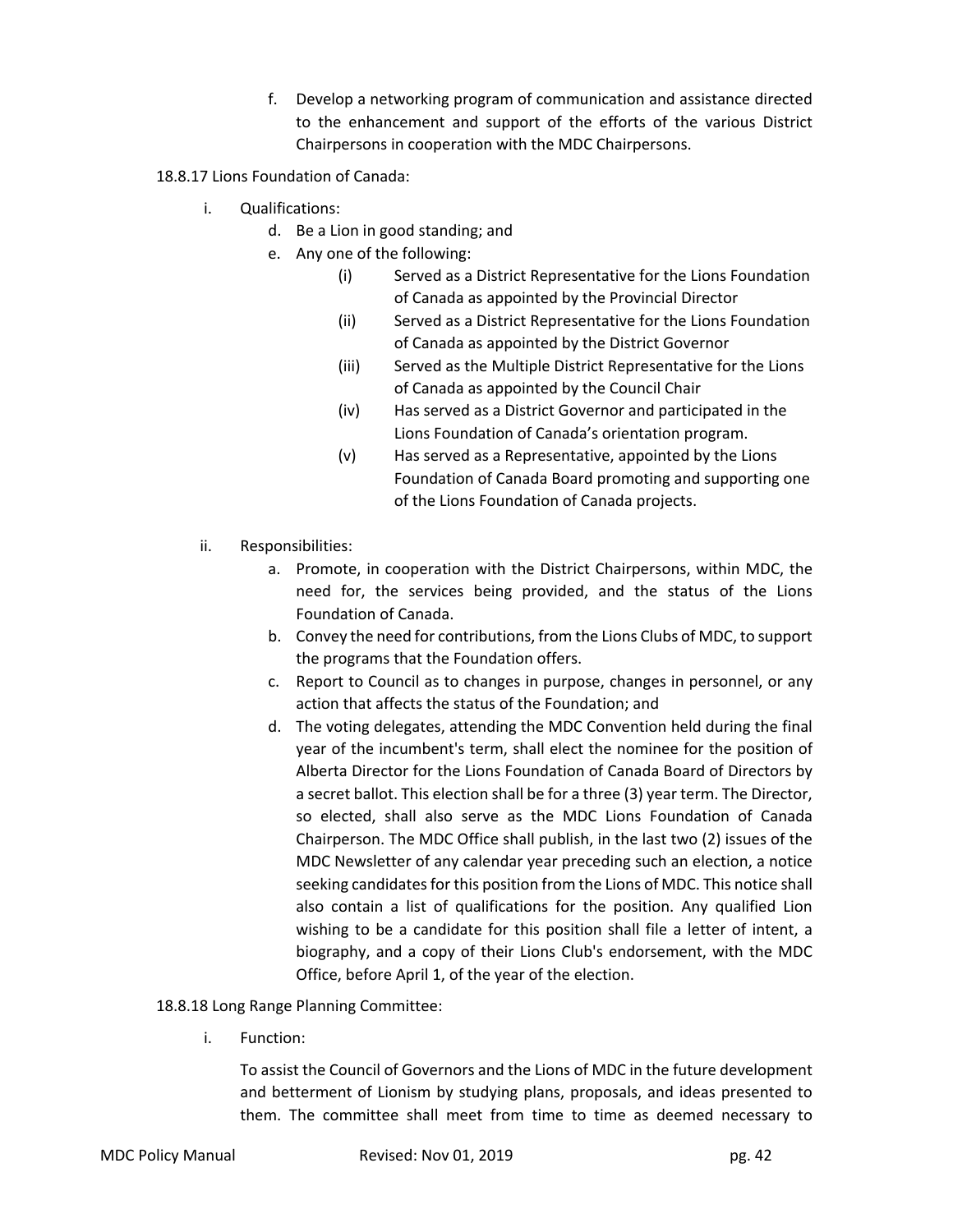perform its duties and shall make recommendations to the Council after each such meeting.

ii. Qualifications:

The Council shall appoint a Chairperson of the Committee for each Lions year.

iii. District Governors

Each year the District Governors or the Long-Range Planning Chairperson will appoint a representative for the Long-Range Planning Committee.

iv. Advisors:

Past and present International Officers shall be advisory members of the Committee and may be called upon for guidance in its deliberations.

- v. Responsibilities of the Chairperson:
	- a. Study what has been done by predecessor committees.
	- b. Plan the goals and activities of the committee for the entire year. Confer with committee members as to the goals the committee is to accomplish.
	- c. Provide committee members in advance with a detailed agenda of committee meetings, including meeting time and place.
	- d. Be responsible for obtaining relevant background information on any subject on the committee's agenda.
	- e. Make certain each committee member receives all information, both pro and con, relating to issues on the agenda.
	- f. Preside over meetings of the committee, ensuring that adequate minutes are kept of each meeting and distributed to each committee member.
	- g. Act as liaison between the committee and Council.
	- h. Keep the Council informed and familiar with the committee's activities and progress.
	- i. Report committee recommendations to the Council, as required.
	- j. turn over all records and papers to the successor Chairperson; and
	- k. Submit a brief report summarizing the actions of the committee to International headquarters annually. The report should mention current planning activity and the progress of items adopted in previous years as part of the MDC Action Plan. The report should be submitted no later than August 15 following the conclusion of the fiscal year and addressed to:

Executive Services Division Lions Clubs International 300 22nd Street Oak Brook, Illinois 6521-8842, USA

## 18.8.19 Public Relations:

i. Purpose:

To encourage the dissemination of accurate information regarding Lions Clubs Objects, Lions Code of Ethics, Lions Motto, service activities of Lions Clubs and their membership.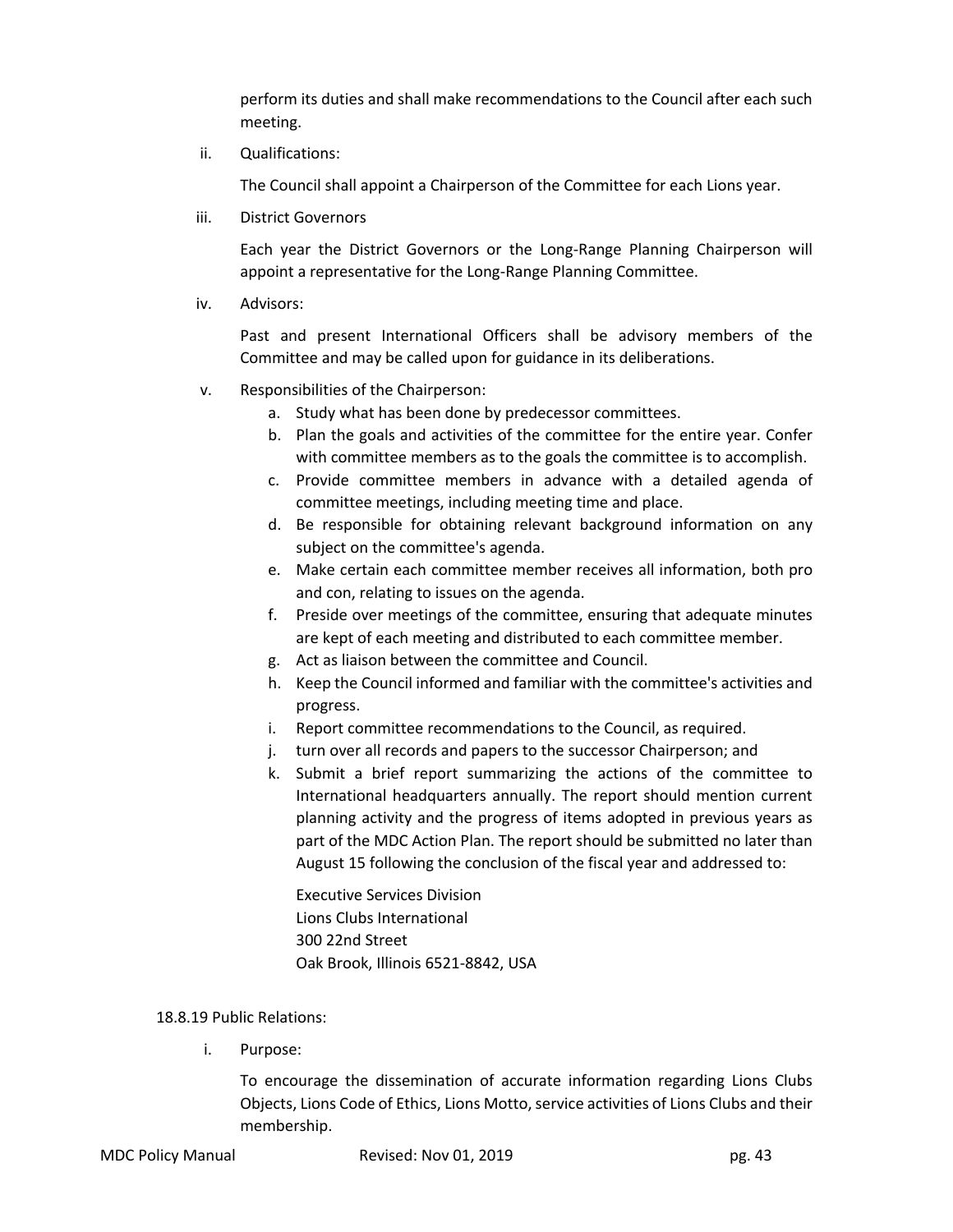- ii. Responsibilities:
	- a. Encourage the active participation of Lions, and Lions Clubs, in service activities, and the public promotion thereof.
	- b. Encourage a high level of public response to the service activities of Lions Clubs, to enhance the public's voluntary contributions.
	- c. Promote the understanding, and the significance, of our motto, "We Serve".
	- d. Provide information regarding the importance of the organizational structure of Lionism.
	- e. Promote the proper recognition, use and respect for our Lions Clubs International emblem.
	- f. Utilize the materials provided by Lions Clubs International and also develop MDC materials which are applicable to our own situation.
	- g. Assist in the education of Lions Clubs, and officers of the Districts, in their development of programs to promote their activities within their particular communities and Districts.
	- h. Provide leadership, and leadership training, for the strengthening and development of public relations on a District by District basis.
	- i. Encourage, and promote, media coverage of Lions Club, Zone and District activities.
	- j. Encourage reading of the "Lion" magazine and the MDC bulletin, and provide articles and pictures to those publications for possible inclusion.
	- k. Encourage Club bulletins, and the interchange of Club bulletins; and
	- l. Encourage Club visitations.

# 18.8.20 Peace Poster Contest:

Judging of the District nominees shall be done by the Council Chairperson, the Vice Council Chairperson and the Immediate Past Council Chairperson. The Council Chairperson shall submit to the VCC and IPCC unidentified electronic photographs of each nominees' submissions. The final decision will be based on the input of all three officers. The Council Chairperson will submit the winning poster to LCI in accordance with the competition requirements.

Each year, MDC shall provide and present a certificate and a cheque in the currency of the winner, amounting to \$100.00. A letter or card, of congratulations, will also be sent from MDC to the school of this winning student and the sponsoring Lions Club.

## 18.8.21 Lions Opportunity for Youth

All Lions youth programs at the Club, District and multiple District levels are coordinated under the umbrella of Lions Opportunities for Youth (LOFY).

- i. The mission of Lions Opportunities for Youth is:
	- a. To provide the young people of the world with opportunities for achievement, learning, contribution and service, individually and collectively, through sponsorship of activities identified as best practices in the field of youth development.
	- b. Lions Opportunities for Youth activities include the following: Leo Clubs, International youth exchanges and youth camps, International Peace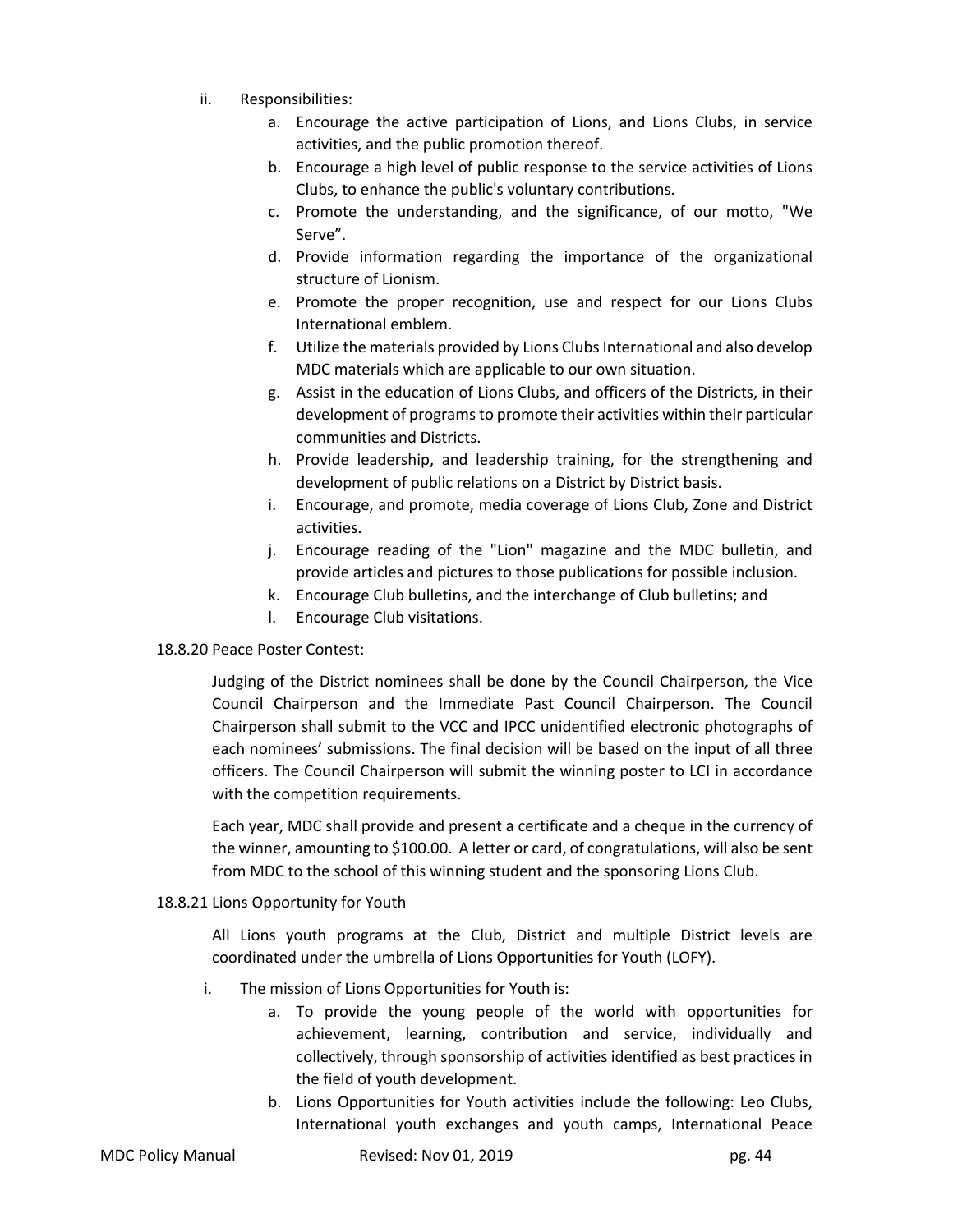Poster Contest, Lions Quest, drug awareness, youth volunteerism, Scouting, Special Olympics, speaking and essay contests, scholarships, and Young Leaders in Service Awards.

ii. Multiple District Lions Opportunity for Youth Chairperson Guidelines:

Members of the committee should include /Multiple District Leo Club, Youth Exchange and Peace Poster Contest Chairpersons, in addition to Chairpersons of other youth activities sponsored at the multiple District level.

- iii. Lions Opportunity for Youth Chairperson Duties:
	- a. Become familiar with the various youth programs in your /Multiple District.
	- b. For additional information, visit the Lions website at (www.lionsClubs.org)
	- c. Arrange meetings for Youth Chairpersons to exchange ideas and coordinate activities.
	- d. Encourage Lions Clubs and Districts to support youth activities.
	- e. Provide guidance to Club and District level Lions Opportunities for Youth committees.
	- f. Promote youth awards available from Lions Clubs International, including the Leo of the Year Award, Leo Club Excellence Award, District/Multiple District Leo Club Chairperson Award, 100% Leo Multiple District President Award, Top Ten Youth Camp and Exchange Chairperson Award, and the Lions Young Leaders in Service Awards.

## 18.8.22 Webmaster

i. Qualifications

Must have a strong working knowledge of newsletter publication and webmaster abilities.

- ii. Responsibilities
	- a. Publish a Multiple District newsletter four (4) times a year. Seek input from all Council members and Committee Chairpersons.
	- b. Keep the Multiple District website current.
	- c. Post District and Multiple District Convention registration forms

# **18.8.23 New Voices Multiple District Coordinator**

## **i. Purpose:**

**To work with the Council of Governors to encourage districts to nominate Lions or Leos in each of four categories; Membership, Leadership, Marketing and Service and provide a platform for the sharing of their successful ideas.**

- **ii. Responsibilities:**
- **a. Tailor the New Voices global message to ensure cultural relevance for their Multiple District.**
- **b. Work with each District Governor to identify outstanding Lions or Leos in each category.**
- **c. Work with the Global Action Team Leaders to identify areas of potential development.**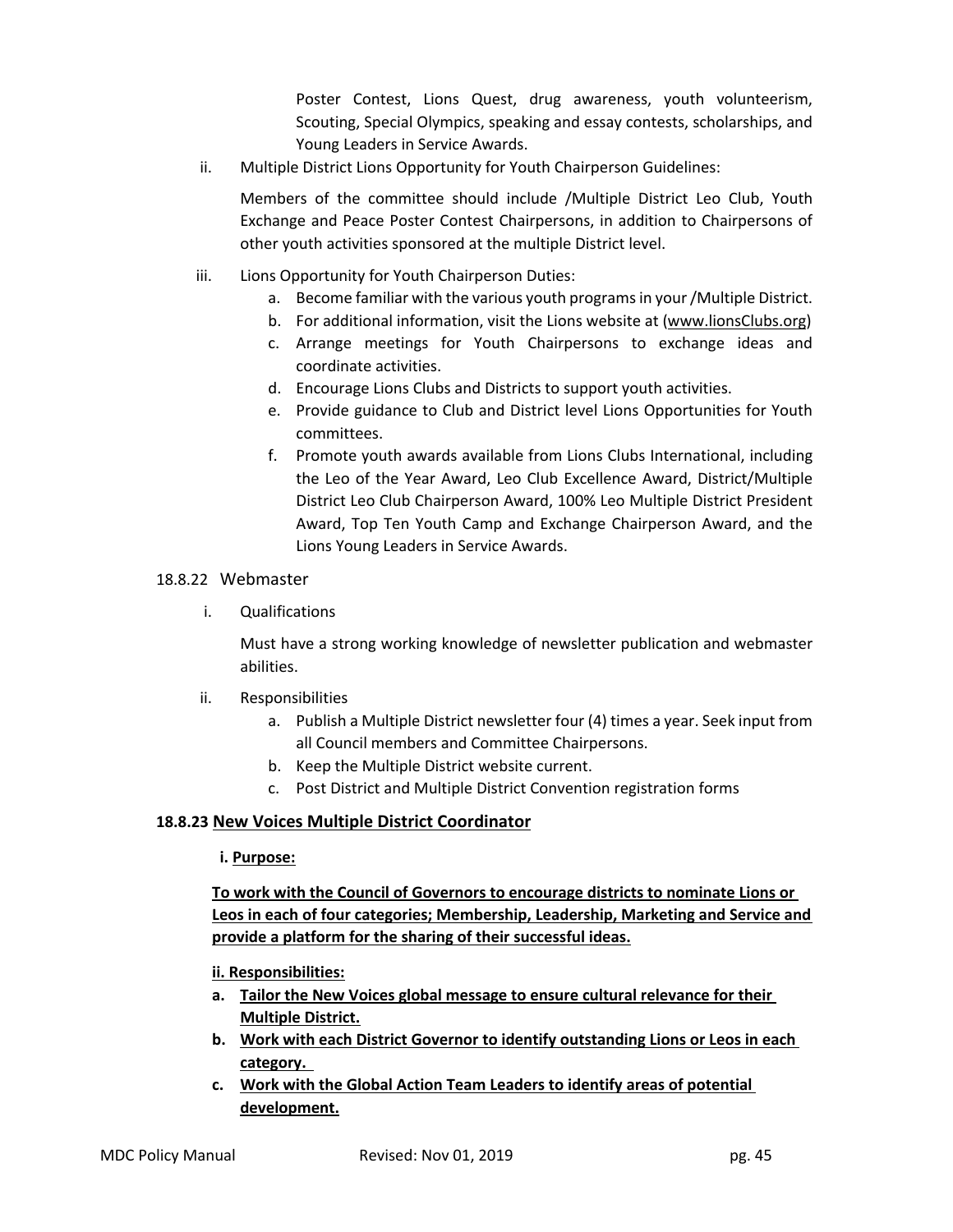- **d. Develop networking opportunities through social media to encourage participation.**
- **e. Outline strategies to increase the number of women, youth and underrepresented populations as members and in the leadership of clubs, zone districts and multiple districts.**
- **f. Provide a platform during events to showcase the nominee's stories and ideas.**
- **g. Encourage district nominees to share new and creative ideas and provide a forum for them to discuss the same.**
- **h. Feature new ideas in multiple district communications.**
- **i. Review nominated New Voices within your Constitutional Area.**
- **j. Suggest area partnership opportunities. Host a New Voices seminar during their Multiple District Convention.**
- **k. Nominate four MD New Voices from the District nominees for onward selection of CA New Voices nominees.**
- **l. Attend webinars and meetings organized for New Voices.**
- **m. Share New Voices resources with Lions throughout the multiple district. 01/11/2019**

## **18.8.24 Multiple District LEO Coordinator**

- **i. Purpose: To contribute to the success of their districts through the promotion, development and continual support of Leo clubs**
- **ii. Responsibilities:**
	- **a. Report a Leo multiple district, if eligible, via MyLCI.**
	- **b. Coach and motivate Lions who are actively involved in Leo club extension and development activities.**
	- **c. Conduct leadership training and orientation for district Leo chairpersons and Leo officers.**
	- **d. Ensure that district Leo chairpersons are adequately facilitating the Leo to Lion transition.**
	- **e. Meet at least quarterly with district Leo chairpersons.**
	- **f. Serve on the Leo multiple district council, if one exists.**
	- **g. Serve as the official liaison between the Lions Council of Governors and the Leo multiple district council.**
	- **h. Report to the Lions Council of Governors all resolutions of the Leo multiple district conference. 01/11/2019**

# **18.8.26 Multiple District CLERC Coordinator**

 **i. Purpose:** 

 **To promote the need for used eyeglasses / hearing aids.**

- **ii. Responsibilities:**
	- **a. To coordinator the collection of donated eyeglasses / hearing aids from districts, clubs and other donors**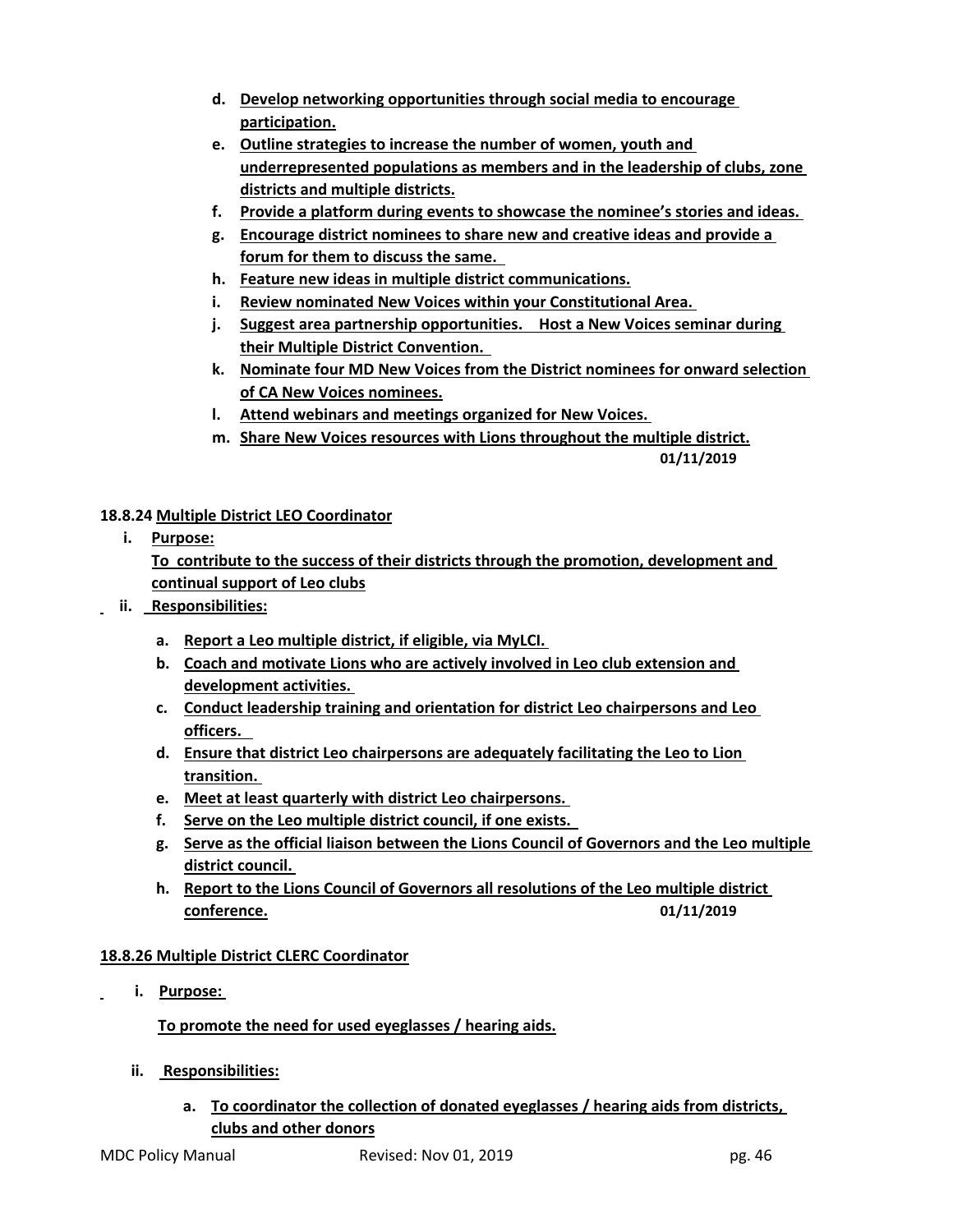- **b. To coordinator volunteers to clean, sort, sterilize and pack collect eyeglasses**
- **c. Arrange for eyeglasses to be shipped to areas of need. 01/11/2019**

# **18.8.27 Multiple District Quest Coordinator**

 **i. Purpose:**

 **To coordinate with the District Lions Quest chairs workshops being held in the Multiple District.**

 **ii. Responsibilities:**

- **a. To hold at least one meeting per year for the District Coordinators.**
- **b. Report to the Council of Governors on the progress of the Lions Quest program within the Multiple District**
- **c. Report to the annual Multiple District Convention, orally or in writing as designated by the Council Chair**
- **d. Ensure that all District Coordinators communicate with the Multiple District Coordinator**
- **e. Provide Lions Quest Canada with minutes of meetings so that they can better assist the MD & District Coordinators by reacting to their needs**
- **f. Regularly consult with District Coordinators to determine if each of the Coordinators are fulfilling their responsibilities and providing support as needed**
- **g. Actively promote the program and distribute information to:**
	- **Multiple District Officers**
	- **District Chairs**
	- **Clubs, Lions, Lioness, LEOs**
	- **Lions Quest Canada**
	- **Provincial Government and Ministry of Education**
- **h. Work with Lions Quest Canada to coordinate fundraising at the provincial level, by identifying possible corporate sponsors, help with the preparation of briefs to these sponsors**
- **i. Ensure Lions Quest is promoted at all Multiple District Conventions and gatherings.**

01/11/2019

# **19 FOUNDATIONS AND SOCIETIES**

NOTE: The following Foundations and Societies are operating within the boundaries of MDC, having received Council approval at a regular meeting of that body, as per the requirements stated in the MDC Constitution and By-Laws. All MDC Foundations and Societies are subject to an annual review, by the Council, before endorsement is given for the following year.

# 19.1 Guidelines for Establishing an MDC Foundation or Society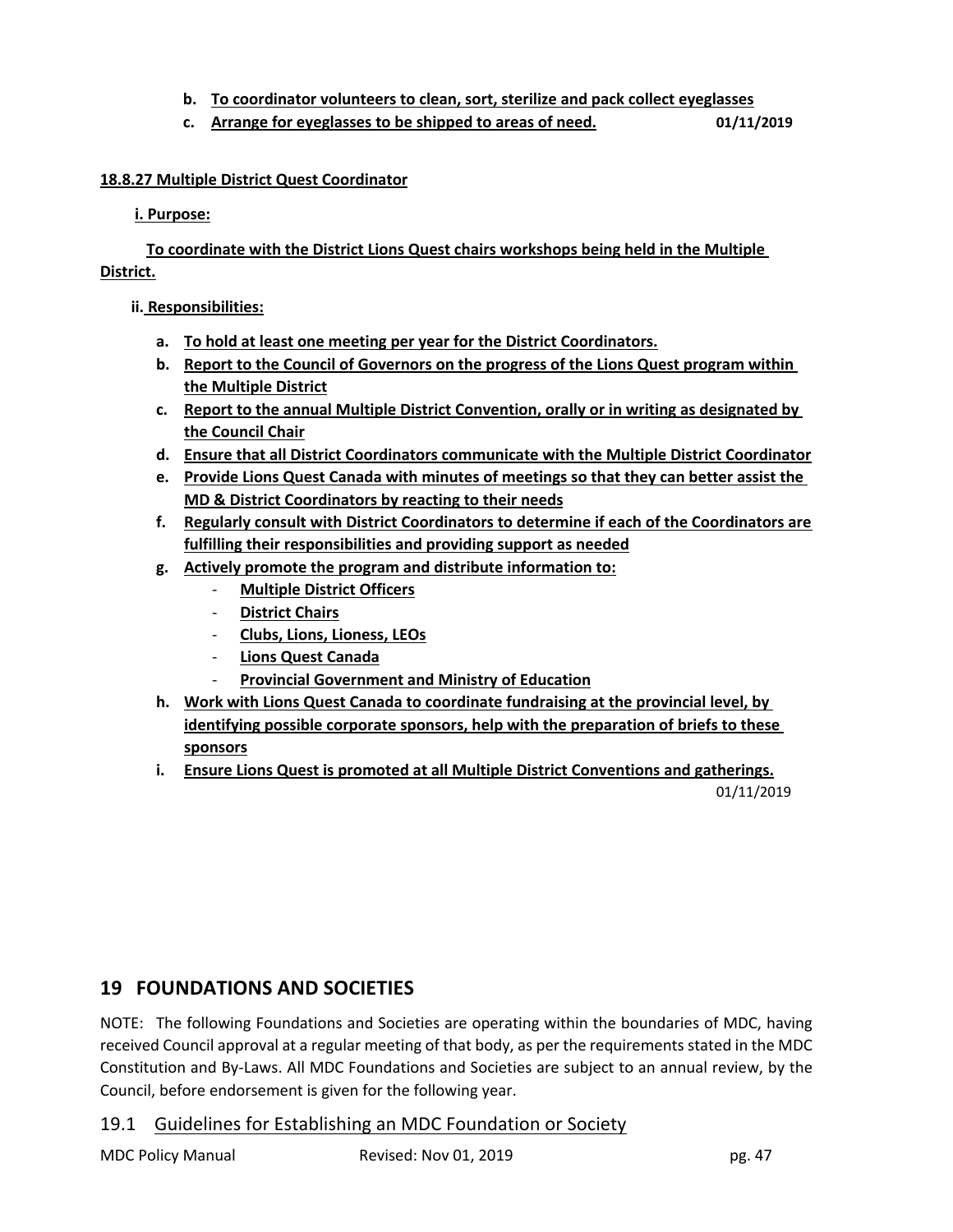- 19.1.1 If an affiliation of Lions (members/Clubs/Zones/ Districts/MDC) from within the boundaries of MDC desires to form an MDC foundation or society with the intent to use the Lions name or emblem, or designation of Multiple District/District/International Association of Lions Clubs as identifier with their efforts, they shall first appear before the Council at a regularly scheduled meeting to inform that body of:
	- i. Their intentions.
	- ii. Services they would anticipate providing.
	- iii. Recipients of such services.
	- iv. Fund-raising anticipated to provide services; and
	- v. Benefits to the goals and objectives of Lionism within MDC and seek Council's permission to further investigate and prepare for acceptance of said entity. If the Council approves their proposal by a majority vote, said affiliation will be given permission to proceed with further research, fact finding and the opportunity to come before the Council at a subsequent regular meeting for the purpose of seeking the Council's endorsement.
- 19.1.2 An affiliation which has previously been given preliminary approval by the council to proceed (see above) and wishes to bring their final presentation to the Council shall request time on the agenda of the next regularly scheduled Council Meeting by contacting the Council Chairperson, and the MDC Secretary, in writing no later than thirty (30) days prior to said meeting.
- 19.1.3 The following documents shall be provided to each member of the Council no later than fifteen (15) days preceding the date on which the affiliation is scheduled to appear before the Council for their final presentation:
	- i. A mission and/or policy statement, including specific purpose and intent of said foundation or society.
	- ii. A proposed Constitution and By-Laws signed off as to form by the Legal Counsel of the International Association of Lions Clubs allowing the use of the Lions name and emblem if subsequently approved by the Council.
	- iii. An outline of proposed fund-raising activities and an estimate of both revenues and expenditures. Note: No direct solicitation from Lions Clubs may be included in the fund-raising for any future MDC Foundations or Societies without annual approval of the Council.
	- iv. A proposed 5-year long range plan; and
	- v. A statement as to the anticipated benefit(s) to the recipients of this entity's service efforts.
- 19.1.4 The proposed Constitution and By-Laws shall include the seated MDC District Governors or Council Chairperson of any fiscal year as members of the Board of Trustees, with equal privileges to all other members of said Board.
- 19.1.5 The affiliation shall have a knowledgeable representative present at the Council Meeting at which the request is being made for final approval, in order to answer any questions from the council or others in attendance.
- 19.1.6 The Council having received all documents required within the stated deadline, and any additional information which may have been brought forth during final presentations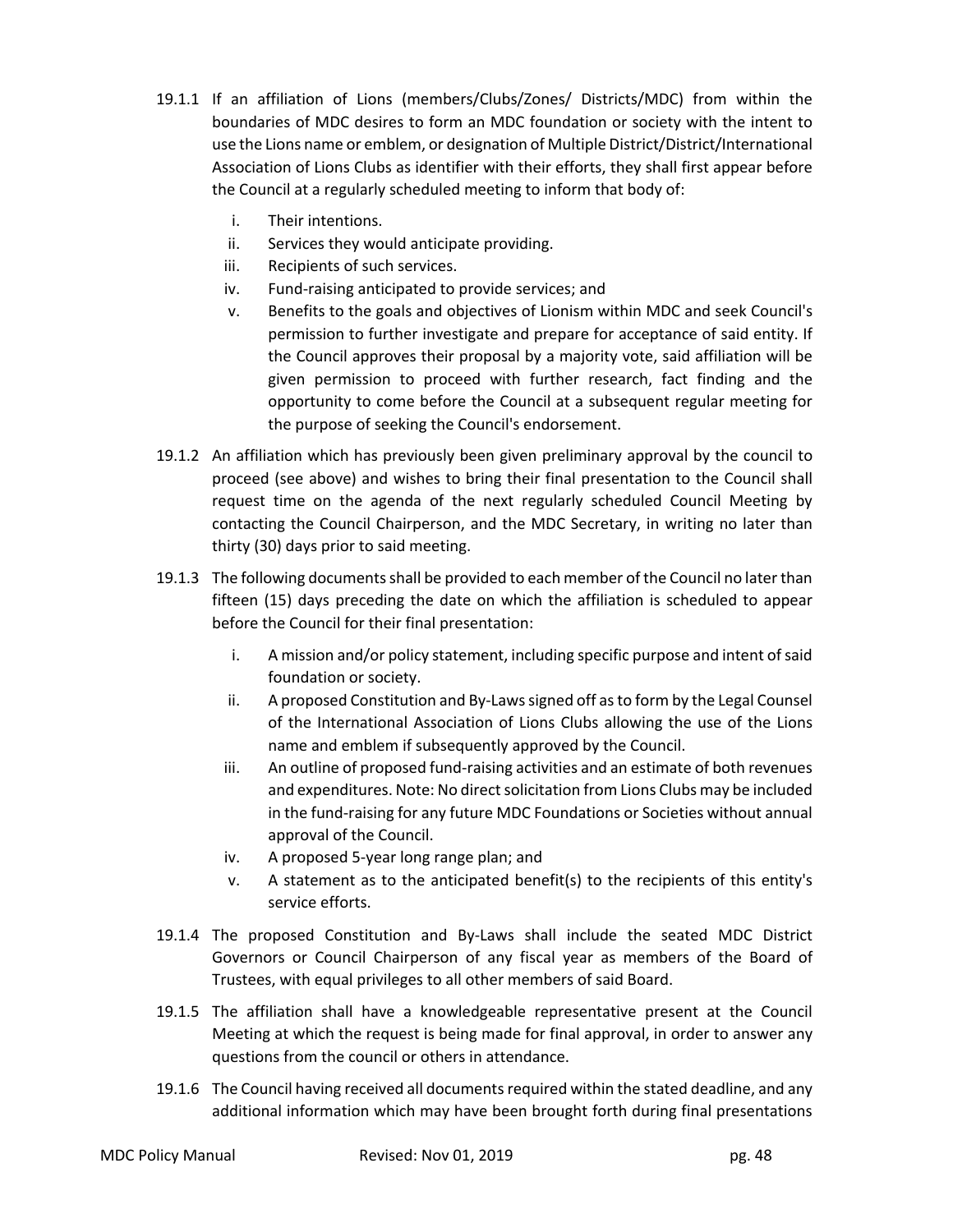shall by council action place upon the agenda of their next regular meeting an "action item" to vote upon the acceptance of the entity proposed.

19.1.7 Approval to create a new foundation or society by the Council, following compliance with all requirements so stated, shall be by a two-thirds (2/3) majority of the Council.

# 19.2 FOUNDATIONS

19.2.1 Lions of Alberta Foundation:

The purposes of this Foundation are to facilitate fundraising by Individual Lions Clubs of MDC, by making tax deductible receipts available for donations complying with the guidelines of Canadian Income Tax authorities and to coordinate Lions fundraising projects which are Province wide in nature." 21-7-18

# 19.3 SOCIETIES

19.3.1 Intentionally left blank

# **20 MULTIPLE DISTRICT CONVENTION**

# 20.1 CONVENTION PLANNING COMMITTEE (CPC)

20.1.1 Mandate:

An MDC Convention Planning (CPC) Committee has been created and maintained to ensure excellence in MDC Conventions and to provide continuity and long-range planning of future conventions.

20.1.2 Purpose:

It shall be the purpose of this committee to design a Convention atmosphere conducive to learning and to the promotion of fellowship while facilitating the administrative duties and requirements of MDC and maintaining suitable decorum and protocol.

- 20.1.3 Responsibilities:
	- a. Follow MDC Convention Policy and to work in harmony with the Council and the Convention Host Committee to assist in the solving of all problems that the Convention Host Committee may have regarding facilities, meals, budgets, accommodations, programs, themes, public relations, entertainment, etc. and to keep the Council informed and receive their approval on such matters. This does not preclude the Council from making or changing MDC Convention Policy or overriding any committee decision at their discretion.
	- b. Furnish direction to a host Club in the organization and conduct of MDC Conventions in keeping with the MDC Convention Handbook.
	- c. Gather and tabulate information concerning adequate Convention locations and accommodations.
	- d. If it becomes apparent to Council or this committee at any time preceding a Convention date that the Club which is scheduled to hold the Convention has not made or cannot made adequate preparation, then this Committee shall take charge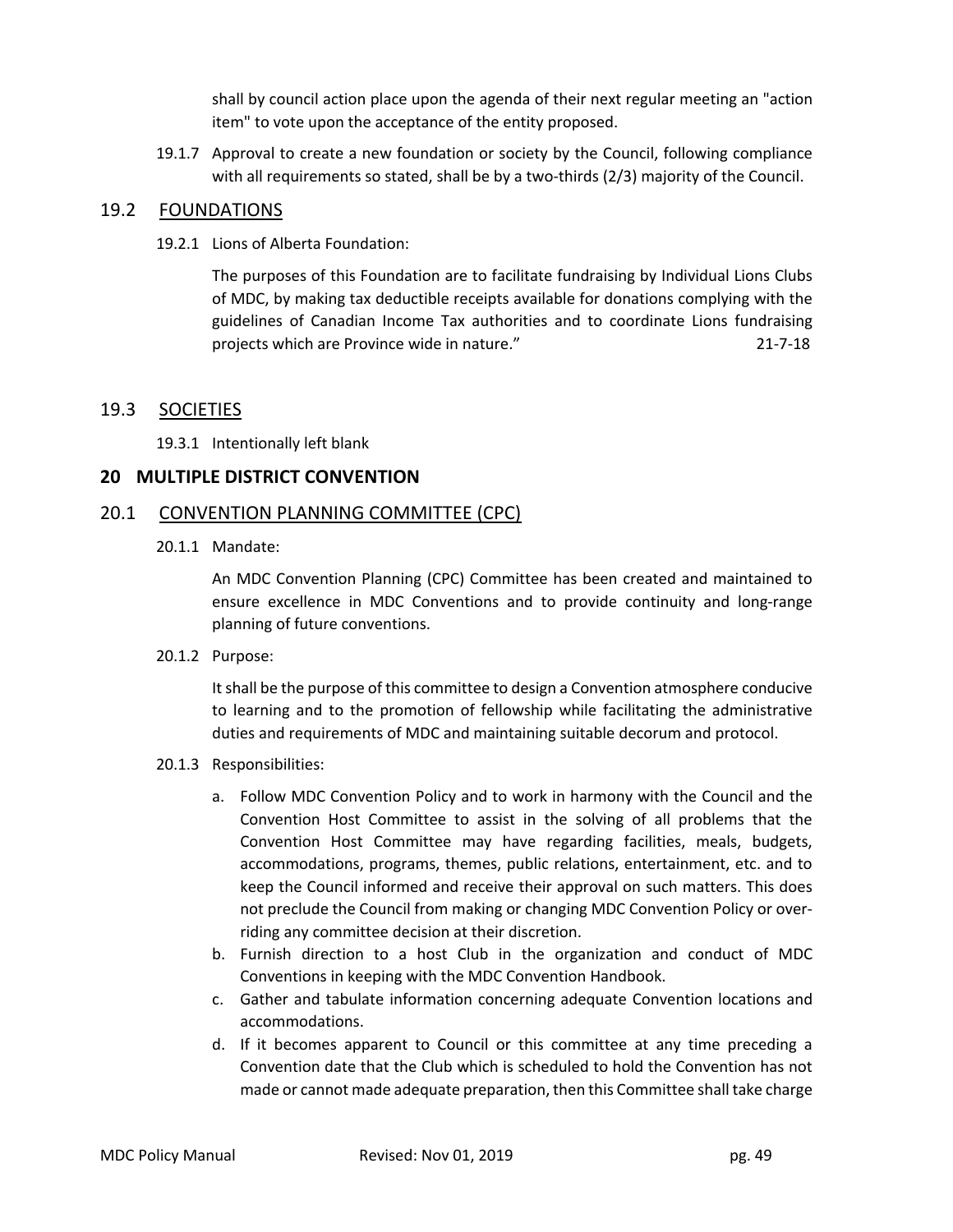of the organization and operation of the Convention at a suitable location, subject to and under the supervision of Council; and

- e. The MDC Convention Chairperson, for a least one year in advance of the current meeting, shall be a part of the Committee for the purposes of observation and training.
- f. The CPC, when meeting with the multiple District convention host committee, will provide to the Council of Governors, prior to the Council's adjournment, a detailed written report concerning the discussions held during the meeting. This will include all items of interest and whether they were approved or rejected.

# 20.2 CONVENTION COMMITTEES

The following MDC Convention committees shall be appointed by the Council of Governors at its Fall Council meeting and the names provided to the MDC Convention Chairperson by the MDC Secretary-Treasurer. These names are to be sent no later than December 1 prior to, but in the same Lion's year as, the MDC Convention.

20.2.1 Nominating Committee:

Shall receive, in writing; nominations for the office of District Governor or notice of intention to seek endorsement for the office of International Director or International Second Vice President, Council Chairperson or Vice Council Chairperson. These shall be received in the MDC Secretary's office no later than 45 days prior to the Convention. Lions Clubs wishing to host the MDC Convention shall submit written invitations for the fourth year following the MDC Convention shall also be received in the MDC Secretary's office no later than 45 days prior to the MDC Convention. The Nominating Committee shall consist of one sitting District Governor to be appointed by the Council. The Nominating Committee shall present all nominations, notices of intention and hosting invitations to the delegates of the MDC Convention for their consideration.

20.2.2 Elections Committee:

Responsible for following procedure for all elections at the MDC Convention. The Elections Committee shall consist of one sitting District Governor to be appointed by the Council Chairperson. They shall supervise the election, tally the ballots and report the results to the body assembled.

20.2.3 Credentials Committee:

Responsible for verification and certification of all delegates attending the Convention. The Elections Committee shall consist of one sitting District Governor to be appointed by the Council Chairperson. They shall make a preliminary and final report of delegates in attendance.

20.2.4 Registration Committee:

Responsible for the systematic registration of all attendees at the MDC Convention and a report, by District, to the Convention.

20.2.5 Rules Committee:

Establish the rules for the orderly conduct of the sessions at the MDC Convention and reports same to the first session of the assembly.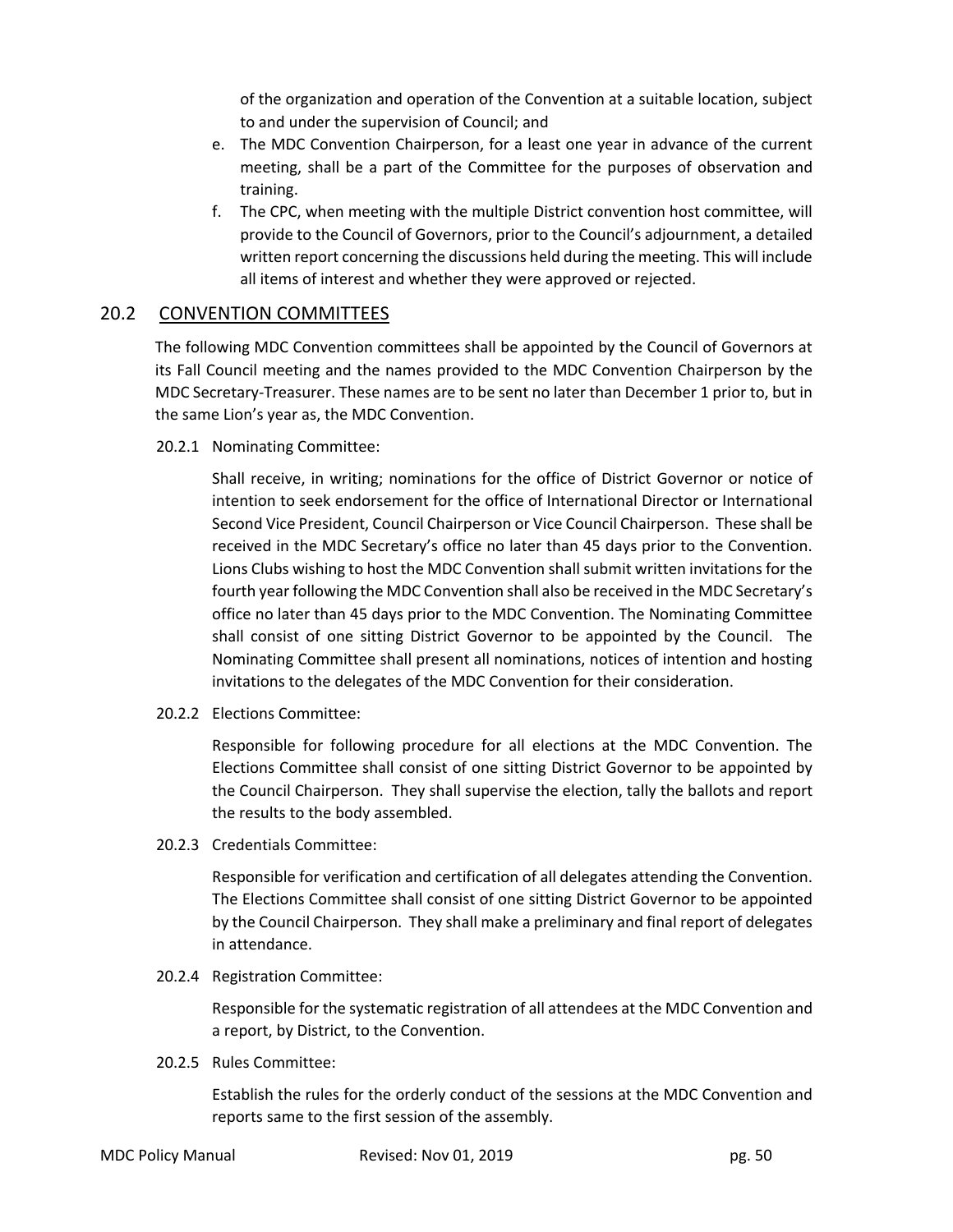## 20.2.6 Awards:

This committee shall ensure that any awards and/or recognitions to be presented at the MDC Convention have been approved by the Council of Governors for presentation. The committee shall also ensure that the names of said recipients are provided to the MDC Convention Chairperson at least thirty (45) days prior to the commencement of the Convention.

## 20.2.7 Sergeant-At-Arms:

i. Purpose:

To maintain proper order and decorum at the MDC Convention and to perform such other duties as are assigned by Council and/or the Convention Planning Committee. (CRPC)

- ii. Responsibilities:
	- a. Act as liaison for delegates.
	- b. Ensure protocol procedures.
	- c. Promote attendance at business sessions and other functions.
	- d. Ensure proper behavior and decorum at all functions.
	- e. Collect all meal tickets, including committee, head table and guests, count, and deliver to the Committee Chairperson at each sitting.
	- f. Ensure that all participants at business sessions are registered (they should be wearing Convention name tags - if not registered, they should be asked to leave).
	- g. Ensure that all session participants are in meeting location prior to commencement of sessions to keep on schedule.
	- h. Assist at voting, ensuring that all voting delegates are registered participants of the Convention.
	- i. Be diplomatic, courteous and polite always; and
	- j. Enjoy the Convention.
- 20.2.8 Chaplain:

Responsible for providing the invocation and benediction at the sessions of the MDC Convention.

20.2.9 Song Leader:

Responsible for leading the assembly in such songs as are selected and for ensuring a harmonious atmosphere. The National Anthems of the COUNTRY and Canada MUST be sung at the opening session, and thereafter, at the discretion of the Convention Planning Committee (CPC).

## 20.2.10 Tail Twister Committee:

- i. Purpose:
	- a. To foster harmony and goodwill among delegates at Conventions and.
	- b. To promote prompt and continuous attendance at meals and business sessions.
	- c. To demonstrate leadership to Lions Club Tail Twisters by example; and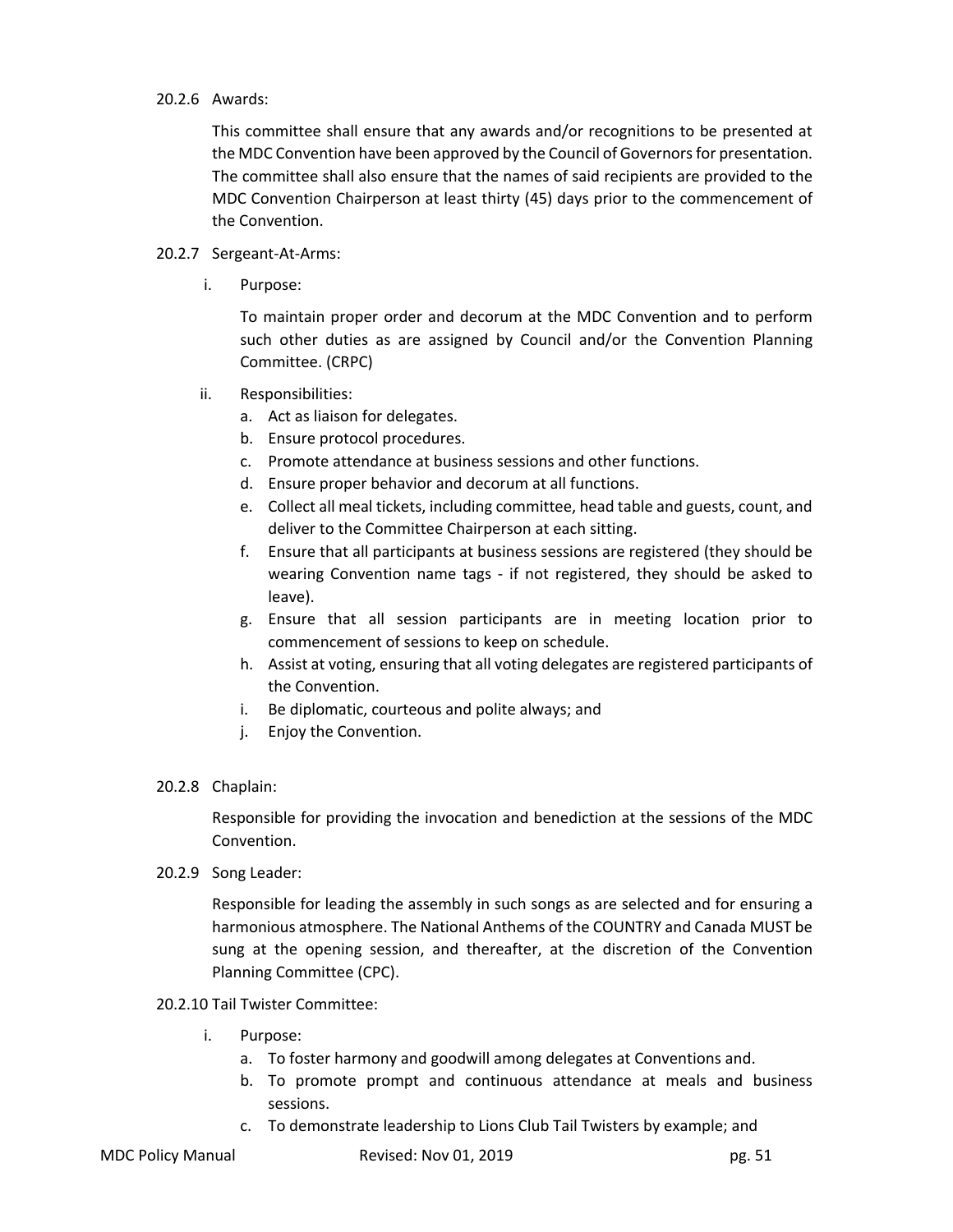- d. To develop additional effective Tail Twisters at the Club level by hosting Tail Twister Seminars at District and MDC Conventions.
- ii. Guidelines:
	- a. To conduct themselves in a manner that creates respect for Tail Twisters among delegates and meets MDC Tail Twister objectives.
	- b. To be responsible to sell tickets for draws made during MDC Conventions.
	- c. Proceeds from tail twisting are to be kept separate from other convention funds and turned over to the MDC Secretary-Treasurer. These funds shall be donated to an MDC approved project decided by the MDC Council of Governors at the Council meeting immediately prior to the Convention.

# 20.3 MDC CONVENTION CHAIRPERSON

The Convention Chairperson shall be appointed by the incoming Council of Governors, through the Vice Council Chairperson. The function and responsibilities are outlined in the MDC Convention Manual.

# 20.4 MDC CONVENTION BIDS

- 20.4.1 Bids to host the MDC Convention shall be submitted, by the Lions Club or Clubs, to the MDC Secretary at least thirty (45) days before the date set of the intervening Convention.
- 20.4.2 If no bids are received as above, 20.4.1 then, the location of said Convention shall be determined by Council; and
- 20.4.3 If more than one bid is received as in 20.4.21 above, then a secret ballot must be held to determine the bid that shall be accepted. Balloting must continue until one bid receives a majority of the votes cast.

# 20.5 MDC CONVENTION GENERAL

- 20.5.1 No Lions or Leo Clubs, nor any of their members, shall conduct any fund-raising promotion(s) at or near the site of the MDC Convention or with the dates and times of starting and ending said Convention (including the date of the Council Meetings) without the express consent of the Council;
- 20.5.2 No Club, or Clubs, shall profit financially through hosting an MDC Convention except as provided for in Article VI – Section 3 of the MDC By-Laws, whereby the host Club(s)shares equally with MDC in the net profits of the Convention; and
- 20.5.3 Proper protocol shall be observed.
- 20.5.4 Cell phones must be turned off or put in vibrate mode during all sessions and events of the Convention. The only exception to this will be those individuals who are involved in the "emergency field" who must be available for calls.

20.5.5 Anyone attending the Multiple District C Convention exhibiting rude or disruptive behavior to others in attendance or staff may be expelled from the convention at the Multiple District Council Chairperson's discretion, without a refund or any other form of compensation.

# 20.6 AUDIO VISUAL EQUIPMENT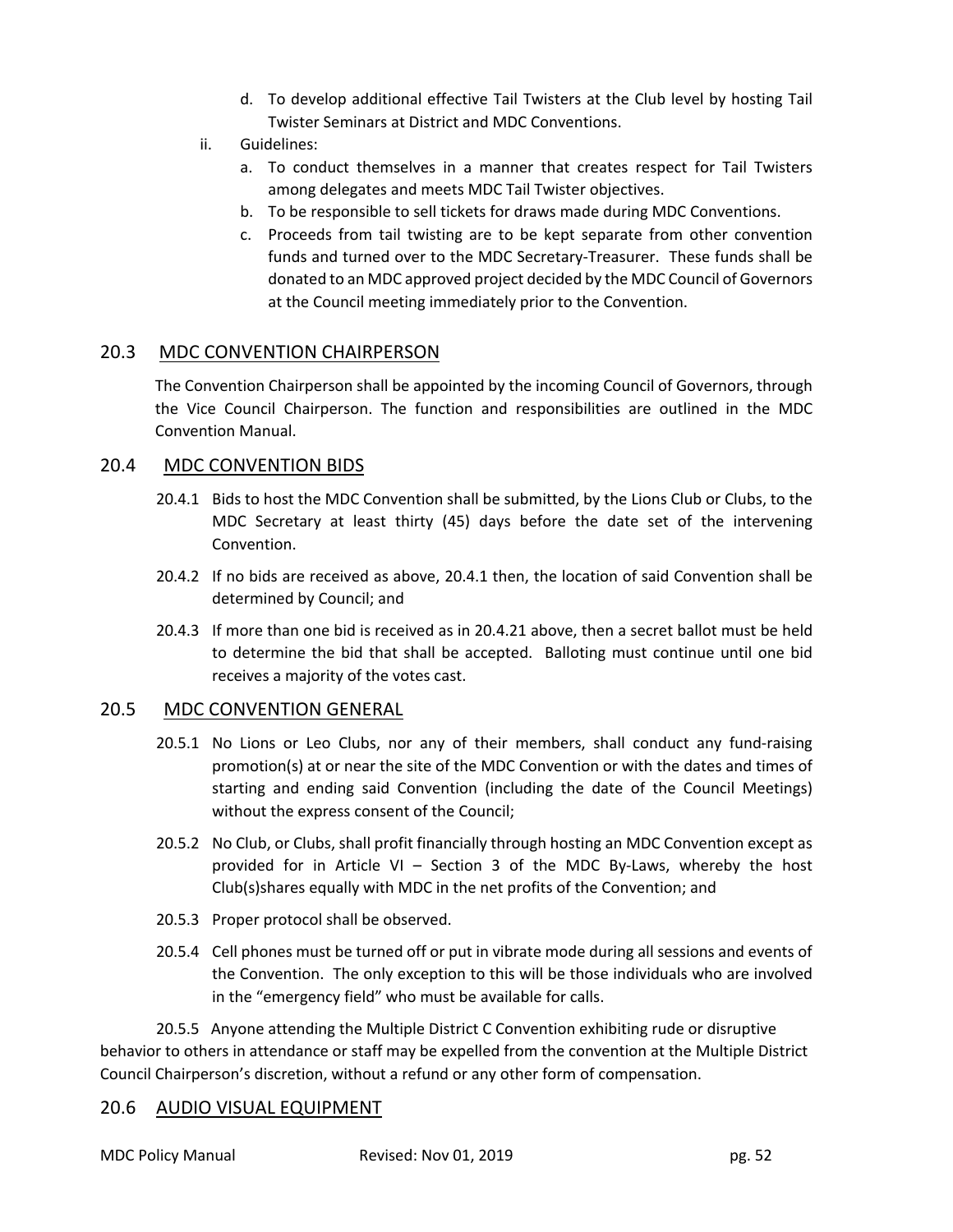MDC shall make available the MDC audio visual equipment inventory for use by Districts and Clubs for Conventions, Events and projects. **MDC will pay for the yearly insurance and warranty costs on the equipment.** 23/02/2019

## 21 PROTOCOL IN LIONISM

## 21.1 DEFINITION

"Protocol" between individuals is simply an expression of good manners. Mutual courtesy in everyday life affects our attitudes and our work which improves the society in which we live, one of the main purposes of Lionism. "Protocol" is a simple set of rules for such as; proper recognition of our fellow Lions who have distinguished themselves by having served our Association in a leadership capacity, head table seating arrangements, procedure for a function, the use of diplomacy and tact in our relationship with others, and etiquette. In Lionism, "protocol" is the "ceremonial" that must be observed at all public gatherings and at every level of our Association from Club to International level.

## 21.2 PURPOSE

The purpose of "protocol" is to bring order to all our gatherings by avoiding many needless problems. It gives Lions at all levels a blueprint to follow that will ensure the success of these gatherings.

## 21.3 ETIQUETTE

#### 21.3.1 Pay Attention:

Listen to the speaker that has the floor, whoever that may be. You have a moral obligation to be orderly and attentive. Do not conduct a meeting within a meeting, thereby disrupting the main meeting.

21.3.2 Do Not Compete with the Speaker:

Do not do anything that could be considered distracting by the speaker. Politely assume an interested expression and a posture of attentiveness, even if you are bored. Do you expect any less when you have the floor?

21.3.3 Do Not Interrupt the Speaker:

Wait for your turn to speak. Let others have the opportunity to express their views too.

#### 21.3.4 Avoid Personalities:

Discuss the motion or the topic, not the person proposing same. You may speak out against a proposal but not its proposer.

21.3.5 Be Brief:

Plan what you have to say. Then, say it as concisely as is reasonably possible. Do not needlessly waste the time of others.

21.3.6 Be Courteous as well as Correct:

Assert your rights courteously. Use your knowledge of parliamentary law and procedure prudently and politely.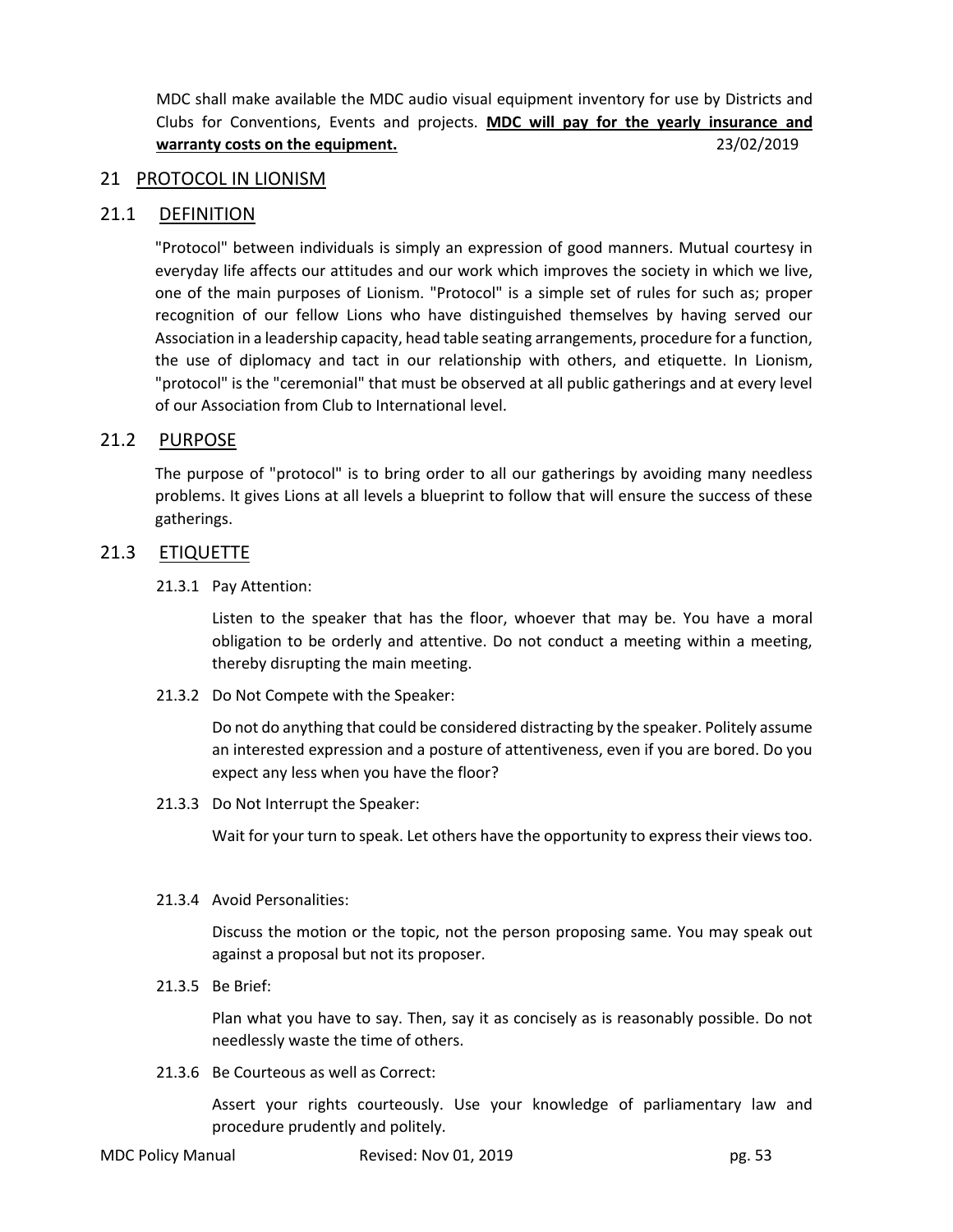# **21.4 BASIC PARLIAMENTARY RULES AND PROCEDURE**

- 21.4.1 Purpose:
	- i. Votes of all voting are counted equally, and only once
	- ii. The preservation of the rights of absent members and those of members holding minority opinions
	- iii. The right of free and fair debate, and the right to know the meaning of the question before the assembly (meeting), and what its effect will be
	- iv. The right of the majority to decide and the right of the minority to protest without harassment; and
	- v. To make the transaction of business and harmony easier, while maintaining fairness and good faith.
- 21.4.2 Main Motions:
	- i. A main motion can only be moved when there is nothing else before the assembly.
	- ii. A member makes the motion.
	- iii. Another member seconds the motion (if no other member seconds the motion it fails).
	- iv. The presiding officer places the motion before the assembly by re-stating the motion.
	- v. The members debate the motion.
	- vi. The presiding officer puts the motion to a vote, asking for both those in favor, and those opposed; and
	- vii. The presiding officer announces the results and designates the appropriate action.
- 21.4.3 Subsidiary Motions:
	- i. Subsidiary motions assist in disposing of a main motion.
	- ii. They are in order only when a main motion is under consideration, and they modify, delay action, or dispose of, that main motion.
	- iii. They require a second; and
	- iv. No other motion with a lower precedence may be made while another motion with a higher precedence is before the assembly.

| V. | Order of Precedence      | Vote Required |
|----|--------------------------|---------------|
|    | Table                    | Majority      |
|    | Close Debate             | 2/3           |
|    | Limit or Extend Debate   | 2/3           |
|    | Postpone to certain time | Majority      |
|    | Refer to Committee       | Majority      |
|    | Amend                    | Majority      |
|    | Postpone Indefinitely    | Majority      |
|    | <b>Main Motion</b>       | Majority      |

21.4.4 Privileged Motions: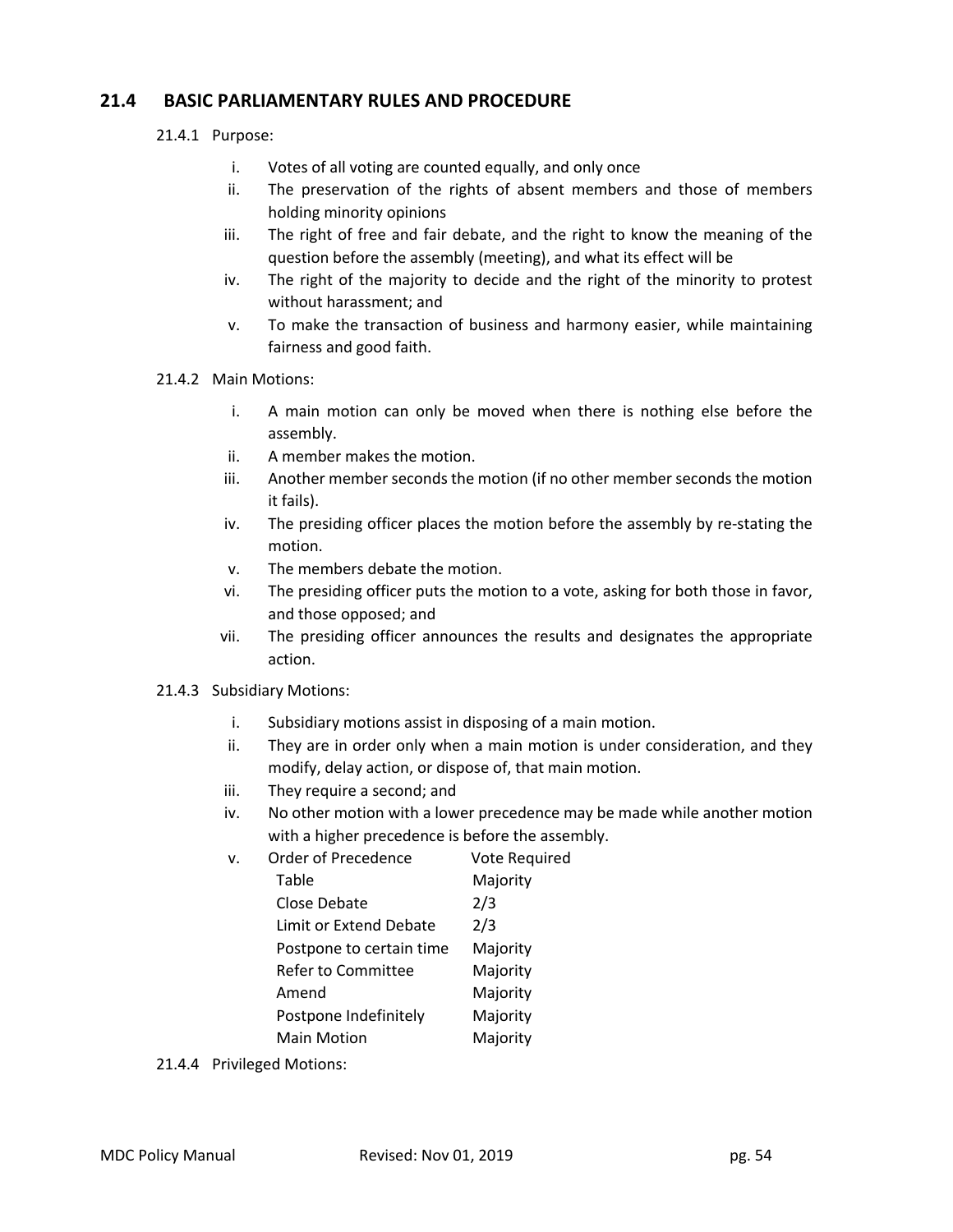- i. Privileged motions do not relate to pending business, but rather have to do with matters of immediate importance which, without debate, should be allowed to interrupt the consideration of other motions.
- ii. Have the next highest order of precedence above the motion to Table.
- iii. The two most frequently used privileged motions at Lions meetings are motions to recess and motions to adjourn.
- iv. A recess is a short intermission in the proceedings after which the business resumes at exactly the same point when it was interrupted (this is the third highest motion possible at meetings, it must be seconded, is not debatable, requires a majority to succeed and can only be amended as to the length of time of the recess);
- v. A motion to adjourn is used to end the meeting (this is the second highest motion possible at meetings, it must be seconded, is not debatable and requires a majority to succeed) (Note: the meeting is only formally adjourned when the presiding officer declares that the meeting has been adjourned thus allowing for last minute announcements); and
- vi. The highest ranking of all motions is a motion to fix the time of adjournment (this motion is used to set the time and place for another meeting to continue consideration of agenda items before the assembly, it must be seconded, cannot be debated and requires a majority to succeed).

# 21.4.5 Incidental Motions:

- i. Incidental motions apply to the method of transacting business rather than the substance of the business being transacted.
- ii. Incidental motions must be decided immediately and have no order of precedence.
- iii. Examples of incidental motions are:
	- a. Point of Order:
		- a) Used by a member who thinks that the rules of the assembly are being violated.
		- b) Makes a formal request for a decision from the presiding officer as to whether or not the rules are being violated.
		- c) Can interrupt a speaker.
		- d) Does not require a seconder; and
		- e) Is not debatable.
	- b. Appeal:
		- a) Any two members have the right to force an appeal from a decision of the presiding officer.
		- b) Is debatable; and
		- c) Requires a majority to succeed.
	- c. Point of Information:
		- a) Is a request for information relevant to the business at hand, but is unrelated to parliamentary procedure?
		- b) Does not need a seconder.
		- c) Is not debatable; and
		- d) Does not require a vote.
	- d. Suspend the Rules: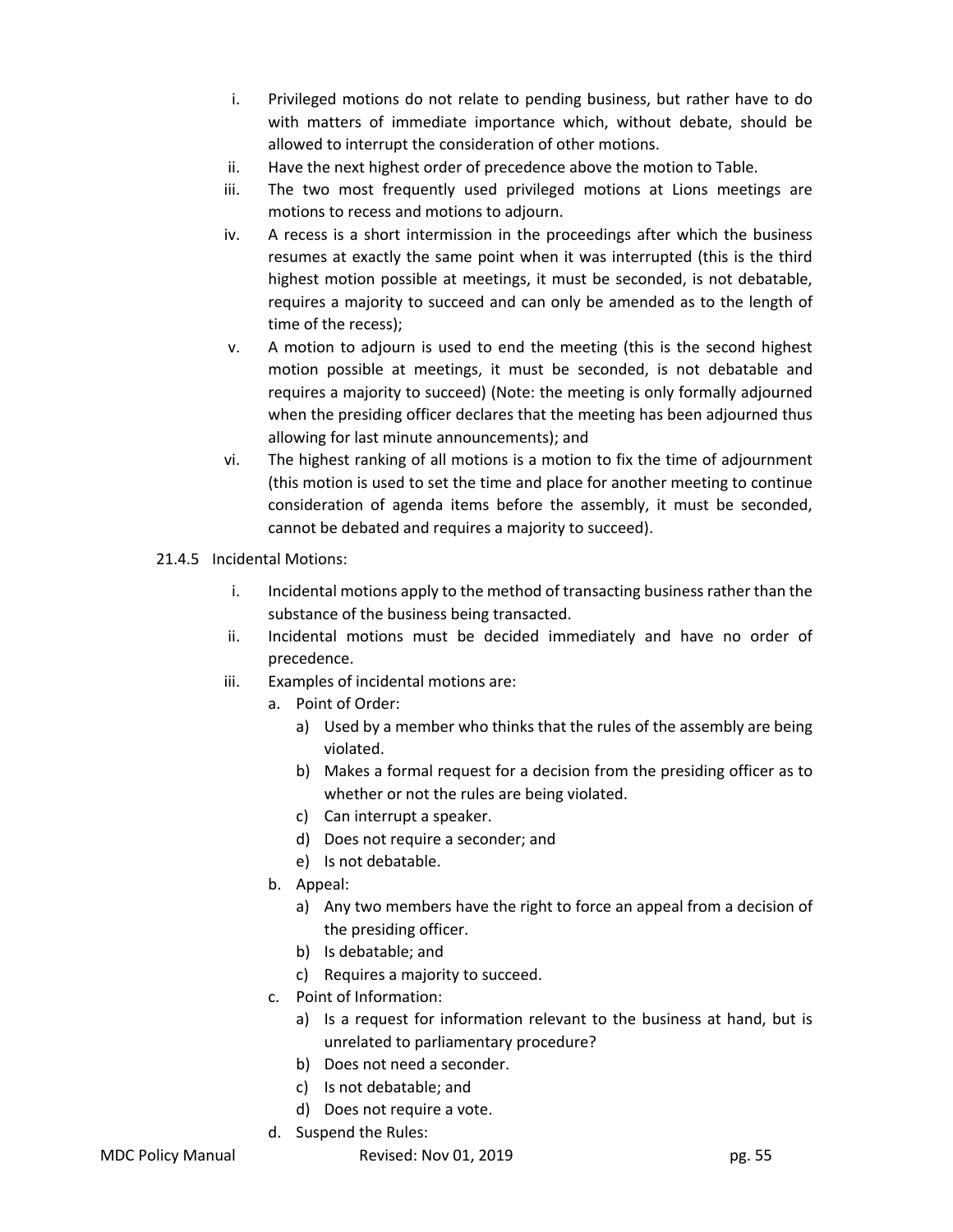- a) Used to override the standing rules of the assembly (i.e. to change the fixed agenda order).
- b) Must be seconded; and
- c) Needs a two thirds majority to succeed.
- e. Objection to Consideration of a Question:
	- a) Used to avoid debate or consideration of a particular main motion when two thirds of the members believe that the topic should not even come before the assembly.
	- b) No seconder is required.
	- c) It is not debatable; and
	- d) It requires a two thirds majority to succeed.
- f. Division of a Question:
	- a) Used to split a pending motion into separate questions that can stand on their own.
	- b) It requires a seconder.
	- c) It is not debatable; and
	- d) It requires a majority to adopt.
- g. Consideration by Paragraph:
	- a) Used for lengthy motions.
	- b) It requires a seconder.
	- c) It is not debatable.
	- d) It requires a majority for adoption.
	- e) If adopted, each paragraph is treated separately with debate and amendments allowed; and
	- f) Only after all paragraphs have been discussed is a vote for approval of the entire original main motion (as amended perhaps) in order.
- h. Division of the Assembly:
	- a) Used by a single member who doubts the Chairperson's announcement of the result.
	- b) It does not require a second; and
	- c) It does not require a vote but causes a recount of the vote of the previous motion to be taken.

## 21.4.6 Motions to Change What Has Been Done:

- i. Motion to Reconsider:
	- a. Such a motion permits correction of erroneous action by considering additional information received since the taking of the vote.
	- b. Can only be made by a member who originally voted with the majority.
	- c. It requires a seconder; and
	- d. It requires a majority to succeed.
- ii. Motion to Rescind:
	- a. This motion cancels a motion previously adopted.
	- b. It can be made at any time, there is no time limit.
	- c. It requires a seconder; and
	- d. It requires a two thirds majority to succeed.

## 21.4.7 Abstentions: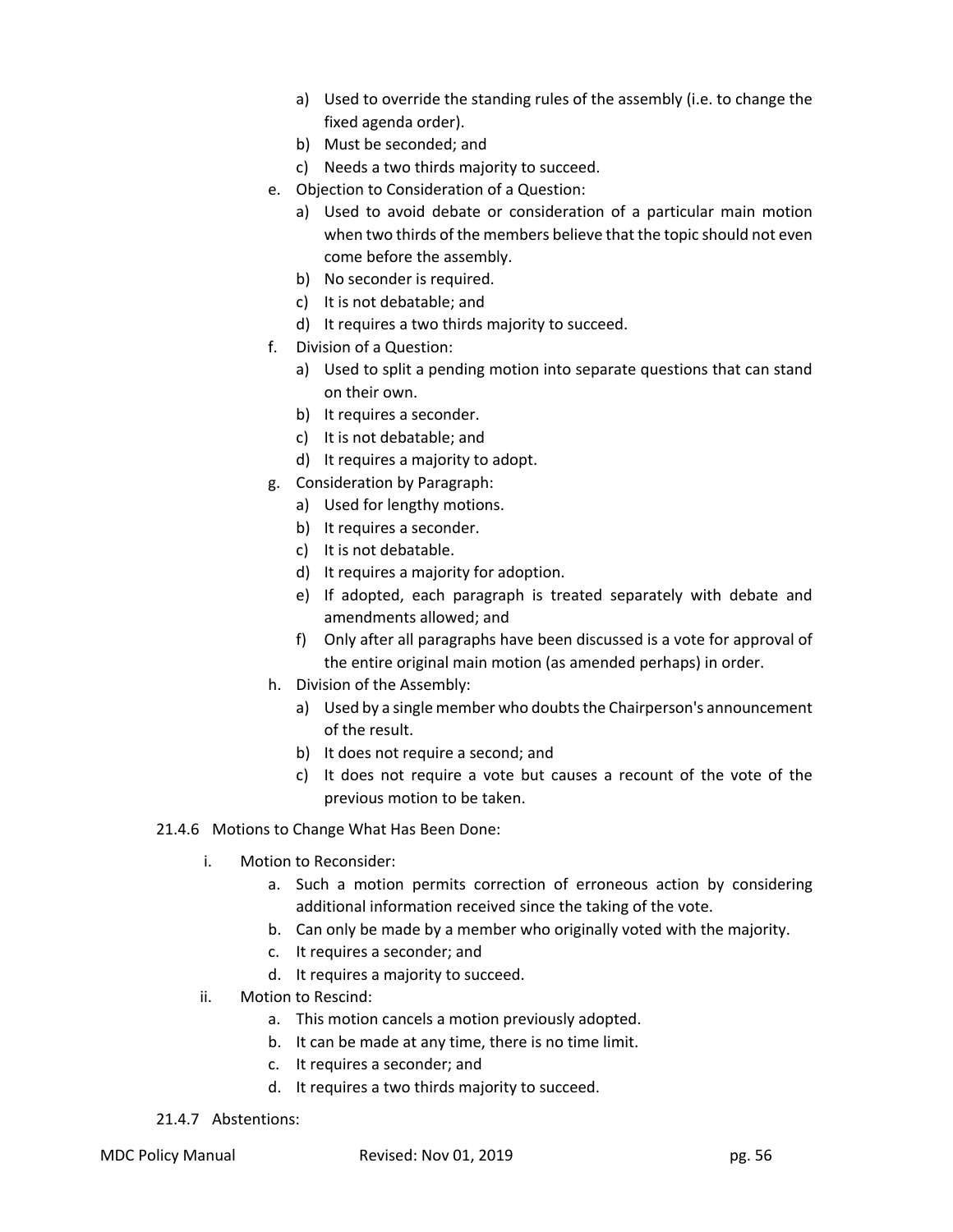- i. Members have a right to abstain from voting and that right is protected by parliamentary law; and
- ii. Members abstaining from voting are not to be counted in the result.
- 21.4.8 Plurality vs. Majority:
	- i. A plurality is defined as the largest number of votes given to any option when three or more choices are available (as opposed to a majority where only two options are available) for a decision by the assembly.
	- ii. A plurality that is not a clear majority never adopts a motion, unless the assembly has previously adopted a rule permitting such action; and
	- iii. Unless there is a rule, the voting shall be by secret ballot, unless otherwise provided. The candidate or bid receiving a majority of votes cast shall be declared elected. In the event of a tie vote, or failure of one candidate to receive the required majority, on any ballot, balloting shall continue with respect to the two (2) candidates only, who received the largest number of votes on the previous ballot, until one receives the required majority of votes cast.
- 21.4.9 The Role of the Presiding Officer:
	- i. The presiding officer cannot participate in debate on a motion unless he/she relinquishes the chair; and
	- ii. The presiding officer cannot introduce a motion but may encourage others to do so.

# 21.5 PROPRIETY OF DRESS AND ADDRESS

- 21.5.1 Dress:
	- i. Our Lions Pin:
		- a. The lapel pin is our badge of membership in a Lions Club and should be worn with pride at all times.
	- ii. Our Lions Club Vest/Shirt:
		- a. the Club vest/shirt may be worn at all Club regular meetings, work projects, zone meetings and cabinet meetings.
		- b. In deference to non-Lions, Club vests/shirts should not be worn at Charter Nights, Ladies Nights, or other functions where we invite non-Lions.
	- iii. Our Convention Dress:
		- a. The convention dress should be worn by all members and their spouses or escorts attending International conventions; and
		- b. The convention dress is also appropriate for Multiple District and District conventions.

# 21.5.2 Address:

- i. We should express our pride in Lions membership by addressing each other as "Lion John" or "Lion Mary"; and
- ii. When addressing a Lion who holds an office, we should address them as "Lion President Mary" or "Lion Secretary John". This courtesy adds formality and enhances pride and dignity of membership and achievement to our organization.

# 21.6 PROPER POSITIONS OF NATIONAL FLAGS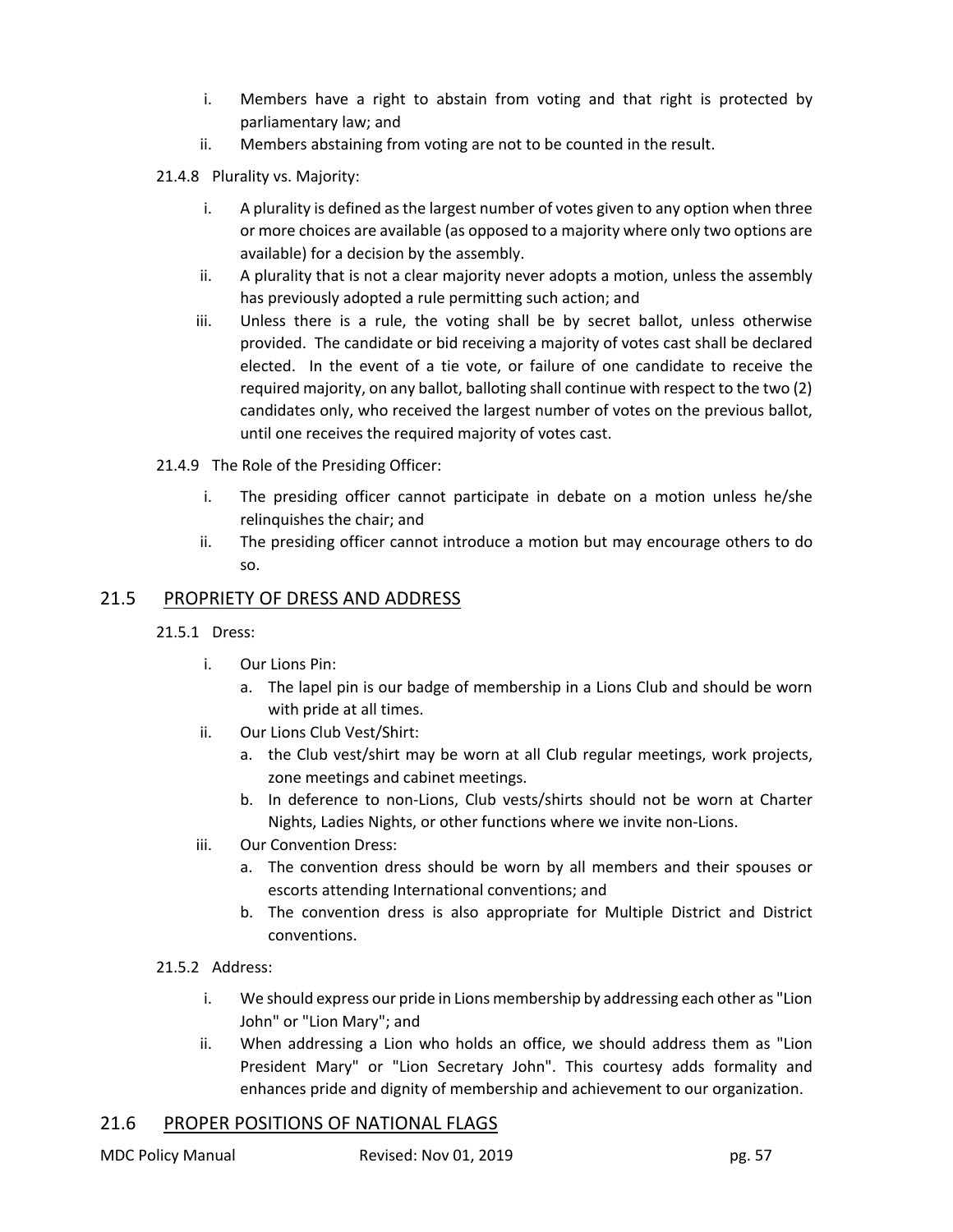- 21.6.1 In Canada:
	- i. If there are three national flags to be displayed, then the Canadian flag must be placed in the center: and
	- ii. If there are two, four, or more national flags to be displayed, then the Canadian flag must be placed at the extreme left as the audience views them.

# 21.7 ENTERTAINING DIGNITARIES

The responsibility of meeting and greeting should be given to a Lion who knows the visiting dignitary. The presiding officer should also greet them personally. All guests should be met at the door, offered refreshments, and accompanied by an assigned Lion or couple throughout their visit.

# 21.8 TOASTS

Toasts to Her Majesty the Queen and Lions Clubs International early in the Program. Other toasts should be included when a current or past International officer is in attendance. Toasts should be offered to the Country of the International Officer present.

# 21.9 THE HEAD TABLE

It is preferable that the guest speaker be provided with facilities that will permit him or her to address the audience from the center of the table.

All sound equipment should be tested in advance to ensure that it is in proper working order. Enquiries should be made of the guest speaker in advance of the function to ascertain if any audio visual or other equipment is required. If it is, then it should be set up and tested prior to the function.

Place cards should be placed on the head table in accordance with the established seating arrangements. Other accoutrements such as flags, gongs, gavels, center pieces, etc. should be in place well in advance of the commencement of the function.

# 21.10 HEAD TABLE SEATING ARRANGEMENTS

These arrangements should be consistently followed whether an International officer, International Director, District Governor or any other guest speaker is being hosted. If possible, there should be the same number of seats to the right and left of the podium.

# 21.10.1 With a Centre Podium:

The meeting Chairperson or presiding officer is always seated at the left of the podium (facing the audience) shown as seat 1 in the following diagram and the principle speaker at the right shown as seat 2 in the following diagram, then other Lion dignitaries in accordance with the general order of precedence.

(Audience) 7 5 3 1 Podium2 4 6 8

21.10.2 Without a Centre Podium:

The meeting Chairperson or presiding officer is always seated at the most central seat at the table shown as seat 1 in the following diagram and the principle speaker at the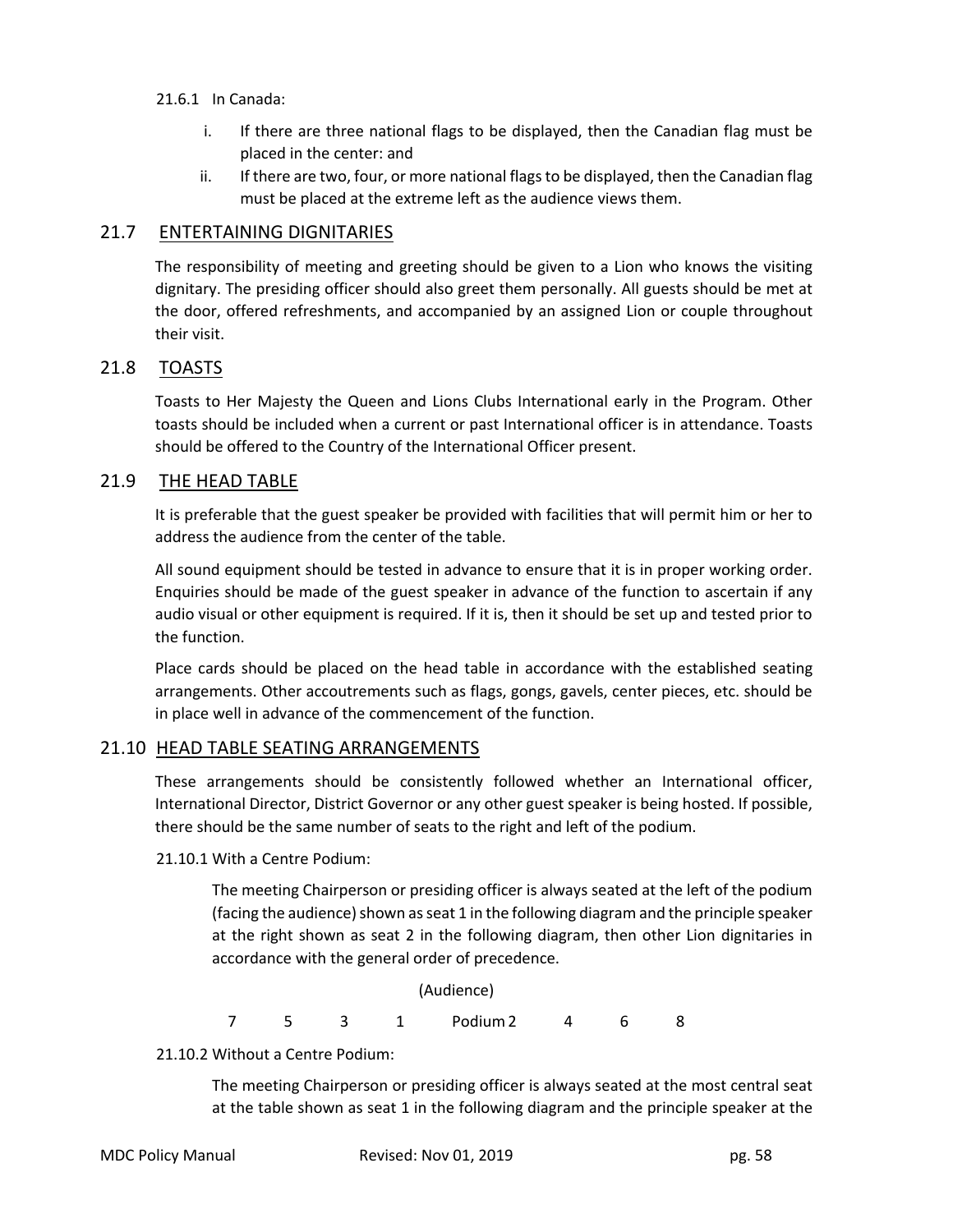right shown as seat 2 in the following diagram, then other Lion dignitaries in accordance with the general order of precedence.

| (Audience) |  |  |  |  |  |  |  |
|------------|--|--|--|--|--|--|--|
|            |  |  |  |  |  |  |  |

21.10.3 Multi-Head Tables:

If there is more than one head table, the table at the highest level shall be considered the primary one. Care should be taken not to sea Lions of the same rank at different tables.

# 21.11 INTRODUCING THE HEAD TABLE

Introduction of the people at the head table should begin with the meeting Chairperson or presiding officer, then continue from the person at the far left from the center of the table to the center of the table, then from the far right from the center of the table to the center of the table. When spouses are present at the head table, they should be introduced with the member (i.e., "Past International Director John Doe and his wife Jane or Lion Jane if she is a Lion"). Don't forget your spouse. Be consistent, if first names are used in addition to the family name, use first names for all members of the head table. It is easier and less time consuming to ask all present to withhold their applause until all the head table has been introduced (Those introduced should stand as they are introduced and remain standing until all are introduced). When addressing the audience, "Lions, Lioness, Leos, ladies and gentlemen, and distinguished guests" (using only those that are applicable in your particular case) is acceptable.

# 21.12 RECOGNIZING VIPS

21.12.1 Lion Dignitaries:

At each meeting level, there is one important or ranking officer who is responsible for that level of Lionism and that officer's presence should be acknowledged first. For example, at the Club meeting it is the Club President, at the Zone meeting it is the Zone Chairperson, at the District meeting it is the District Governor, and at the Council meeting it is the Council Chairperson. Recognize the appropriate important officer first and then International rank takes over.

The following is the official protocol policy of The International Association of Lions Clubs. Only the principal speaker is required to acknowledge all dignitaries present.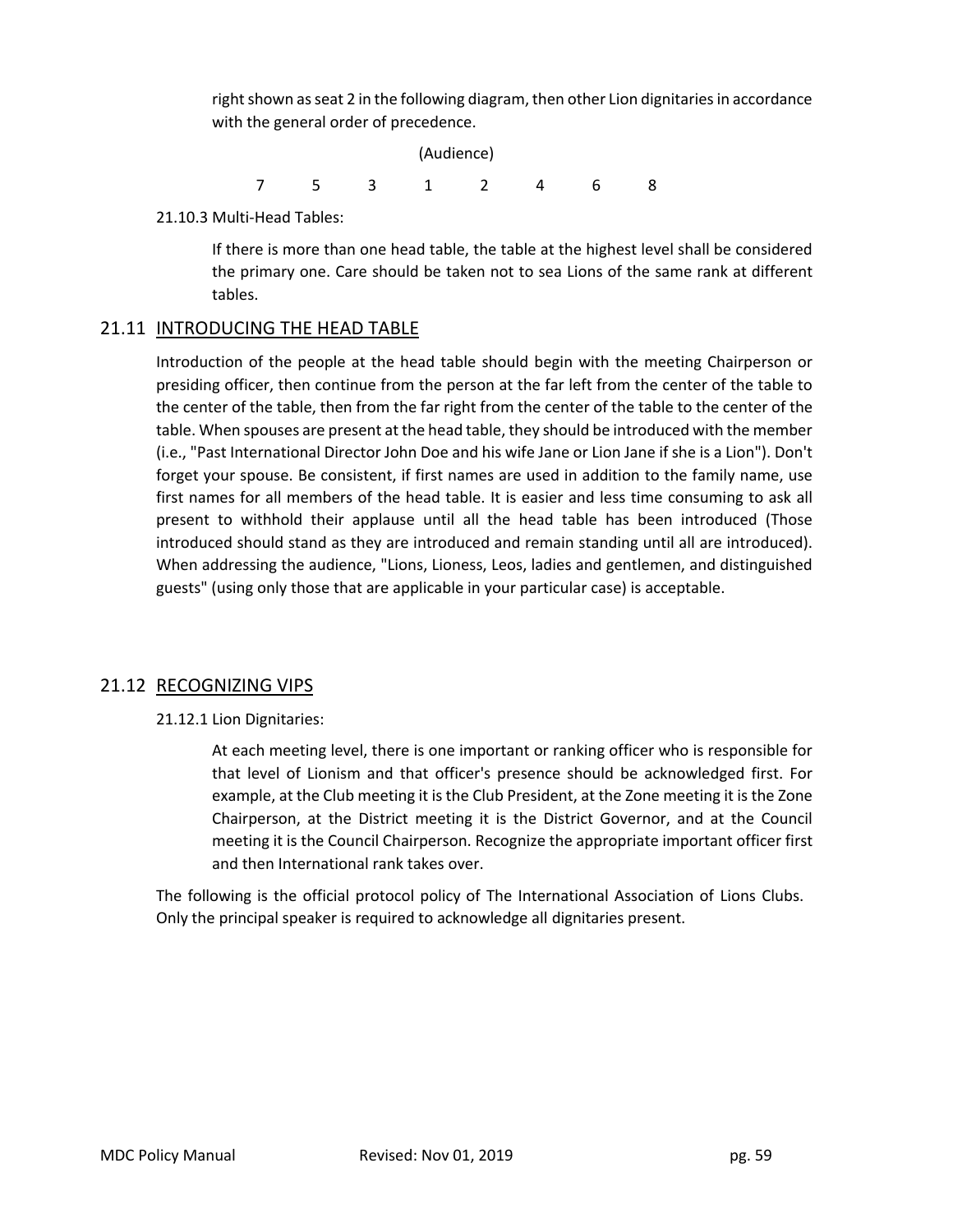# **OfficialProtocol**

The following is the official protocol policy of The International Association of Lions Clubs. Only the principal speaker is required to acknowledge all dignitaries present.

# Order of Precedence

Lions shall be recognized in the following order:

- 1. International President
- 2. Immediate Past International President
- 3. International Vice Presidents (according to rank)
- 4. Past International Presidents (b)
- 5. International Directors (a) (Board Appointees)\*/\*\*
- 6. Past International Directors (c)
- 7. Regional LCIF Coordinators and Area GMT/GLT Leaders
- 8. Chairperson, Council of Governors (a)
- 9. District Governors
- 10. Association Executive Administrator
- 11. Association Secretary
- 12. Association Treasurer
- 13. LCIF Executive Administrator
- 14. Past Council Chairperson (a)
- 15. Immediate Past District Governor (a)
- 16. Multiple District Chairpersons and Coordinators (including LCIF, GMT and GLT)
- 17. First Vice District Governor
- 18. Second Vice District Governor
- 19. Past District Governor (a)
- 20. Multiple District Secretaries (Volunteer) (a)
- 21. Multiple District Treasurers (Volunteer) (a)
- 22. District Secretaries (a)
- 23. District Treasurers (a)
- 24. Region Chairperson (a)
- 25. Zone Chairperson (a)
- 26. District Chairperson and Coordinators including LCIF Coordinators and GMT/GLT/GST Team Leaders (a)
- 27. Club Presidents (a)
- 28. Immediate Past Club Presidents (a)
- 29. Club Secretaries (a)
- 30. Club Treasurers (a)
- 31. Past Club Presidents (c)
- 32. Multiple District Secretaries (staff) (a)
- 33. Multiple District Treasurers (staff) (a)
- \* Appointees by the International President to committees of the International Board of Directors and the LCIF Executive Committee shall be introduced and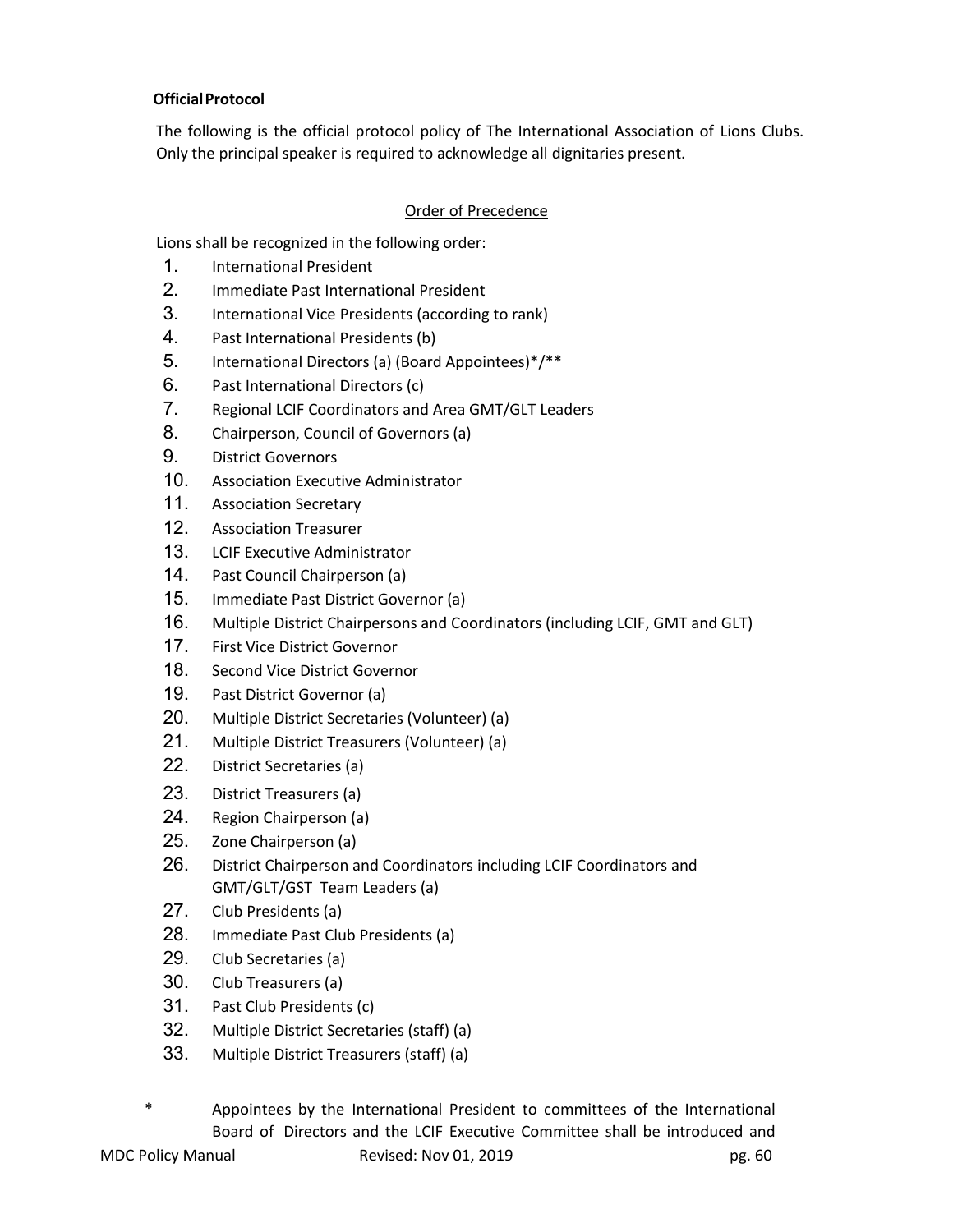otherwise recognized before Lions who have held the same office. During introductions, their appointment shall be mentioned.

\*\* Single, sub and multiple District constitution and bylaws or local customs and practice may alter the order of precedence and/or content of numbers 4, 5, 6 and 14 through 31 and in order to include recognition of past board appointees.

## Explanation of notes used above:

(a) When more than one is present, they shall be recognized according to the Roman alphabetic order of the first letter of their fully used family name. If the first letter is the same, go to the second letter, and so on. If the last names are identical, the same process should be followed with the first given name; if these are the same, then the middle name. In the unlikely event that the two names are identical, the one with the longest association membership shall be given precedence.

(b) When more than one is present, the one who served most recently is given precedence, and so on.

(c) When more than one is present, precedence should be the same as for Past International Presidents (see (b) above). In the event more than one Past International Director who served during the same term is present, then the criteria specified for (a) should be used.

## 21.12.2 Non-Lion Dignitaries:

Non-Lion dignitaries should be given precedence in accordance with local protocol and custom, keeping in mind that if the non-Lion is the principal speaker, then he or she should be seated directly to the right of the Chairperson.

# **22 RECOGNITION OF MDC HALL OF FAME RECIPIENTS**

# 22.1 GUIDELINES

- 22.1.1 MDC Hall of Fame recipients are to be recognized at MDC Conventions.
- 22.1.2 One breakfast, luncheon or dinner at Conventions shall be named for Melvin Jones Fellows, MDC Hall of Famers and Old Monarchs. A presenter shall be appointed to deliver a 2 to 3-minute explanation of each award, and to recognize recipients who are present. The program must be well prepared and within the time allowed. New inductees shall be recognized at the Friday evening banquet.

# 22.2 MDC HALL OF FAME CRITERIA

Any Lion, Lions Club, Zone or Region may nominate a candidate from their District to the MDC Hall of Fame.

22.2.1 There is no nomination fee.

22.2.2 The awards will be presented up to four (4) candidates, a maximum of two (2) per District, inducted into the Hall of Fame each year.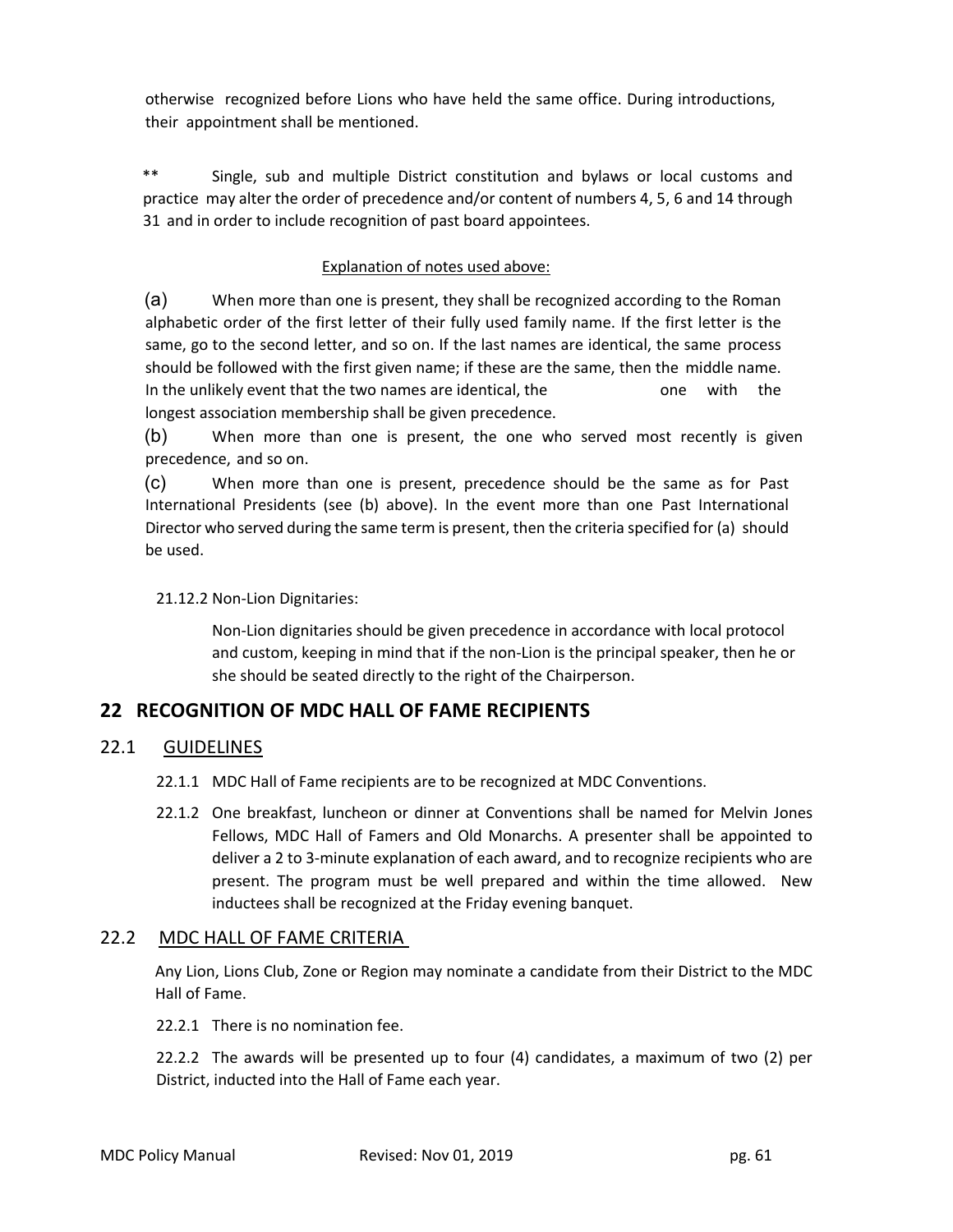- 22.2.3 The District Governor must receive nominations at least 45 days prior to the District's Annual Convention.
- 22.2.4 Each individual District will hold an election to determine the successful candidate(s).
- 22.2.5 The award may be presented posthumously.
- 22.2.6 Each candidate must have 15 years of service and not be a member of the current Council of Governors.
- 22.2.7 Each candidate should have qualifications above and beyond the call of duty including social and human endeavors. He/She should be of good moral character and have a good reputation in his/her community.
- 22.2.8 All sponsors shall use the standard MDC nomination form. No other application formats will be accepted.
- 22.2.9 The sponsor(s) will ensure the candidate, or a representative, will attend the Multiple District Convention.
- 22.2.10 All successful candidates will be inducted to the Hall of Fame at the next MDC Convention.
- 22.2.11 The presentation of the MDC Hall of Fame Awards is the responsibility of the MDC Council Chairperson.
- 22.2.12 A brief biography of each inductee shall be announced to the delegates attending the Annual MDC Convention, and published in the subsequent MDC Newsletter.
- 22.2.13 The District Governor of each District will be responsible to ensure that the MDC Hall of Fame Application Form, Candidate's bio and photograph are supplied to the MDC office at least one month prior to the MDC convention.

# **23 MULTIPLE DISTRICT C TRADING PINS**

## 23.1 ORDERING

The MDC Council will direct the MDC Secretary to order MDC trading pins each year to be received prior to the MDC Convention. The number to be ordered will be determined by the Council of the day.

# **24 APPLICATION TO BECOME AN MDC ENDORSED PROJECT**

## 24.1 GUIDELINES

- 24.1.1 Provide endorsements from local, state, provincial or national supporters.
- 24.1.2 Furnish listing of needs and beneficiaries of the organization.
- 24.1.3 Provide a plan for MDC involvement what groups and areas will be requested to participate in fundraising -expenses of fundraising.
- 24.1.4 Name the Lions or Leos who will be involved in leadership roles.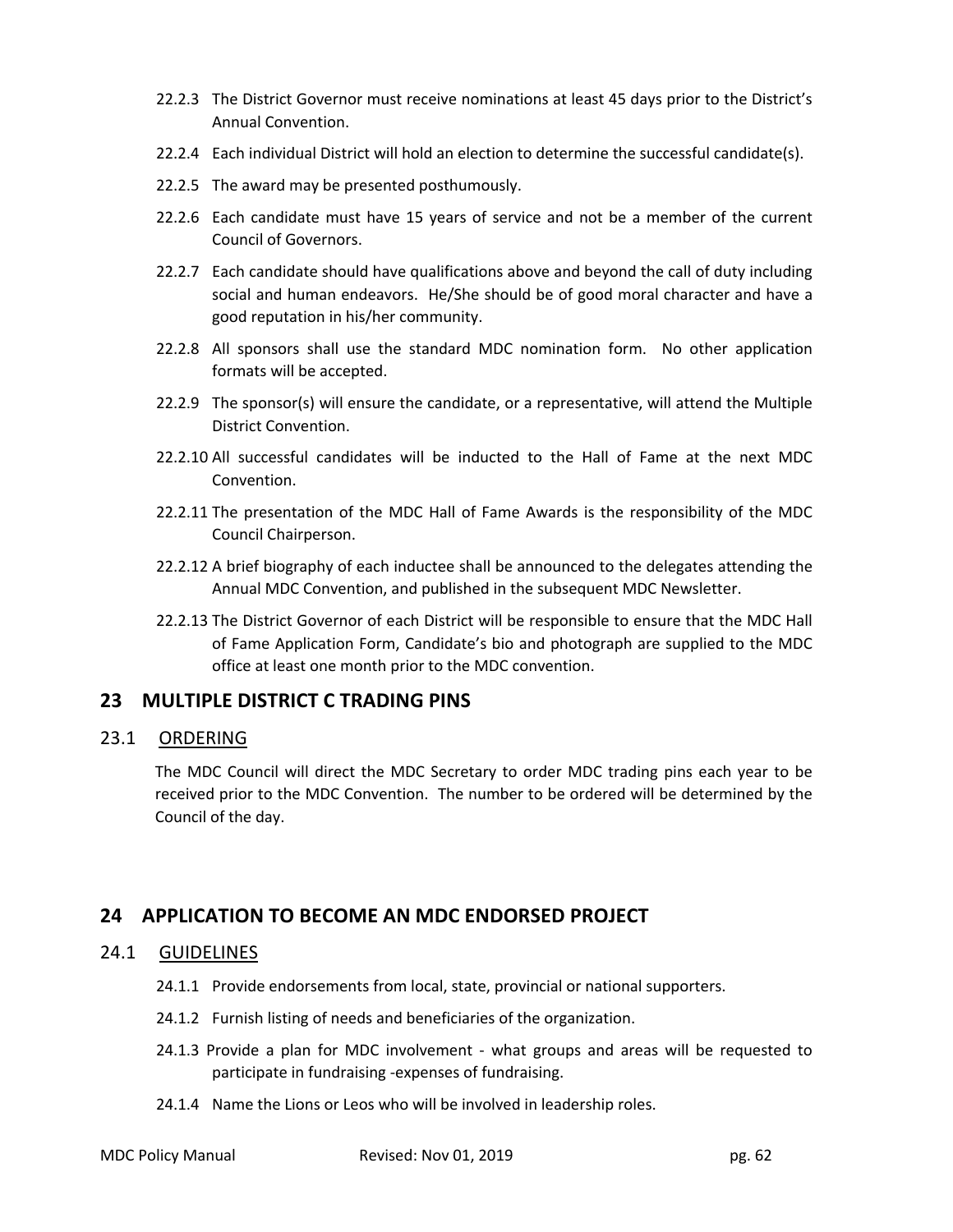- 24.1.5 Check for possible duplication of services currently provided within the Districts and MDC.
- 24.1.6 Check the Constitution and By-Laws for conflicts or legal problems. Provide for insurance and bonding.
- 24.1.7 Provide a copy of current financial statements, Business Plan and/or Budget, goals and objectives of the project annually, or more often as requested, to the MDC Council.
- 24.1.8 Determine what portion (if not all) of MDC will be involved.
- 24.1.9 Determine how the involvement of MDC will be recognized.
- 24.1.10 Written annual reports, or more often as requested, must be provided to the MDC Council.
- 24.1.11 Applications from organizations desiring to become an MDC endorsed project must be reviewed by a committee of Past District Governors or Lions appointed by the MDC Council Chairperson. This committee will then provide its recommendations to the MDC Council for approval or disapproval.
- 24.1.12 Non-compliance of any of the foregoing may lead to the loss of MDC endorsement.

# **25 APPLICATION TO COUNCIL OF A NEW FELLOWSHIP PROGRAM**

# 25.1 NO NEW FELLOWSHIP PRORAM MAY BE ESTABLISHED IN MDC WITHOUT COUNCIL APPROVAL

Any group or committee of Lions in MDC wishing to start any new Fellowship Program must apply in writing to the Council of Governors for Council approval. Any submission must include information about use of funds resulting from the program and a complete biography of the individual Lion(s) being honored by the Fellowship.

# 25.2 COUNCIL APPROVAL

Any application must be approved by the full Council of Governors.

# **26 CONTESTS AND AWARDS**

# 26.1 APPROVAL

All rules, guidelines, point accumulation methods instruction, and/or beneficiaries which may be used in various contests, programs, or awards within MDC during any fiscal year shall be made clear and shall be approved by the Council.

# 26.2 CHANGES

If a Lions Club requests a change in the Contests and Awards rules, such change requests must be submitted in writing to the Council. All such change requests would be duly considered by the Council, and if deemed reasonable, submitted to the Council at a regularly scheduled Council Meeting. Any such rules changed by a vote of the Council would take effect on July 1st of the immediately following fiscal year.

# 26.3 COSTS

All awards and/or recognitions expenses shall reflect MDC's ability to pay as budgeted.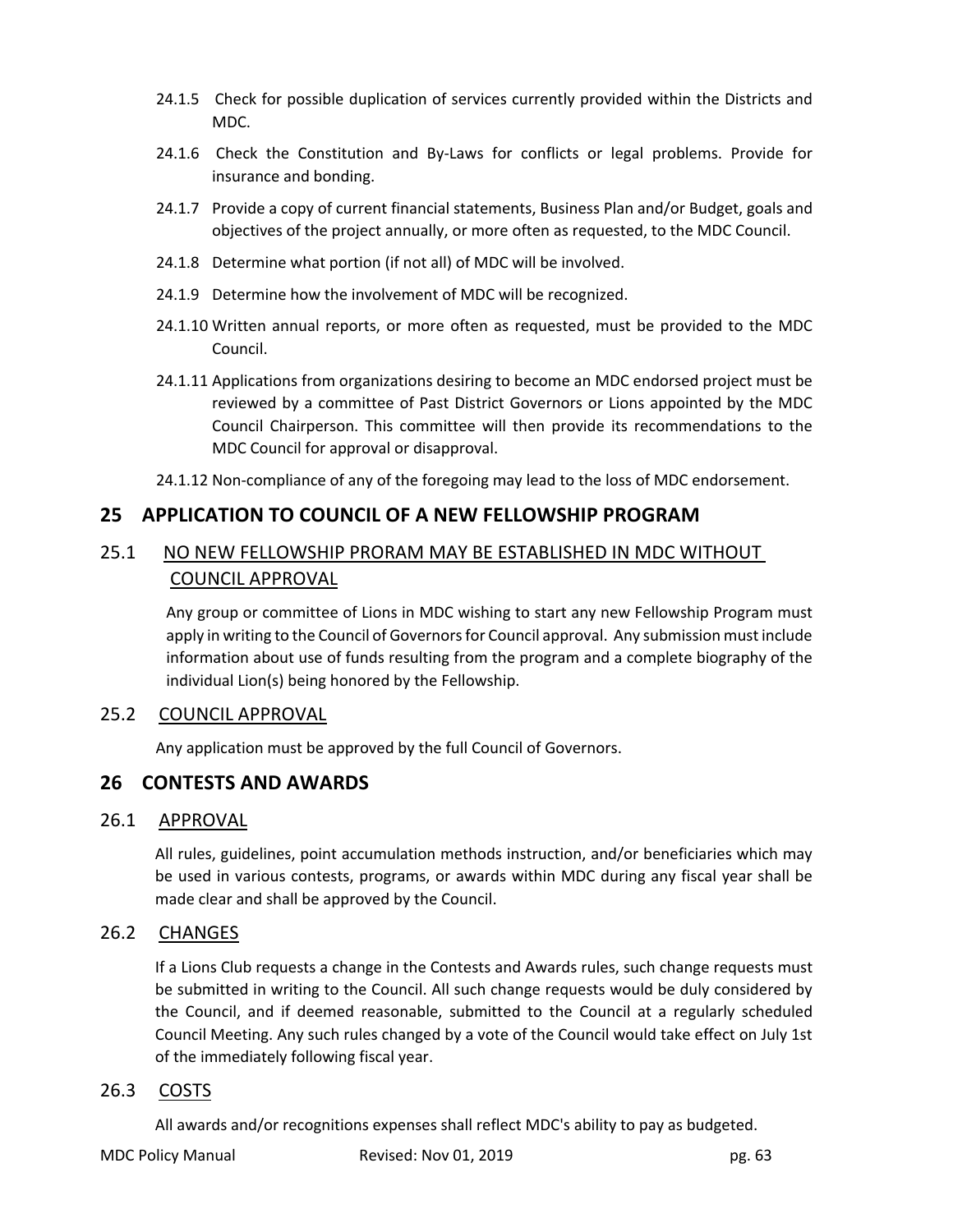# 26.4 SENIOR/MASTER LEADERSHIP AWARDS

The Senior Leadership Award is presented to a Past District Governor who has remained active within their Club, District and/or Multiple District C for a minimum of ten years after they joined a Club in Multiple District C and after their term as District Governor.

The Master Leadership Award is presented to a Past District Governor who has remained active within their Club, District and/or Multiple District C for a minimum of twenty-five years after they joined a Club in Multiple District C, following their term as District Governor.

Each sitting District Governor will approve the Past District Governor nominated for consideration of a Senior or Master Leadership Award. The list of nominees, from the Multiple District C records, will be presented at the second Council meeting.

The District Governors may submit additional names of any other Past District Governor who has moved into their District and has met all the criteria as mentioned above, from the time they joined a Club in Multiple District C.

The approved list of nominees will be voted on at the third Council meeting.

Each District Governor will invite the selected Past District Governor from their District to be honored to the Multiple District Convention for the presentation of the award.

It is important to remember, this is a Multiple District C Award and candidates must be a Lion in good standing and active in their Club, District and/or Multiple District C to be considered for this award.

# **27 INTERNATIONAL AWARDS**

# 27.1 APPROVAL

- International President's Award
- International Leadership Award
- International President's Certificate of Appreciation

# 27.2 AVAILABILITY

There is one (1) International President's Award available for each 3,500 Lions throughout the membership. There is one (1) International Leadership Award available for every 2,000 Lions in our Association. There is a limited number of International President's Certificates of Appreciation available. It is not automatic that MDC will receive that ratio of awards. The limited number of these awards may not allow all nominations to be honored. The awards will be given based on the information supplied to the International President or those that he or she relies on to help make those decisions (i.e. Past International Officers in MDC).

# 27.3 CRITERIA

Although the criteria for these awards has been left to the sole discretion of the International President during his/her term, and therefore may change from year to year, some general criteria have been as follows:

27.3.1 The International President's Award:

Outstanding contribution to a program, project, idea, or activity that is International in scope, result or effect.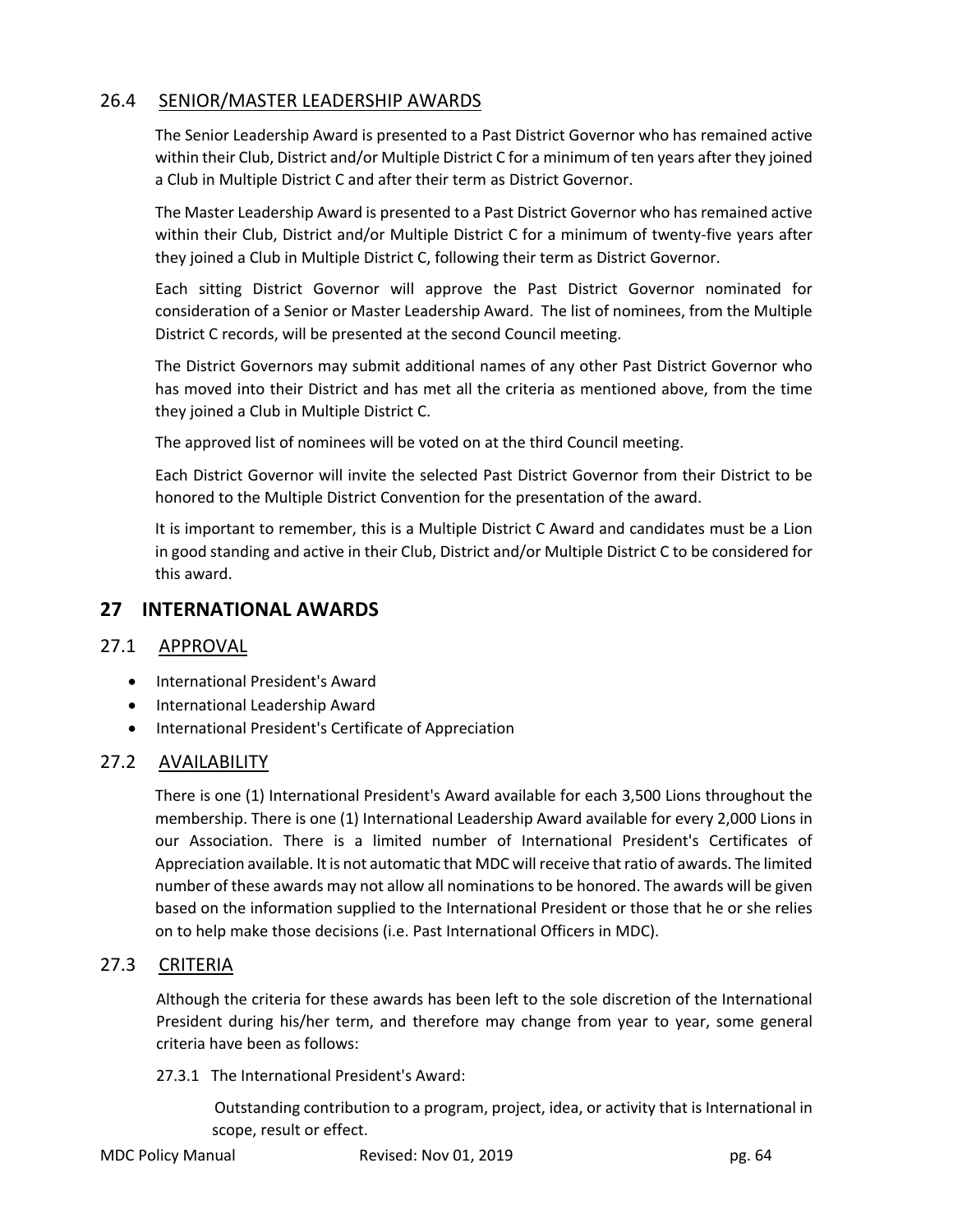27.3.2 The International Leadership Award:

Contribution to Lionism beyond the Club level (i.e. District, Multiple District or International level) which demonstrate outstanding leadership characteristics, but which may be something less than that which would merit consideration for the International President's Award.

27.3.3 The International President's Certificate of Appreciation:

Significant service to Lionism.

# 27.4 PROCEDURE FOR NOMINATION(S)

In MDC the District Governors, in consultation with the visiting International guest and whoever else he/she wishes, are responsible for the selection of recipients of the International President's Certificates of Appreciation in their own District. This award is not dealt with at the MDC level.

In MDC the District Governors, in consultation with other knowledgeable Lions in his/her District, make written nominations on the prescribed forms a minimum of 21 days prior to the fall (second) Council Meeting for the International President's Award and/or the International Leadership Award. Only those nominations received 21 days prior to the commencement of this meeting will be considered. A list of all previous recipients shall be provided by the Multiple District Office to the District Governors at the July Council meeting. The Council, in consultation with any present and/or past International officers, shall collectively arrive at a consensus for nominations to be recommended to the International President, (by the present International officer or, there being none, the most immediate past International officer), for his/her consideration. These nominations must be accompanied by a detailed description of the nominee's accomplishments including the complete title, Club name, and District number, as the final decision is based on the information supplied in addition to the President's own knowledge of the individual's achievements. There should be a fairly balanced distribution of all awards across MDC. The awards must be dealt with on a timely basis to ensure that MDC receives their fair share of these awards.

# 27.5 PRESENTATION OF AWARDS

The International President's Awards and the International Leadership Awards are presented at the MDC Convention. The International President's Certificates of Appreciation should be presented at a District Convention or a District-wide function.

# **28 DEFINITIONS**

1. CONSTITUTION:

Structure, organization, make-up, the way in which a government, state, society is organized.

2. CHAIRPERSON:

Gender neutral and with reference to the person who acts as the Chairperson at a meeting.

3. COUNCIL

The Council consists of the MDC Council Chairperson, and the MDC District Governors who are voting members. The MDC Vice Council Chairperson, the 1<sup>st</sup> and 2<sup>nd</sup> Vice District Governors, the

MDC Policy Manual **Revised: Nov 01, 2019 pg. 65 pg. 65** MDC Secretary, the MDC Treasurer or the MDC Secretary Treasurer who are non-voting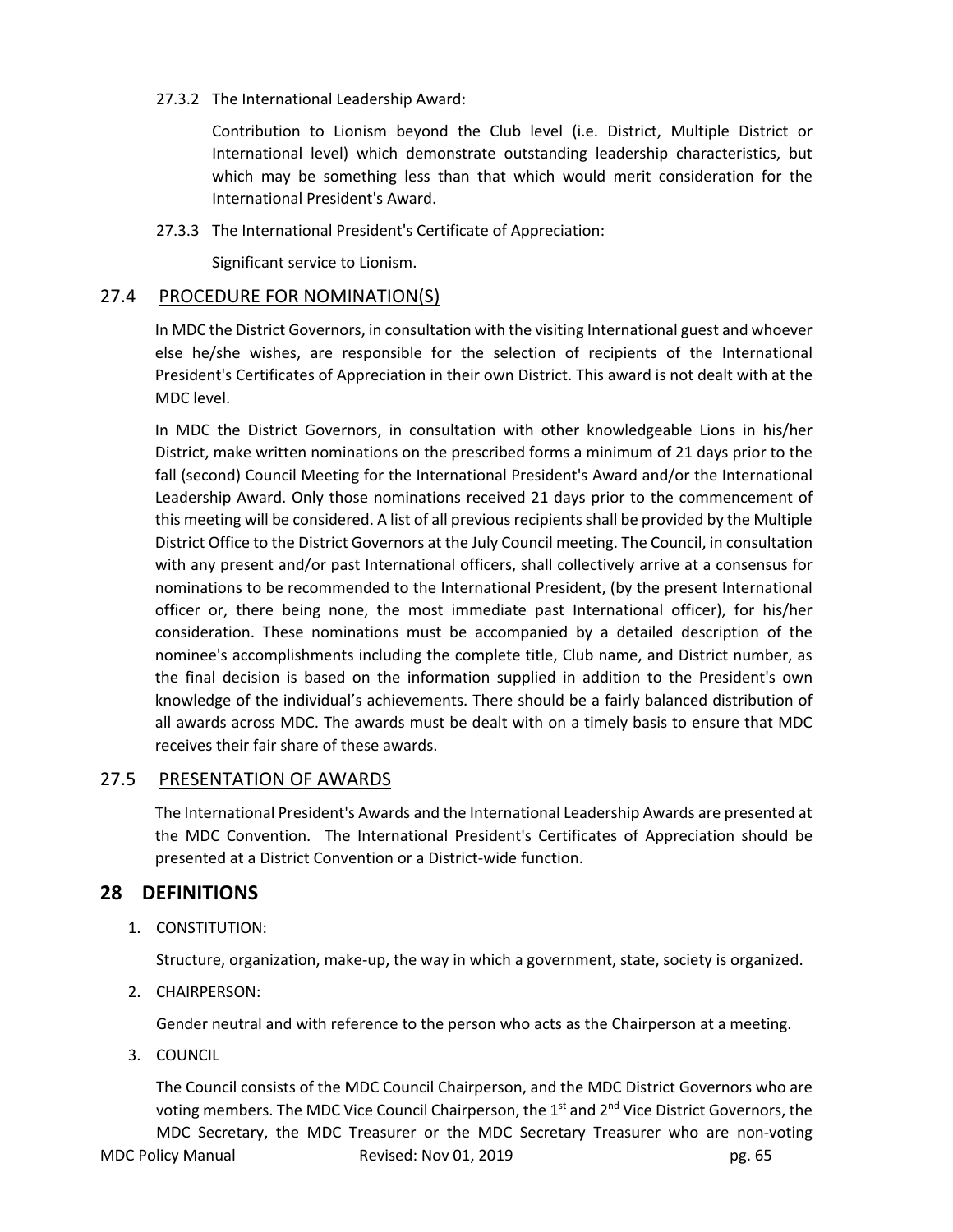members. The MDC Advisors are invited to attend the Council meetings, but do not have a vote on issues that come before the Council.

4. DISTRICT(S):

Single and Sub-Districts shall be referred to and simply known as Districts.

5. FISCAL YEAR:

That period of time from July 1st of any given year through June 30th of the next succeeding year.

6. GENDER REFERENCE:

If, in any case within this Policy Manual, a single gender reference can be found, it is a simple entry error and not intended as an attempt to exclude any person.

7. LIONS CLUB IN GOOD STANDING:

International Board Policy Manual states: "A Club in good standing is one which:

- i. is not on status quo.
- ii. operates in accordance with the provisions of the International Constitution and By-Laws and International Board policy; and
- iii. has current International and District (single, sub and multiple) per capita taxes paid in full; no unpaid balances of more than U.S. \$50.00 ninety days past due; and entrance fees for new members, affecting voting strength of more than one (1) delegate, paid in full.
- 8. LIONS CLUBS INTERNATIONAL:

An accepted shortened version of the legal authorized title of the Association.

9. MDC:

Multiple District C.

10. PARLIAMENTARY PROCEDURE:

Conforming to the customs and rules of a parliament or other public assembly.

11. POLICY:

Political wisdom, prudence, expedient conduct, governing principle, plan, or course of action.

12. THE INTERNATIONAL ASSOCIATION OF LIONS CLUBS:

The legal, authorized title of the Association.

13. LEADERSHIP PROGRAM:

A program developed by the International Association of Lions Clubs whereby Lions appointed by their Multiple Districts are provided the opportunity to receive leadership training at International Headquarters, Oak Brook, Illinois. These Lions then return to their own Multiple Districts as official trainers for MDC and conduct leadership training for other Lions using the